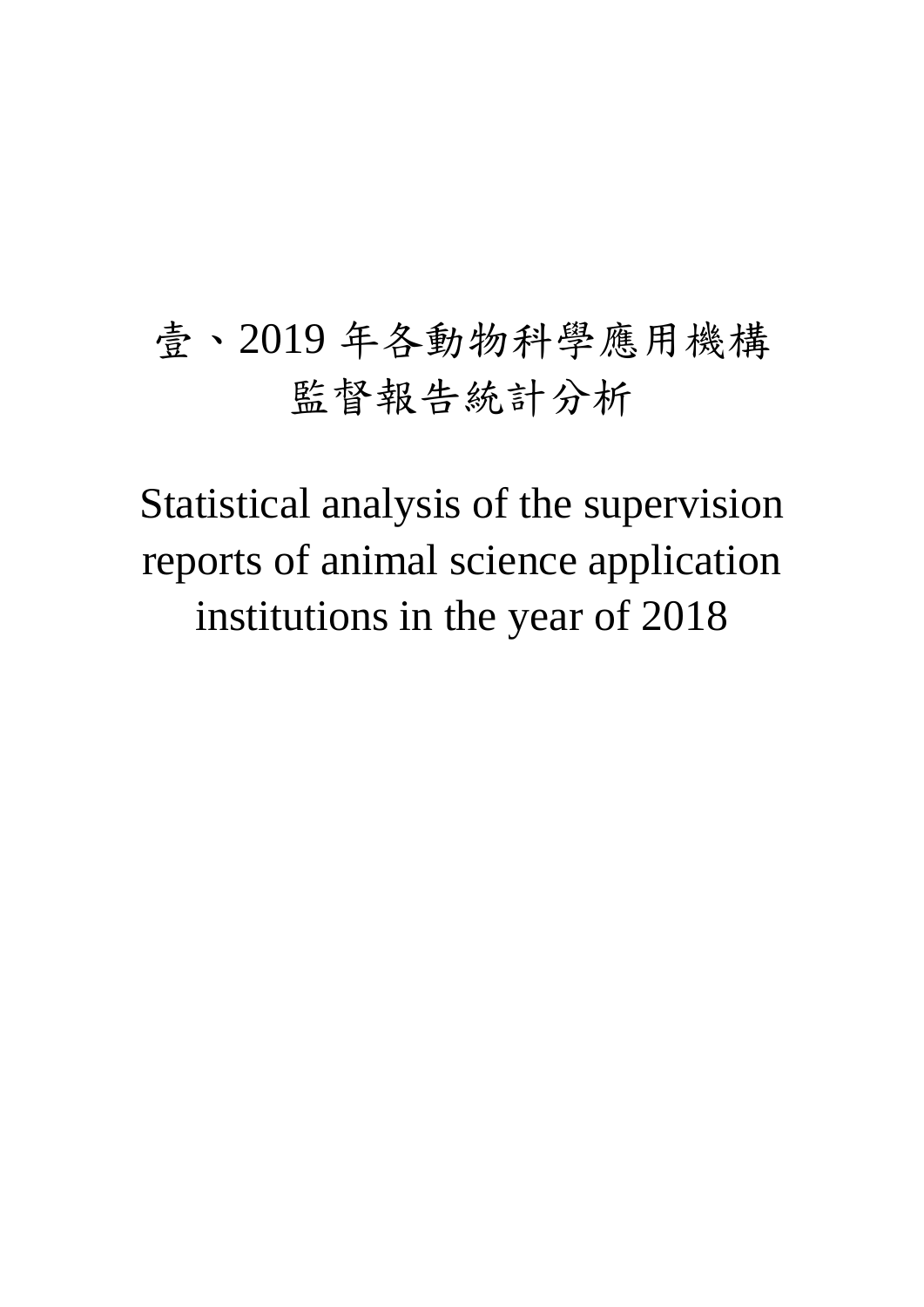### 一、編輯與統計摘要(Summary)

行政院農業委員會(以下簡稱農委會)為落實國內實驗動物的人道管理 及動物福祉,每年依據國內動物科學應用機構使用實驗動物(係指科學應用 目的而飼養或管領的脊椎動物)的概況,以及動物科學應用機構監督查核結 果,編製成實驗動物人道管理年報,供後續監督管理及各機構參考。年報內 所引用資料為國內執行動物科學應用並依法設置實驗動物照護及使用委員 會或小組(以下簡稱照護小組)的機構,於每年度結束後(隔年 3 月底前)函報 農委會備查的監督報告內容,並記錄動物科學應用機構監督查核結果。

2019 年報內容主要包含兩大部分:第一部分為 2019 年國內各機構執行 實驗動物科學應用狀態分析,以及 2007~2019 年實驗動物使用情形統計分 析,所採用的資料為各機構照護小組依照動物保護法(以下簡稱動保法)規定 所函報之年度監督報告內容。第二部分則為 2019 年實驗動物科學應用機構 監督查核結果,該部分資料乃委請外部查核小組總召集人洪昭竹博士綜合 各受查機構的查核結果與建議進行總評,為確保各受查機構內部業務的隱 私權,僅附上查核結果一覽表。

本年度全國進行動物科學應用機構的數量較前一年度增加 1 家, 但動 物設施房舍規模變動不大。依據協會彙整各機構報送農委會的監督報告資 料顯示,至 2019年止,依據動保法規定設置照護小組的機構計有 199 家, 2019年間撤銷了3家機構,包含「專科以上學校」1家、「動物用藥品廠」 1家及「藥物工廠」1家;而增加4家機構,包含「試驗研究機構」2家、 「動物用藥品廠」1 家及「生物製劑製藥廠」1 家;總體而言,較 2018 年之 198 家增加 1 家。若以機構類別區分(表 1、圖 1),其中「專科以上學校」的 數量占全國機構總數三分之一以上(66 家、33%),其次為「試驗研究機構」 (64 家、32%),其他依序為「醫院」(27 家、14%)、「動物用藥品廠」(12 家、 6%)、「生物製劑製藥廠」(11 家、5%)、「藥物工廠」(6 家、3%)及「其他」 (13 家、7%)。

若以動物設施規模大小進行分類分析(表 2、圖 2),國內各機構所擁有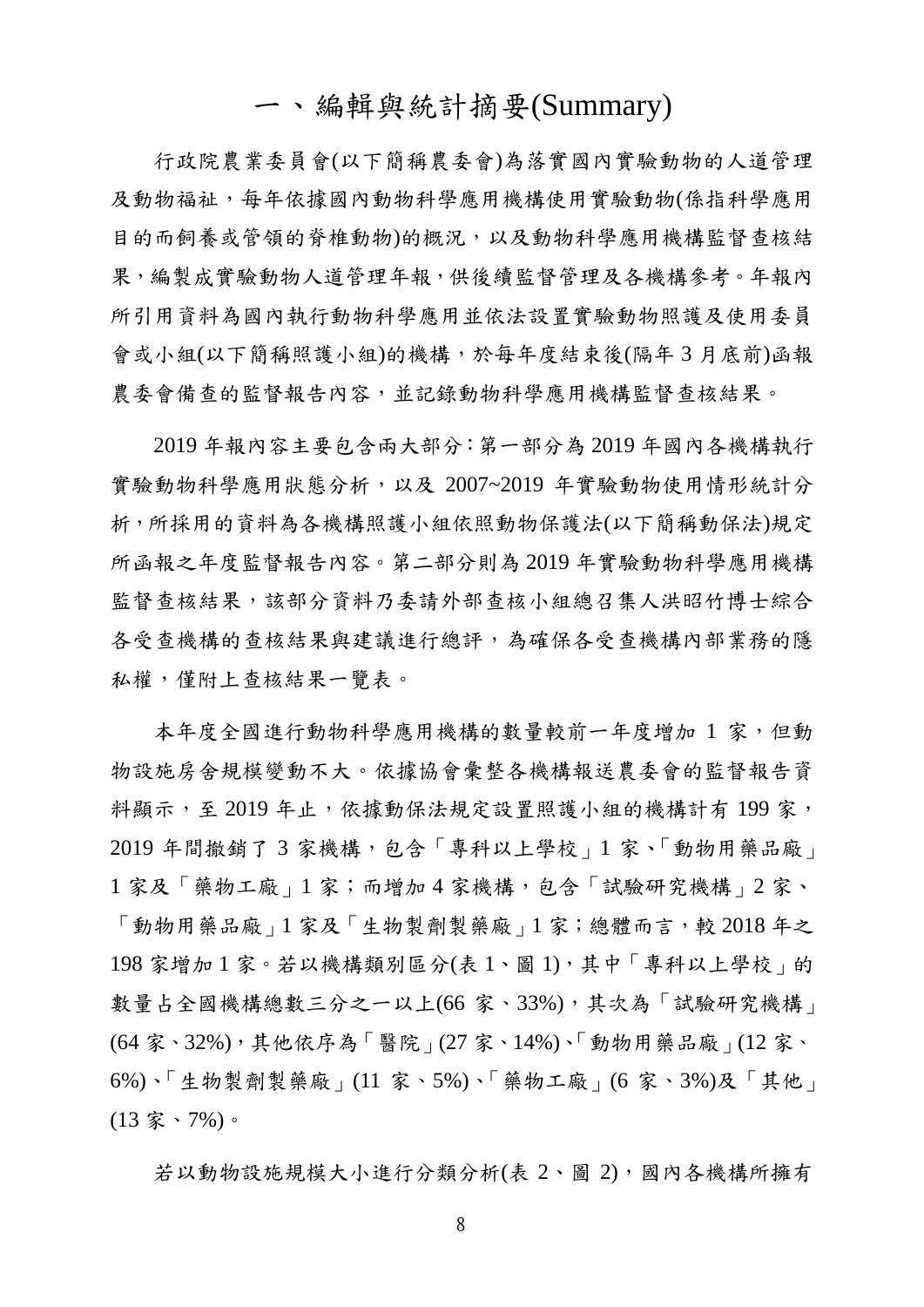的「陸棲類封閉型」設施,無論在總面積(165.603m<sup>2、</sup>75.81%)及房舍總數(430 家、83.66%)都遠超過其他動物房舍類型。「陸棲類封閉型」中又以「試驗研 究機構」(75,089 m<sup>2</sup>)及「專科以上學校」(45,763m<sup>2</sup>) 2 類機構所佔有的面積 最大(表3)。動物房舍規模若以機構類別進行分類,「試驗研究機構」所佔的 面積 117,408 m<sup>2</sup>(53.8%)為最大,其次依序是「專科以上學校」55,883 m<sup>2</sup>(25.6%)、「醫院」23,884 m<sup>2</sup>(10.9%)、「其他」16,226 m<sup>2</sup>(7.4%),「生物製劑 製藥廠」2,929 m<sup>2</sup>(1.3%),其餘2類別機構(藥物工廠、動物用藥品廠)的面積 總計 2,125 m<sup>2</sup>(1.0%) (表 3、圖 3)。以實際大小來看,國內約有 31%的機構 所擁有的實驗動物設施規模在  $100 \text{ m}^2$ 以下,其餘分別為  $100$ ~500 $\text{ m}^2$ (30%)、  $501~1,000~\text{m}^2$  (7%) \ 1,001~3,000 m<sup>2</sup> (12%) \ 3,001~5,000 m<sup>2</sup> (4%) \ 5,001~10,000 m<sup>2</sup> (7%)與大於 10,001 m<sup>2</sup>(含)的機構(2%),另有 7%之機構並無設置動物房 舍 (表 4、圖 4),未設置動物房舍之機構主要以使用其他機構之動物房舍飼 養動物為主,或是委託其他機構進行試驗計畫。

2019 年各機構「實驗動物照護及使用委員會或小組」共完成 7,234 件 動物實驗案件審查,較前一年度 9,093 件申請案件數減少 20%。依研究計畫 各動物來源其中「國內繁殖場」佔最大宗 5,607 件(77%)(表 5、圖 5), 而依 據研究計畫類型分類則包括「基礎研究」3,704 件(51.2%)、「應用研究」1,990 件(27.5%)、「產品上市前測試」1,180 件(16.3%)、「教學訓練」233 件(3.2%)、 「製藥生物製劑」及「其他」共 127 件(1.8%)(表 6、圖 6),顯示國內使用實 驗動物的目的主要應用於「基礎研究」、「應用研究」及「產品上市前測試」。 各研究計畫類型分類的動物來源,「自行繁殖」主要集中於「基礎研究」與 「應用研究」,而「國內繁殖場」則依各研究計畫類型分類的總件數等比例 分布(表 7)。就研究計畫種類分類則以「醫學研究」4,275 件(59.9%)為最多, 其餘分別「醫療器材」833 件(11.52%)、「藥物(含中藥草)」699 件(9.66%)、 「農業研究」374 件(5.17%)「健康食品」270 件(3.73%)、「動物用藥及疫苗」 244 件(3.37%)及「其他」539 件(7.46%)(表 8、圖 7)。各研究計畫種類實驗 動物來源及件數分布,「自行繁殖」主要集中於「醫學研究」與「農業研究」, 「市面購買」、「學術交流」與「再利用」集中於「醫學研究」,而「國內繁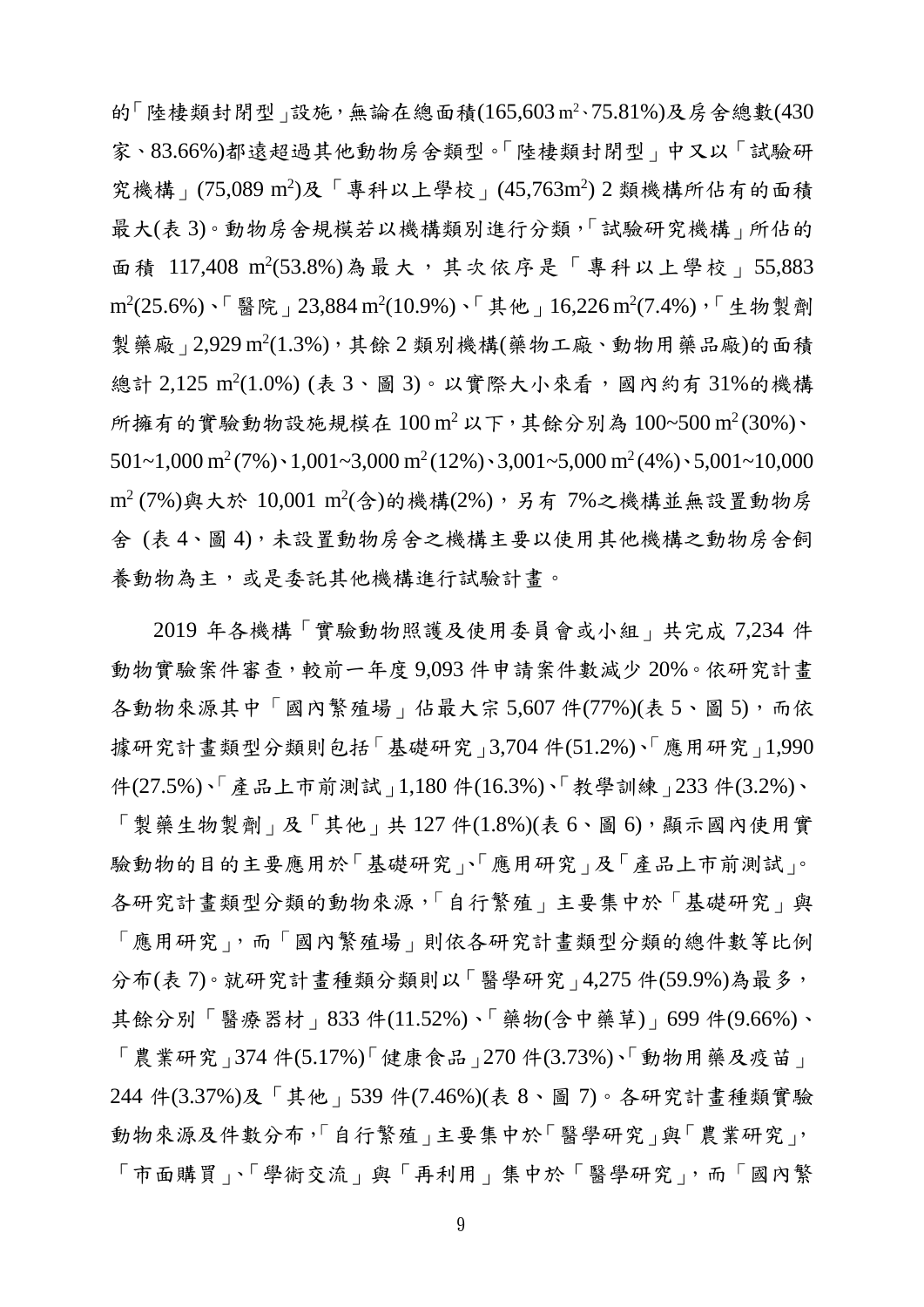殖場」約略依照各研究計畫種類的總件數等比例分布(表 9)。

就 2019年實驗動物的使用量而言,今年為 4,260,862 售,較前一年度 3,578,335 隻增加 19%。2019 年度使用動物量較大的機構(不含胚胎)類別為 「試驗研究機構」的 717,193 隻(48.1%),其次為「專科以上學校」的 625,956 隻(41.99%),及「醫院(包括獸醫院)」的 75,171 隻(5.04%),整體實驗動物的 使用量增加主要為「專科以上學校」,相較前一年度使用 373,426隻,增加 67%以上,其中魚類使用需求使用最多(表 10、圖 8)。各動物科學應用機構 使用實驗動物數量及分布(含胚胎),最大使用量依序為「生物製劑製藥廠」、 「試驗研究機構」、「專科以上學校」(圖 9)。而實驗動物來源(不含胚胎)(表 11、圖 10)其中以「國內繁殖場」851,635 隻(57.12%)最多,當中囓齒類 464,037 隻佔最大,其次「自行繁殖」542,163 隻(36.37%)。實驗動物之來源種類分 布(含胚胎)的總數量最多依序為「國內繁殖場」、「自行繁殖」(圖 11)。

而依照各研究計畫類型實驗動物使用數分類(不含胚胎)(表 12、圖 12), 「基礎研究」844,740隻(56.7%),其中「魚類」使用最多達 129,449隻;其 次「應用研究」477,673 隻(32%),「魚類」使用最多為 291,573 隻;「產品上 市前測試」89,212 隻(6%),其中「囓齒類」用最多為 81,396 隻。各研究計 畫類型實驗動物使用數及分布(含胚胎),總數量最多依序為「製造生物製劑」、 「基礎研究」、「應用研究」(圖 13)。就各研究計畫種類實驗動物使用數分類 (不含胚胎)(表 13、圖 14),「醫學研究」797,698 隻(53.51%),其中「囓齒類」 使用最多達 751,658 隻;其次「農業研究」343,797 隻(23.06%),當中「魚 類使用最多為 282,988 隻。各研究計書種類實驗動物使用數分類(含胚胎), 總數量最多依序為「動物用藥及疫苗」、「醫學研究」、「農業研究」(圖 15)。

以 2019年使用量最大的動物別為胚胎,包括雞胚、鴨胚及魚胚,共使 用了 2,769,993 隻,較前一年度 2,345,448 隻使用量增加了 18%。其中雞胚 及鴨胚就研究計畫類型主應用於「製造生物製劑」為 2702,620 隻(表 12)以 及「動物用藥及疫苗」為 2,706,810隻,幾乎佔了全部的使用量(表 13)。而 使用胚胎以外的動物量為 1,490,869 隻,囓齒類動物之使用量為 954,111 隻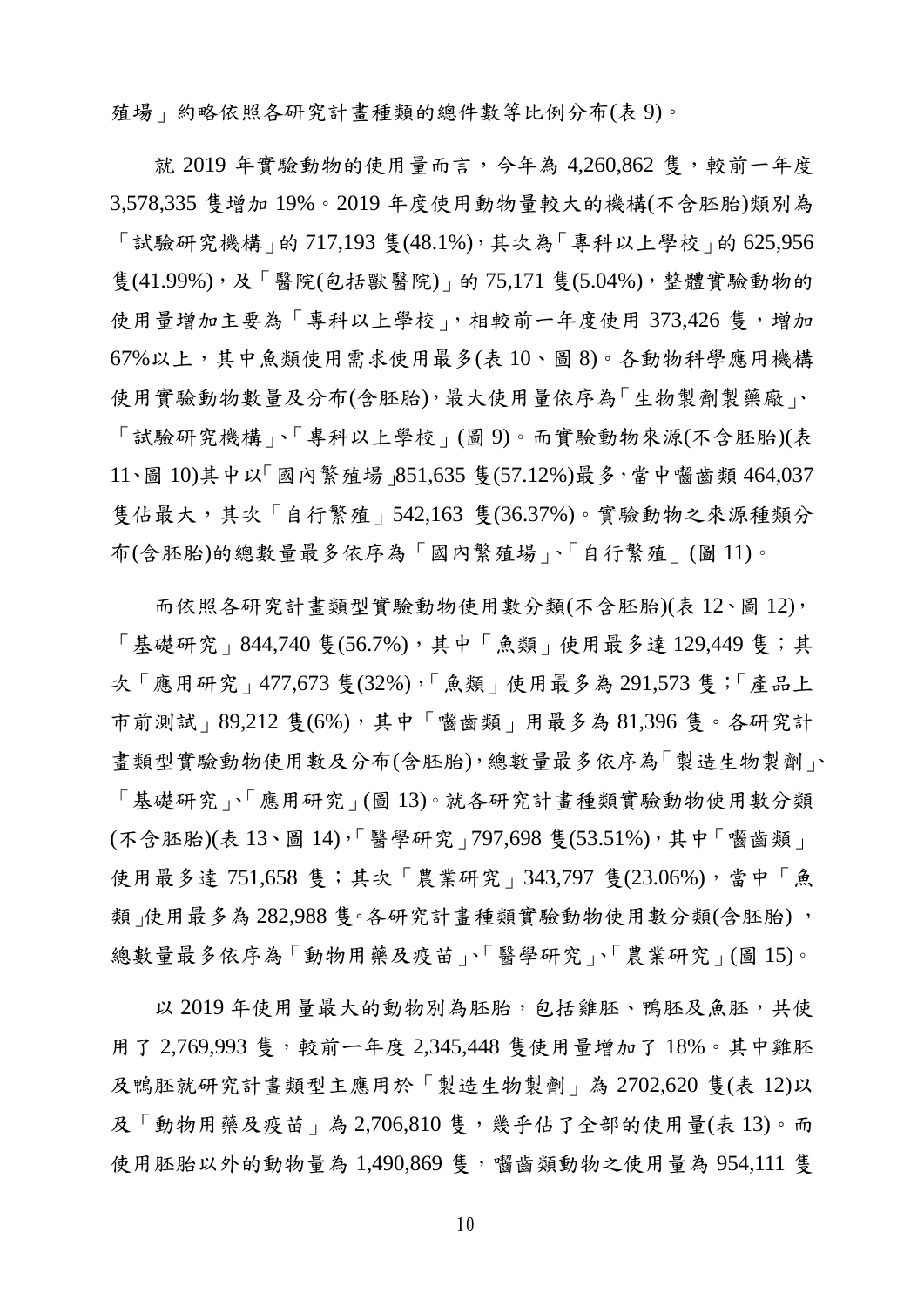較前一年度所使用 944,779 隻增加 1%, 囓齒類包含小鼠 844,766 隻(89%)、 大鼠 93,467 隻(10%)及其他鼠類 15,878 隻(2%)(表 14、圖 16)。

魚類的使用量為 430,443 隻,較前ㄧ年度之 177,141 隻增加超過 142% 的使用量。以魚類使用之魚種分析,斑馬魚及羅漢魚今年使用數量較前一年 度不變動不大,而其他種類魚類也較前一年度使用 14,767 隻增多至 329,484 隻,其他魚類包含:石班魚、吳郭魚、鯉魚等(表 15)。

另,針對犬、貓、猿猴動物使用情形(表 14),2019 年犬使用數量為 1012 隻,但其中有 814 隻為動物醫院或診所之門診進行研究,整體並未對動物 進行侵入性手術,且研究後則由飼主攜回;而貓使用 309 隻皆為門診病例 中進行研究,研究結束後由飼主攜回;以及猿猴使用 45 隻主要為抽血及行 為相關研究。

依照我國動保法的規定,機構所使用的實驗動物於科學應用後,應立即 檢視實驗動物的狀況,如其已失去部分肢體器官或仍持續承受痛苦,而足以 影響其生存品質者,應立即以產生最少痛苦的方式將動物施以人道的安樂 死處置。從 2019年統計的報表資料顯示,各機構所採用的實驗動物安樂死 方式變異不大,以囓齒類動物而言,其中以化學性方式進行安樂死為主佔 86%(632,654 隻)(表 16), 其中又以 CO<sub>2</sub> 吸入性 602,014 隻為最多(表 17); 注 射性化學性安樂死方式,數量最多依序為囓齒類、兔、豬(表 18)。而以物理 性方式進行安樂死方式者佔 104,852 隻(14%), 物理性方式包括麻醉後頸椎 脫臼、麻醉後放血、麻醉後斷頭及頸椎脫臼等(表 20)。魚類較常使用的化學 性安樂死方式為麻醉劑浸浴性 133,170 隻(表 16 及表 19),另有 6,554 隻是 以物理性冰凍法進行安樂死(表 20),不符合目前國際趨勢,仍有改善空間。 關於實驗後存活動物數量 531,011 隻佔整年應用動物數 34.71%,其中魚類 245,403 隻(46.21%)及囓齒類 216,605 隻(40.79%)為最多,其中後續處理方式 中「其他」主要為飼主攜回、原地野放和銷售 329,433 隻(62.04%),以及「跨 年度原計畫繼續使用」168,636 隻(31.76%)(表 21、17 圖)。2019 年度使用於 實驗動物的各種安樂死方法的統計資料,協會已依類別分項統計,並列於附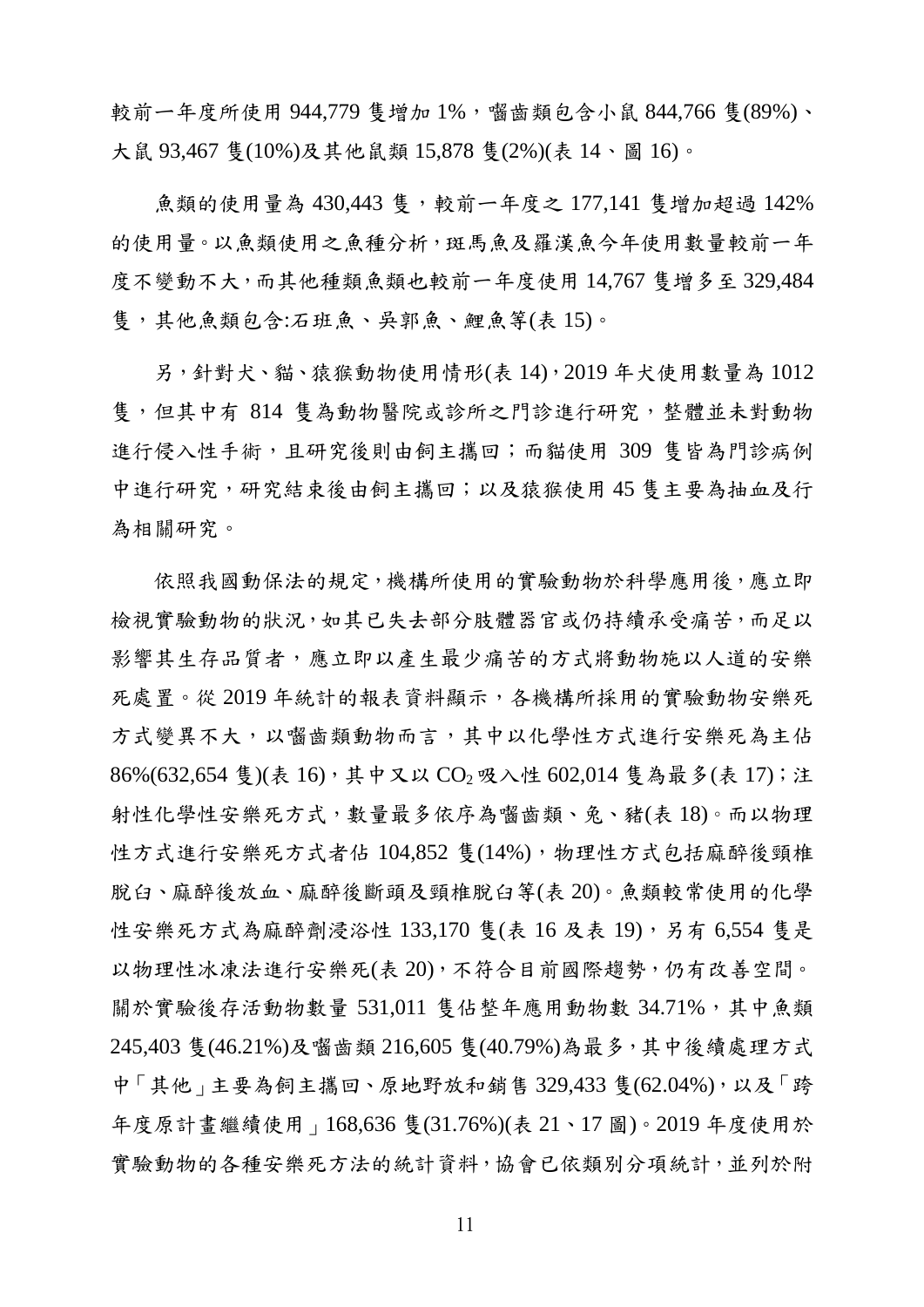表 16~20, 俾供未來研發更先進與更符合人道及動物福祉的安樂死方式參考。

另,表 22~30 及圖 18~26 彙整自 2007~2019 年間各動物科學應用機構 所提報的監督報告之實驗動物使用量及死亡數,包括所有實驗動物、囓齒類 動物、兔子、犬、貓、猿猴、魚類及魚胚等類別,可以從簡易的圖表中看出 動物使用量之趨勢。

使用實驗動物之品種及數量,取決於多重因素,包括國際趨勢、研究經 費來源、市場動物供需情形、相關法規規範的要求等因素,農委會為了解及 管理國內實驗動物的科學應用及人道管理情形,將持續針對動物科學應用 機構所提報的監督報告內容進行趨勢分析,以了解國內實驗動物的應用是 否以符合實驗動物 3R 精神、並增進動物福祉的推廣成效。

總編輯 沈永銘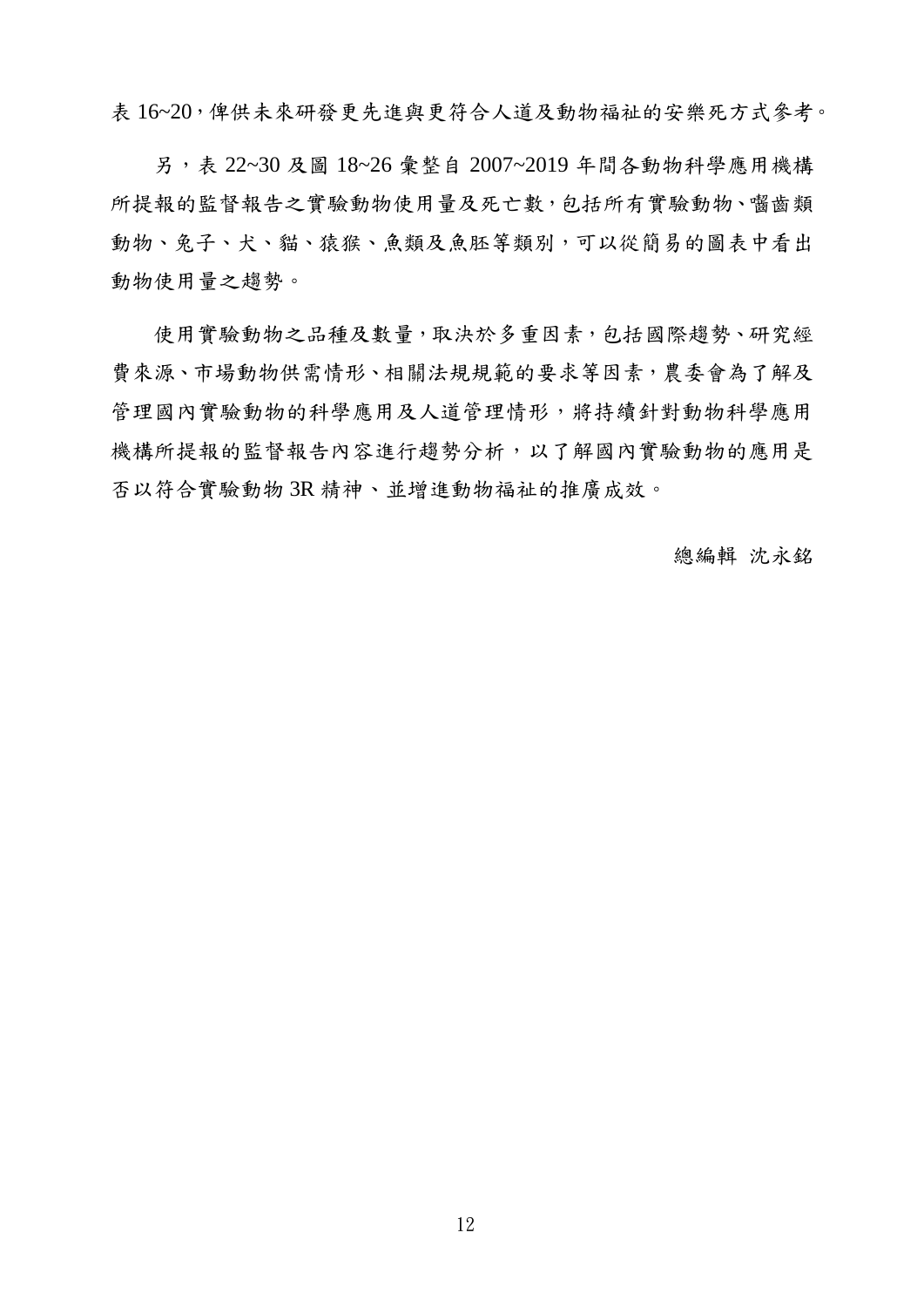# 二、統計及圖表(Tables and Figures)

### 表**1**、各動物科學應用機構類別及數量

### Table 1. Category and number of animal scientific application institutions.

| 機構類別/Types of institution          | 機構數量(家)/Numbers | 百分比(%) Percentage |
|------------------------------------|-----------------|-------------------|
| 專科以上學校                             | 66              | 33                |
| Schools above the level of college |                 |                   |
| 動物用藥品廠                             | 12              | 6                 |
| Animal drug manufactory            |                 |                   |
| 藥物工廠                               | 6               | 3                 |
| Medicine manufactory               |                 |                   |
| 生物製劑製藥廠                            | 11              | 5                 |
| Biological drug manufactory        |                 |                   |
| 醫院(包括獸醫院)                          |                 |                   |
| Hospitals including veterinary     | 27              | 14                |
| hospitals                          |                 |                   |
| 試驗研究機構                             | 64              | 32                |
| <b>Research institution</b>        |                 |                   |
| 其他                                 | 13              |                   |
| Others                             |                 |                   |
| 合計                                 | 199             | 100               |
| Total                              |                 |                   |



### 圖 **1**、各動物科學應用機構類別分布

Figure 1. Category distribution of animal scientific application institutions.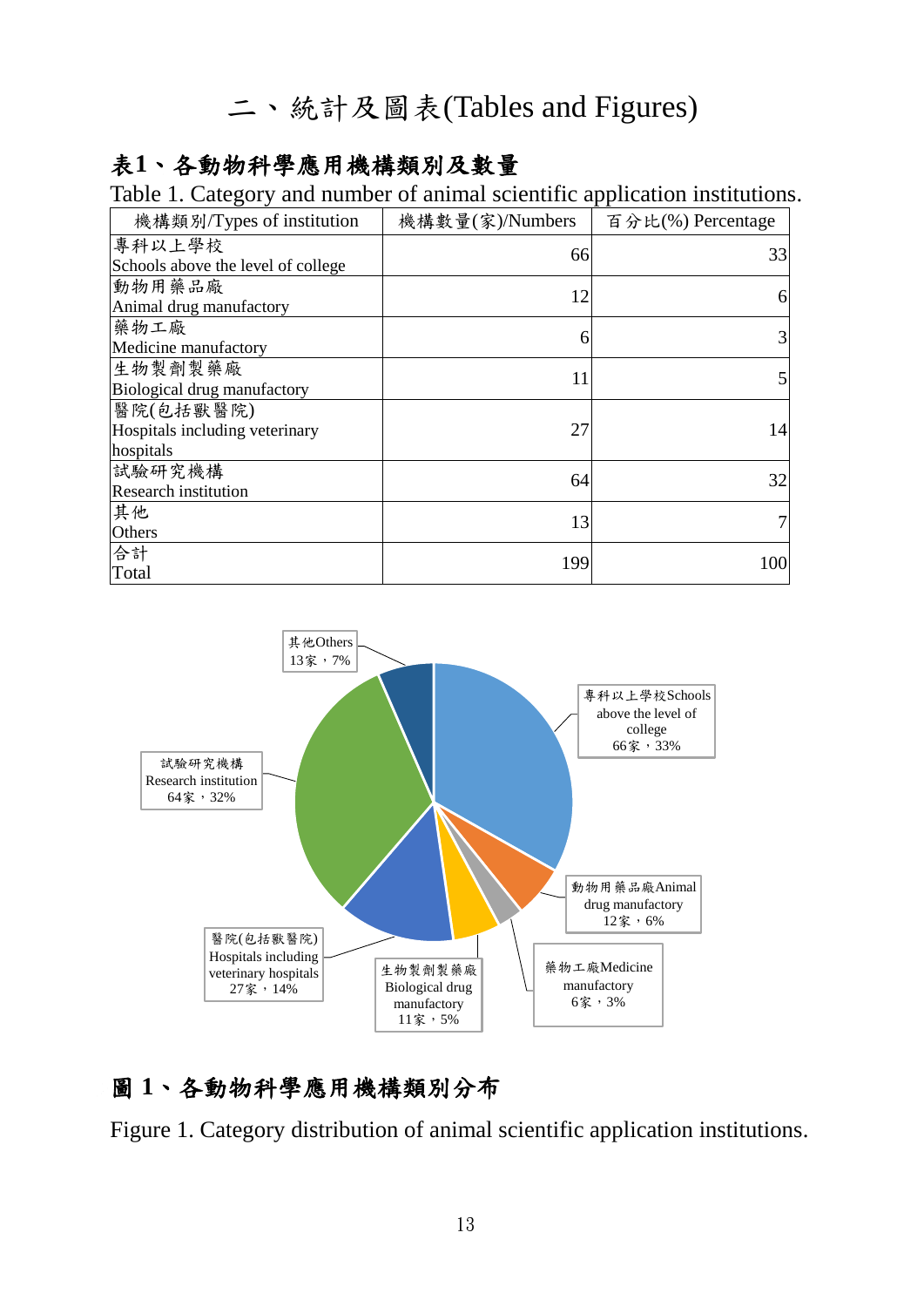### 表 **2**、動物科學應用機構之動物房舍類型、數量與面積

| Table 2. Type, number and area of animal facility in animal scientific |  |  |  |
|------------------------------------------------------------------------|--|--|--|
| application institutions.                                              |  |  |  |

| 面積與房舍數<br><b>Areas and Numbers</b> |                | 面積/Floor space | 房舍數/Numbers    |            |  |  |
|------------------------------------|----------------|----------------|----------------|------------|--|--|
| 動物房舍類型                             | 平方公尺           | 百分比(%)         | 數量             | 百分比(%)     |  |  |
| Types of animal facilities         | m <sup>2</sup> | Percentage     | <b>Numbers</b> | Percentage |  |  |
| 陸棲封閉型<br>Terrestrial closed        | 165,603        | 75.81          | 430            | 83.66      |  |  |
| 陸棲開放型<br>Terrestrial opened        | 45,280         | 20.73          | 20             | 3.89       |  |  |
| 水棲封閉型<br>Aquatic closed            | 3,998          | 1.83           | 53             | 10.31      |  |  |
| 水棲開放型<br>Aquatic opened            | 3,086          | 1.41           | 6              | 1.17       |  |  |
| 兩棲型或其他<br>Amphibian and others     | 487            | 0.22           | 5              | 0.97       |  |  |
| 合計<br>Total                        | 218,454        | 100            | 514            | 100        |  |  |



# 圖 **2**、動物科學應用機構之動物房舍類型分布

Figure 2. Type distribution of animal facility in animal scientific application institutions.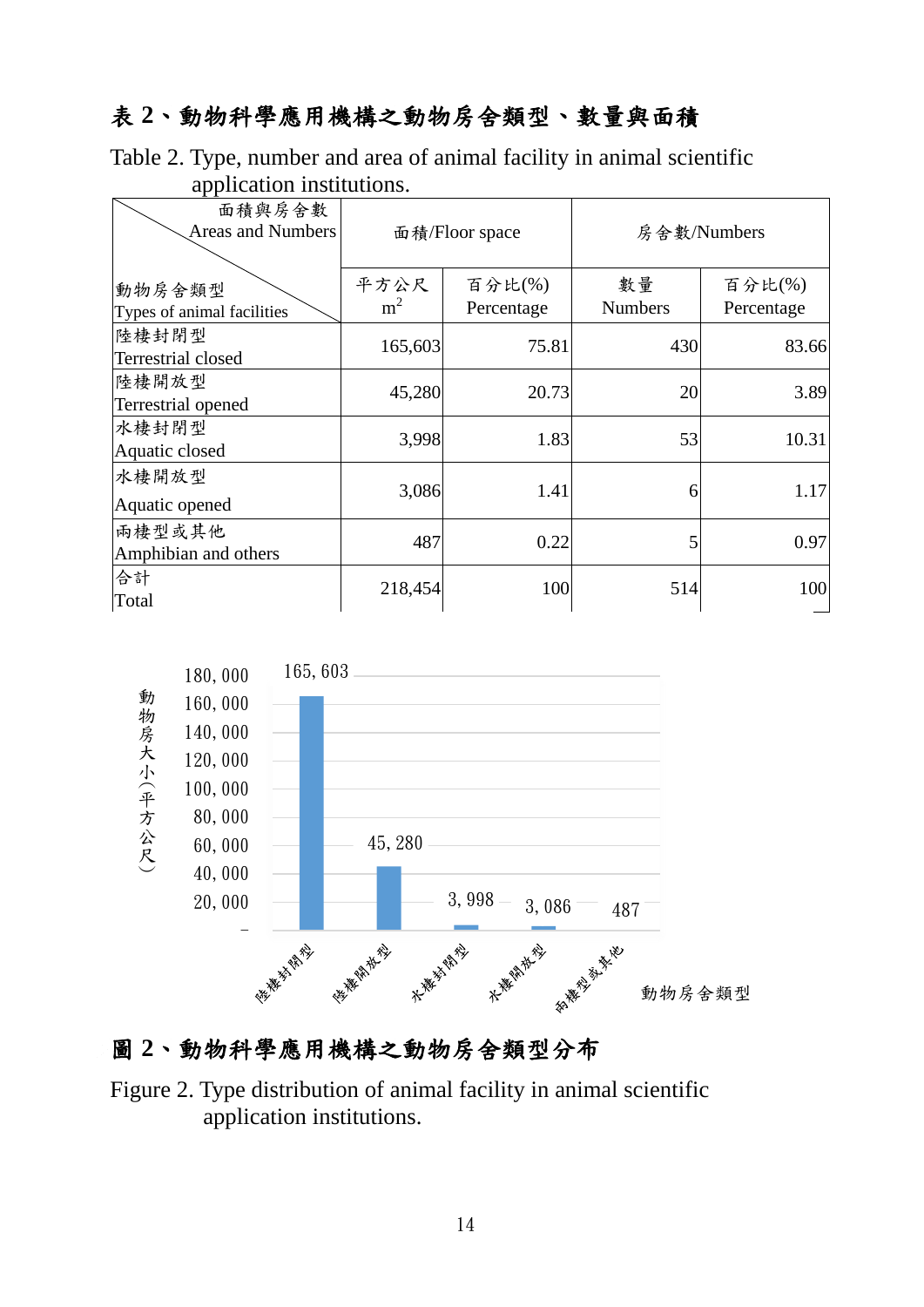# 表 **3**、各類別動物科學應用機構動物房舍面積

Table 3. Animal facility area of various category of animal scientific application institutions.

單位:平方公尺/m<sup>2</sup>



# 圖 **3**、各類別動物科學應用機構房舍總面積分布

Figure 3、Distribution of total area of animal facilities in animal scientific application institutions.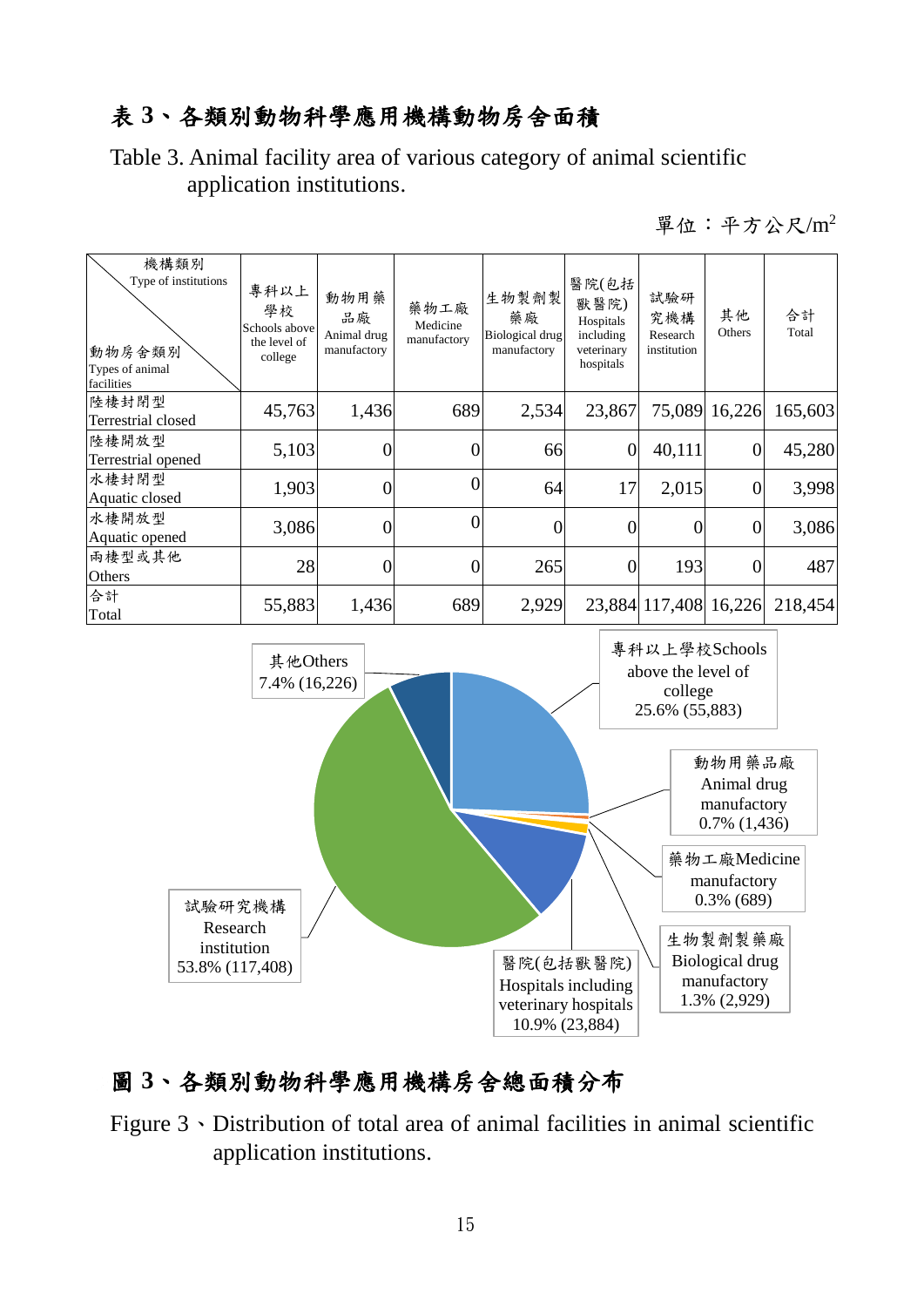# 表**4**、動物科學應用機構動物房舍規模

| 動物房舍大小分類(平方公尺)                         | * *<br>機構數量(家) | 機構數百分比(%)      |
|----------------------------------------|----------------|----------------|
| Floor space of animal facilities, $m2$ | <b>Numbers</b> | Percentage     |
| 100 以下                                 | 61             | 31             |
| Less than 100                          |                |                |
| 100-500                                | 60             | 30             |
| 501-1,000                              | 14             |                |
| 1,001-3,000                            | 25             | 12             |
| $3,001 - 5,000$                        | 7              | 4              |
| 5,001-10,000                           | 14             | 7              |
| 10,001 以上                              |                | $\overline{2}$ |
| More than 10,001                       | 5              |                |
| 無動物房                                   | 13             |                |
| Without animal facilities              |                |                |
| 合計                                     | 199            | 100            |
| Total                                  |                |                |

Table 4. Animal facility scale of animal scientific application institutions.



# 圖 **4**、動物科學應用機構動物房舍規模分布

Figure 4. Animal facility scale distribution of animal scientific application institutions.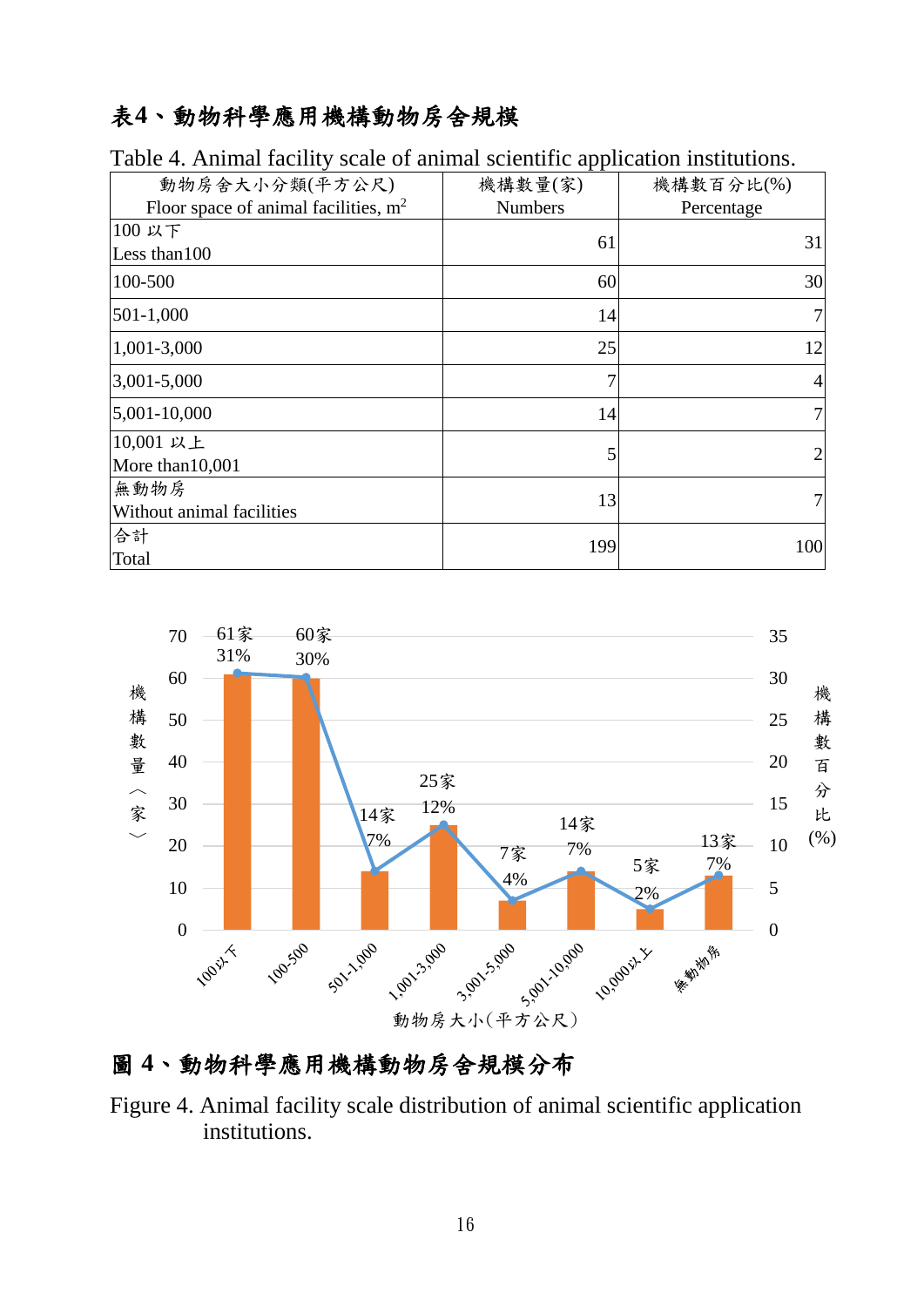# 表 **5**、各動物科學應用機構申請使用實驗動物研究計畫來源及件數

Table 5. Case number and animal source applied for the use of experimental animal research programs by animal scientific application institutions.

| 動物來源                               | 件數          | 百分比(%)         |
|------------------------------------|-------------|----------------|
| animal source                      | Case number | Percentage     |
| 自行繁殖 Lab-breed                     | 1,007       | 14             |
| 國內繁殖場 Domestic breeding ground     | 5,607       | 77             |
| 國外進口 Imported                      | 61          |                |
| 市面購買(市場或寵物店等少量購買者)<br>Local market | 220         | 3              |
| 學術交流 Academic events               | 43          |                |
| 再應用 Reuse                          | 71          |                |
| 野外捕捉 Capture animals from wild     | 58          |                |
| 其他 Others                          | 167         | $\overline{2}$ |
| 合計 Total                           | 7,234       | 100            |

備註:其他/Others 包括飼主飼養、動物醫院臨床病例、國家實驗動物中心、收容等。



### 圖 **5**、各動物科學應用機構申請使用實驗動物研究計畫來源分布

Figure 5. Case number and animal source applied for the use of experimental animal research programs by animal scientific application institutions.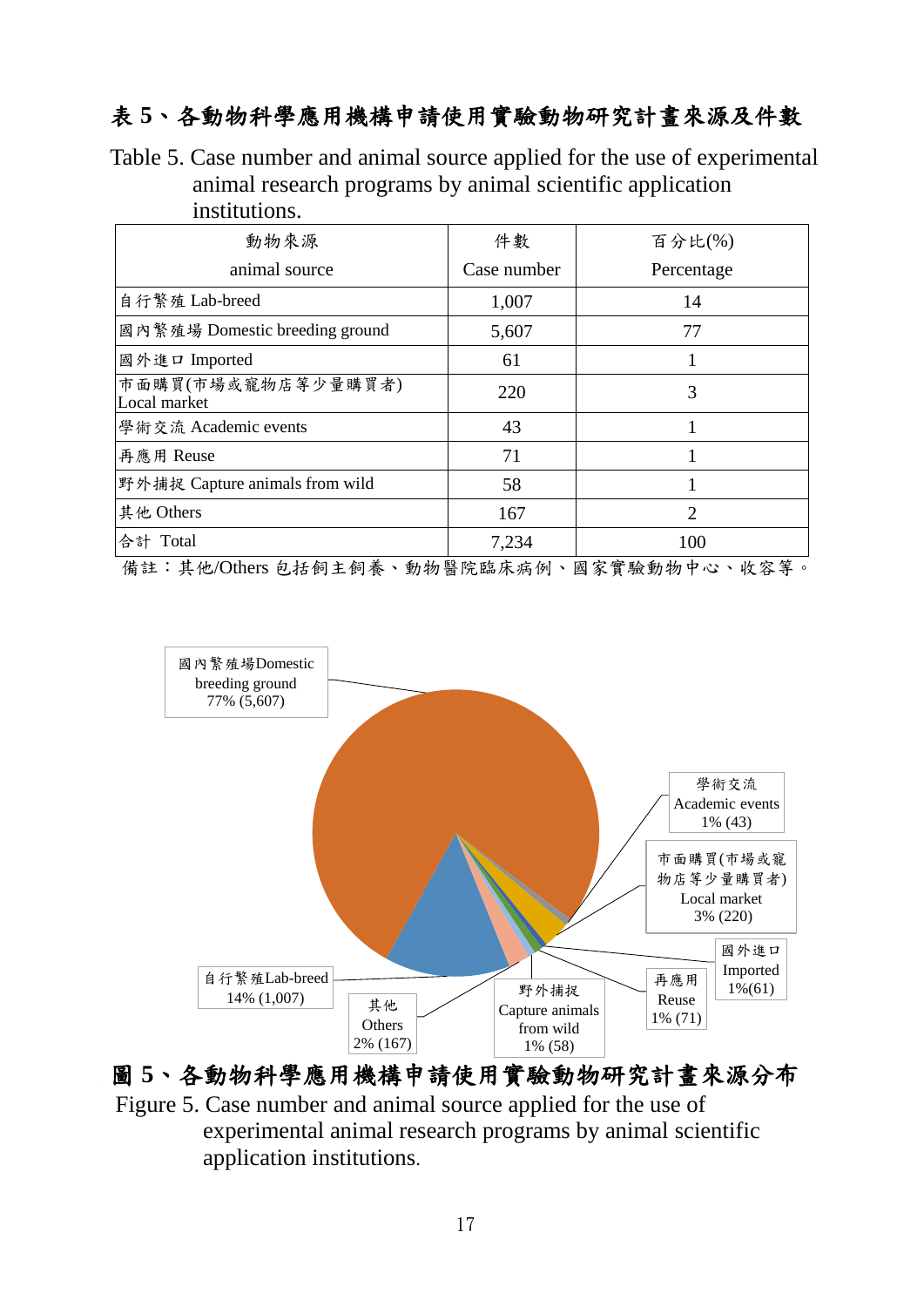### 表**6**、各動物科學應用機構申請使用實驗動物研究計畫類型及數量

Table6. Case number and category of application for the use of experimental animal research programs by animal scientific application institutions.

| 計畫類型                             | 件數          | 百分比(%)     |  |  |
|----------------------------------|-------------|------------|--|--|
| Category of protocol             | Case number | Percentage |  |  |
| 基礎研究                             |             |            |  |  |
| <b>Basic Research</b>            | 3,704       | 51.2       |  |  |
| 應用研究                             | 1,990       | 27.5       |  |  |
| <b>Applied Research</b>          |             |            |  |  |
| 產品上市前測試                          | 1,180       | 16.3       |  |  |
| <b>Pre-market Testing</b>        |             |            |  |  |
| 教學訓練                             | 233         | 3.2        |  |  |
| <b>Teaching and Training</b>     |             |            |  |  |
| 製造生物製劑                           | 93          | 1.3        |  |  |
| Manufacture of Biological Agents |             |            |  |  |
| 其他                               | 34          | 0.5        |  |  |
| Others                           |             |            |  |  |
| 合計                               | 7,234       | 100        |  |  |
| Total                            |             |            |  |  |



# 圖 **6**、使用實驗動物之研究計畫類型分布

Figure 6. Category of protocols for different scientific research.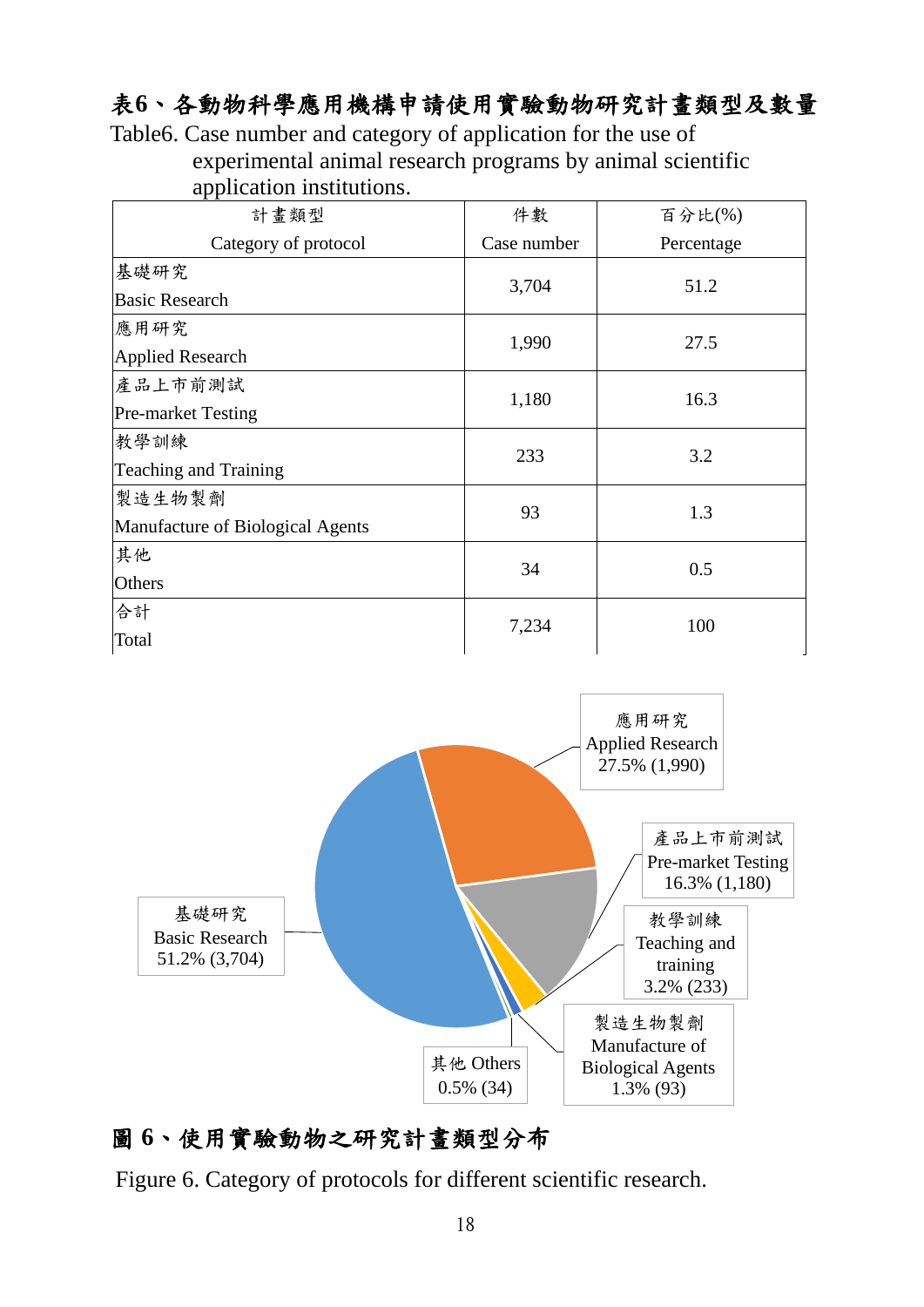# 表 **7**、各研究計畫類型實驗動物來源及件數

Table 7. Case number and sources of laboratory animals used by different category of experimental animal research programs.

單位:件

| 計畫類型<br>Category of<br>protocol<br>動物來源<br>animal source | 基礎研究<br><b>Basic</b><br>Research | 應用研究<br>Applied<br>Research | 產品上市<br>前測試<br>Pre-market<br>Testing | 教學訓練<br>Teaching<br>and Training | 製造生物<br>製劑<br>Manufacture<br>of Biological<br>Agents | 其他<br>Others     | 合計<br>Total | 百分比(%)<br>Percentage |
|----------------------------------------------------------|----------------------------------|-----------------------------|--------------------------------------|----------------------------------|------------------------------------------------------|------------------|-------------|----------------------|
| 自行繁殖<br>Lab-breed                                        | 741                              | 245                         | $\overline{4}$                       | 15                               | $\mathbf{1}$                                         | $\mathbf{1}$     | 1,007       | 13.92                |
| 國內繁殖場<br>Domestic<br>breeding ground                     | 2,701                            | 1,476                       | 1,146                                | 171                              | 86                                                   | 27               | 5,607       | 77.52                |
| 國外進口<br>Imported                                         | 40                               | 13                          | 8                                    | $\boldsymbol{0}$                 | $\overline{0}$                                       | $\overline{0}$   | 61          | 0.84                 |
| 市面購買(市場<br>或寵物店等少<br>量購買者)<br>Local market               | 18                               | 174                         | 3                                    | 23                               | $\boldsymbol{0}$                                     | $\overline{2}$   | 220         | 3.04                 |
| 學術交流<br>Academic<br>events                               | 35                               | $\overline{7}$              | $\overline{0}$                       | $\mathbf{1}$                     | $\overline{0}$                                       | $\mathbf{0}$     | 43          | 0.59                 |
| 再應用<br>Reuse                                             | 31                               | 11                          | 17                                   | 10                               | $\overline{2}$                                       | $\boldsymbol{0}$ | 71          | 0.98                 |
| 野外捕捉<br>Capture animals<br>from wild                     | 50                               | 6                           | $\mathbf{1}$                         | $\boldsymbol{0}$                 | $\overline{0}$                                       | $\mathbf{1}$     | 58          | 0.80                 |
| 其他<br>Others                                             | 88                               | 58                          | $\mathbf{1}$                         | 13                               | $\overline{4}$                                       | 3                | 167         | 2.31                 |
| 合計<br>Total                                              | 3,704                            | 1,990                       | 1,180                                | 233                              | 93                                                   | 34               | 7,234       | 100                  |
| 百分比(%)<br>Percentage                                     | 51.20                            | 27.51                       | 16.31                                | 3.22                             | 1.29                                                 | 0.47             | 100         |                      |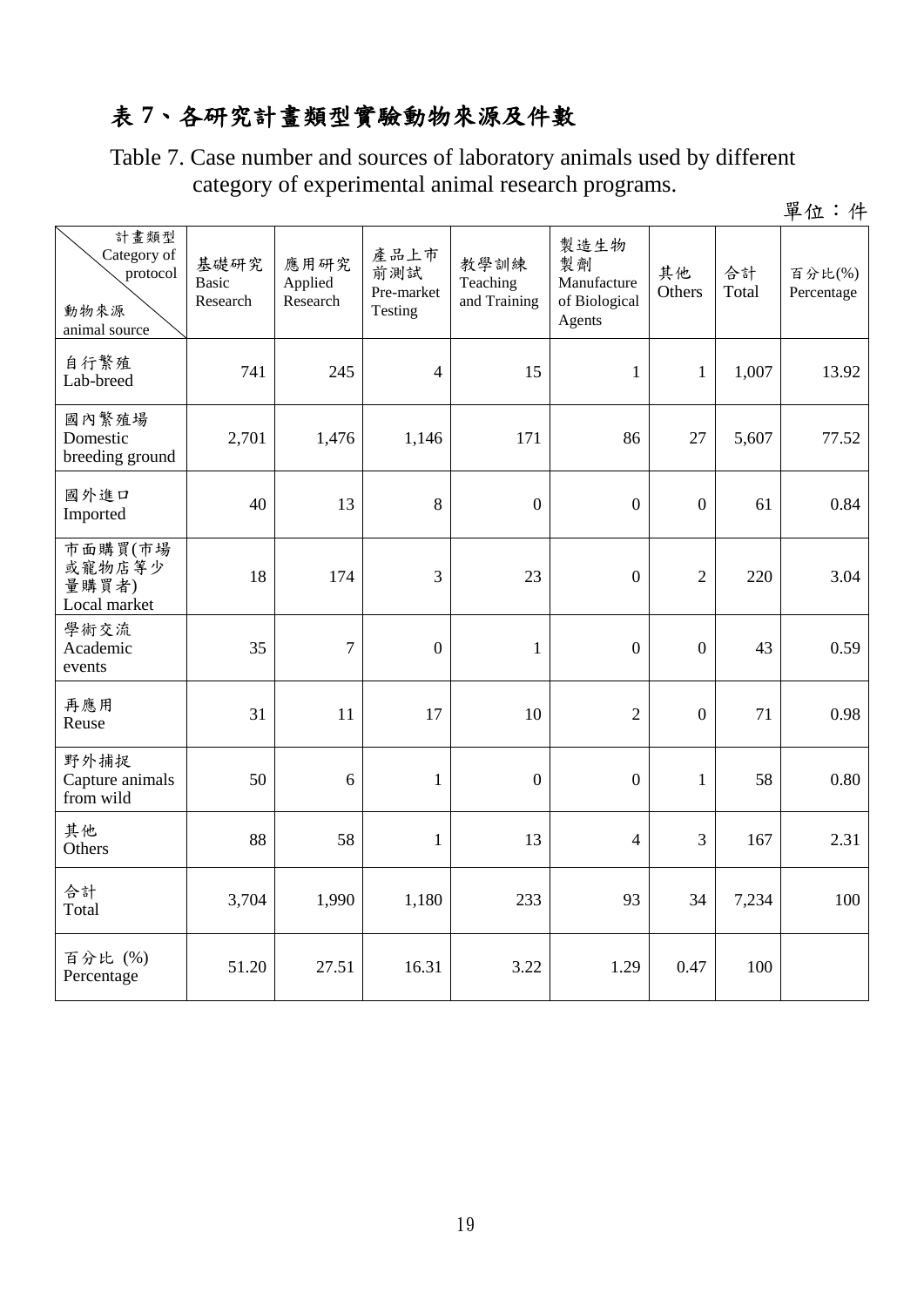# 表 **8**、各動物科學應用機構申請使用實驗動物研究計畫種類及數量

Table 8. Case number and field of application for the use of experimental animal research programs by animal scientific application institutions.

| 計畫種類 field of protocol                   | 件數 Case number | 百分比(%) Percentage |  |  |
|------------------------------------------|----------------|-------------------|--|--|
| 醫學研究                                     |                | 59.09             |  |  |
| <b>Medical Research</b>                  | 4,275          |                   |  |  |
| 農業研究                                     | 374            | 5.17              |  |  |
| <b>Agricultural Research</b>             |                |                   |  |  |
| 藥物(含中藥草)                                 | 699            | 9.66              |  |  |
| Medicine (including Herbal Medicine)     |                |                   |  |  |
| 健康食品                                     | 270            | 3.73              |  |  |
| <b>Healthy Food</b>                      |                |                   |  |  |
| 食品                                       | 25             | 0.35              |  |  |
| Food                                     |                |                   |  |  |
| 毒、化學品                                    | 57             | 0.79              |  |  |
| Toxic Substances, Chemicals              |                |                   |  |  |
| 醫療器材                                     | 833            | 11.52             |  |  |
| <b>Medical Device</b>                    |                |                   |  |  |
| 農藥                                       | 63             | 0.87              |  |  |
| Pesticide                                |                |                   |  |  |
| 動物用藥及疫苗                                  | 244            | 3.37              |  |  |
| Animal drug and Vaccine                  |                |                   |  |  |
| 動物保健品、飼料添加物                              | 34             | 0.47              |  |  |
| Animal Health Products, Feed Additives   |                |                   |  |  |
| (含藥)化粧品                                  | $\overline{2}$ | 0.03              |  |  |
| Cosmetics (including medicated cosmetic) |                |                   |  |  |
| 其他                                       | 358            | 4.95              |  |  |
| Others                                   |                |                   |  |  |
| 合計                                       | 7,234          | 100               |  |  |
| Total                                    |                |                   |  |  |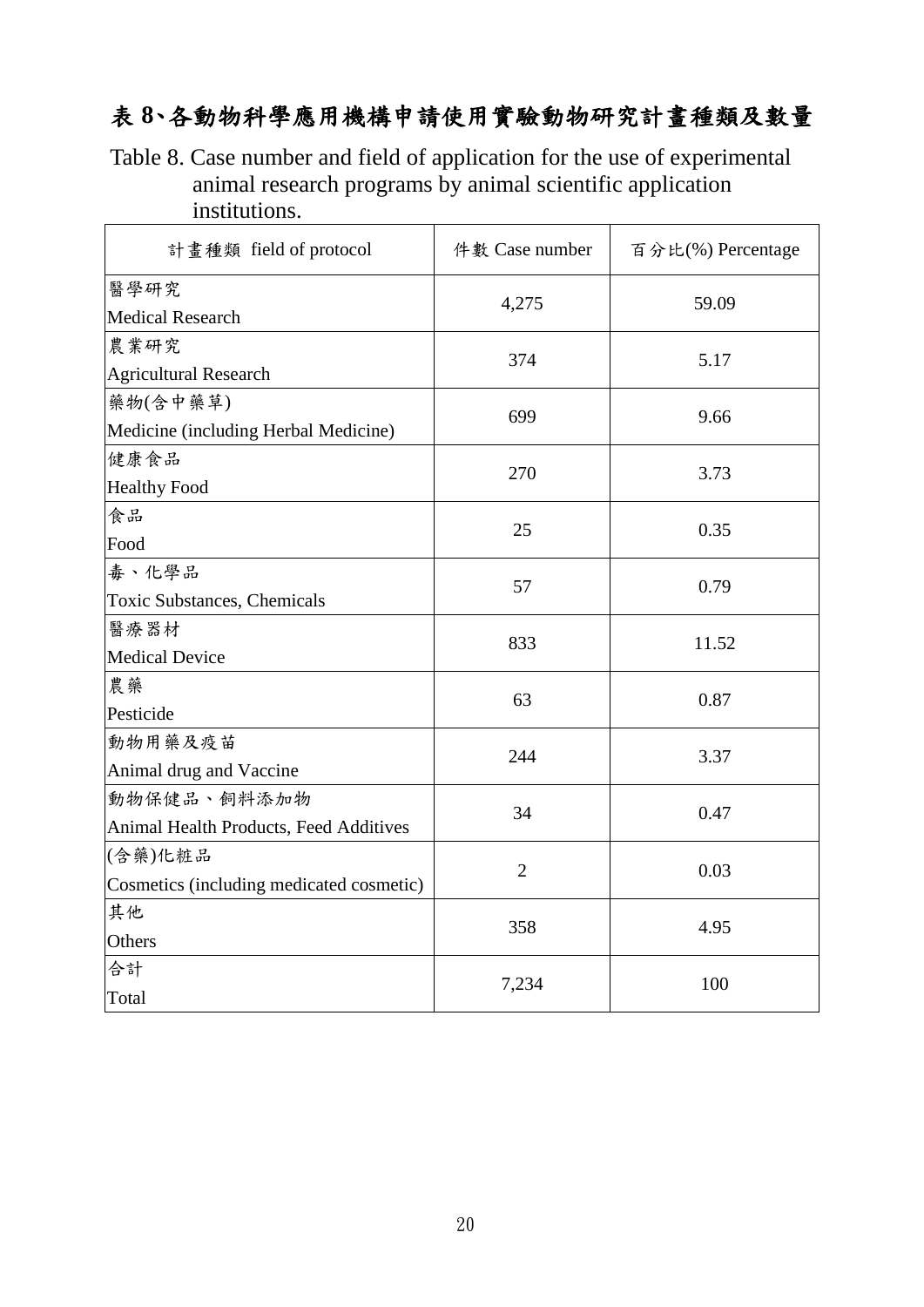

# 圖 **7**、使用實驗動物之研究計畫種類分布

Figure 7. Field distribution of protocols for different scientific research programs by animal scientific application institutions.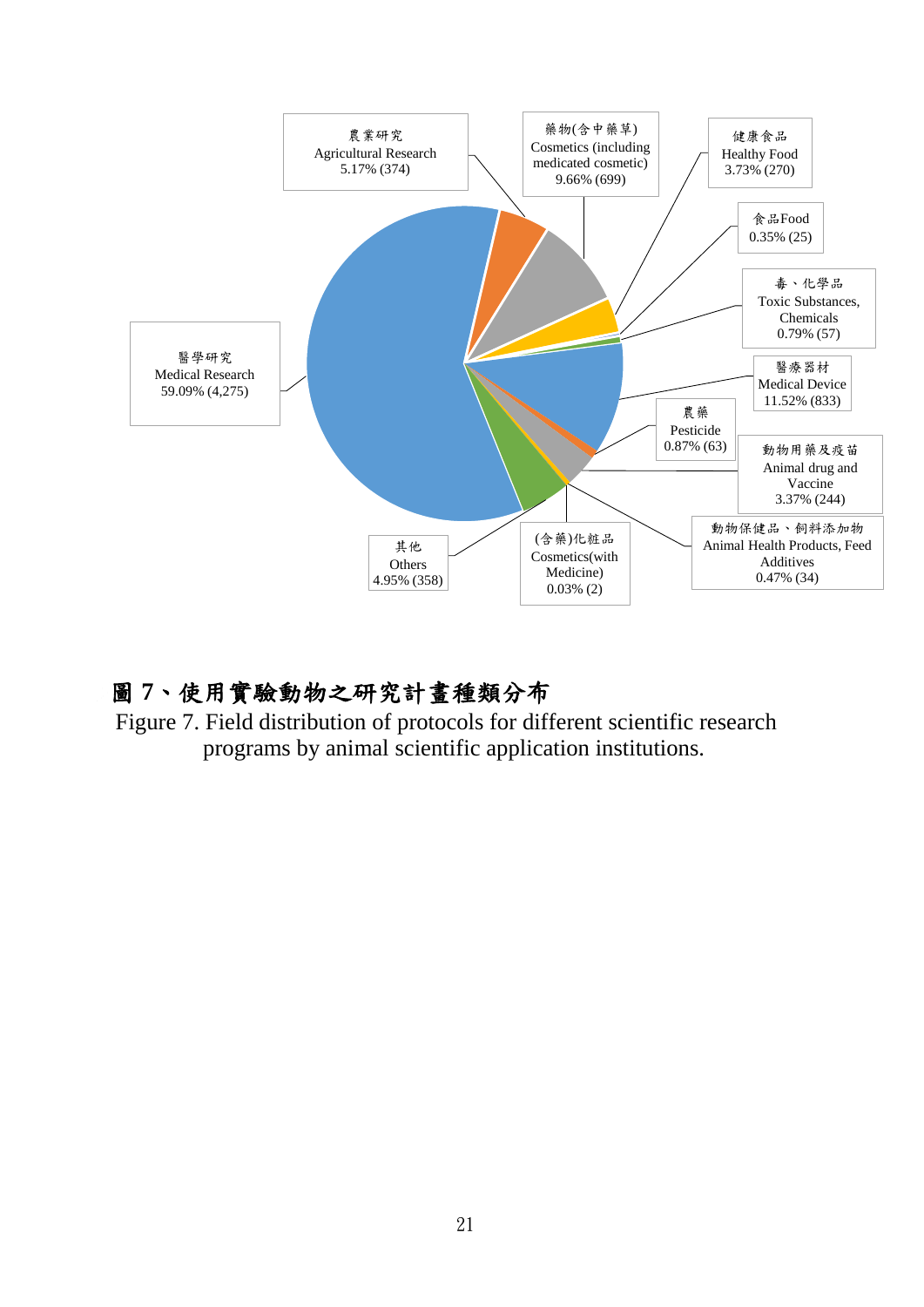### 表 **9**、各研究計畫種類實驗動物來源及件數

Table 9. Case number and sources of laboratory animals used by different fields of experimental animal research programs.

單位:件

| 計畫種類<br>field of<br>protocol<br>動物來源<br>animal source | 醫學究   | 農業究            | 藥物<br>(含草)       | 健康<br>食品       | 食品               | 毒、<br>化學<br>品    | 醫療<br>器材       | 農藥               | 動物用<br>藥及疫<br>苗 | 動物保<br>健品、<br>飼料添<br>加物 | (含藥)<br>化粧品      | 其他<br>Others   | 合計<br>Total | 百分比<br>(% )<br>Percentage |
|-------------------------------------------------------|-------|----------------|------------------|----------------|------------------|------------------|----------------|------------------|-----------------|-------------------------|------------------|----------------|-------------|---------------------------|
| 自行繁殖<br>Lab-breed                                     | 795   | 121            | 27               | 12             | 1                | 1                | $\overline{0}$ | $\boldsymbol{0}$ | 15              | 1                       | $\overline{0}$   | 34             | 1,007       | 13.92                     |
| 國內繁殖場<br>Domestic<br>breeding ground                  | 3,085 | 198            | 631              | 249            | 24               | 55               | 820            | 58               | 218             | 27                      | $\overline{2}$   | 240            | 5,607       | 77.51                     |
| 國外進口<br>Imported                                      | 36    | 5              | 20               | $\mathbf{0}$   | $\mathbf{0}$     | $\overline{0}$   | $\overline{0}$ | $\overline{0}$   | $\theta$        | $\overline{0}$          | $\overline{0}$   | $\overline{0}$ | 61          | 0.84                      |
| 市面購買(市場或<br>寵物店等少量購買<br>者) Local market               | 186   | 10             | $\overline{c}$   | 1              | $\boldsymbol{0}$ | $\overline{0}$   | $\overline{4}$ | $\boldsymbol{0}$ | $\mathbf{1}$    | $\overline{0}$          | $\overline{0}$   | 16             | 220         | 3.04                      |
| 學術交流<br>Academic events                               | 35    | $\overline{c}$ | $\overline{c}$   | $\mathbf{0}$   | $\mathbf{0}$     | $\mathbf{1}$     | $\overline{0}$ | $\overline{0}$   | $\overline{2}$  | $\overline{0}$          | $\boldsymbol{0}$ | $\mathbf{1}$   | 43          | 0.59                      |
| 再應用<br>Reuse                                          | 37    | $\overline{c}$ | 9                | $\overline{2}$ | $\mathbf{0}$     | $\overline{0}$   | $\overline{4}$ | 5                | 1               | $\overline{2}$          | $\overline{0}$   | 9              | 71          | 0.98                      |
| 野外捕捉<br>Capture animals<br>from wild                  | 6     | 12             | $\boldsymbol{0}$ | $\mathbf{0}$   | $\boldsymbol{0}$ | $\boldsymbol{0}$ | $\mathbf{0}$   | $\boldsymbol{0}$ | 1               | $\mathbf{0}$            | $\boldsymbol{0}$ | 39             | 58          | 0.80                      |
| 其他<br>Others                                          | 95    | 24             | 8                | 6              | $\mathbf{0}$     | $\boldsymbol{0}$ | 5              | $\boldsymbol{0}$ | 6               | 4                       | $\boldsymbol{0}$ | 19             | 167         | 2.31                      |
| 合計<br>Total                                           | 4,275 | 374            | 699              | 270            | 25               | 57               | 833            | 63               | 244             | 34                      | $\overline{c}$   | 358            | 7,234       | 100                       |
| 百分比(%)<br>Percentage                                  | 59.09 | 5.17           | 9.66             | 3.73           | 0.35             | 0.79             | 11.52          | 0.87             | 3.37            | 0.47                    | 0.03             | 4.95           | 100         |                           |

中英文對照:醫學研究 Medical Research、農業研究 Agricultural Research、藥物(含中草藥)Medicine (including Herbal Medicine)、健康食品 Healthy Food、食品 Food、毒、化學品 Toxic Substances, Chemicals、 醫療器材 Medical Device、農藥 Pesticide、動物用藥及疫苗 Animal drug and Vaccine、動物保健 品、飼料添加物 Animal Health Products, Feed Additives、(含藥)化粧品 Medicine (including Herbal Medicine)。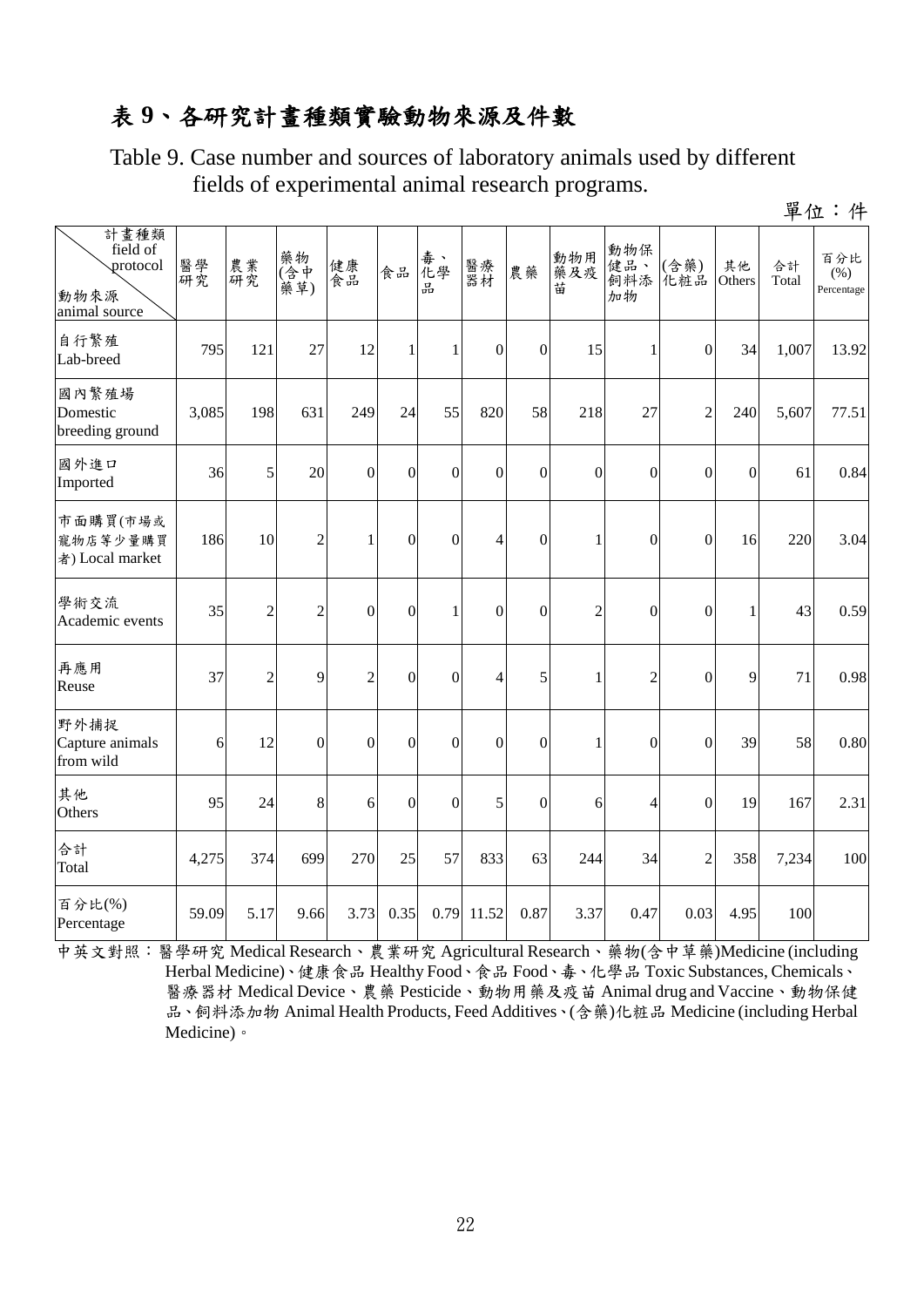# 表 **10**、各類別動物科學應用機構動物使用數

Table 10. Number and species distribution of experimental animals used by different types of animal scientific application institutions. 單位:隻

| 機構類別<br>Types of<br>institution<br>動物別<br>Species of<br>animals | 專科以上學校<br>Schools above the<br>level of college | 動物用藥品廠<br>Animal drug<br>manufactory | 藥物工廠<br>Medicine<br>manufactory | 生物製劑製藥廠<br><b>Biological drug</b><br>manufactory | 醫院(包括獸醫院)<br>Hospitals including<br>veterinary hospitals | 試驗研究機構<br>Research<br>institution | 其他<br>Others     | 合計<br>Total | 百分比(%)<br>Percentage |
|-----------------------------------------------------------------|-------------------------------------------------|--------------------------------------|---------------------------------|--------------------------------------------------|----------------------------------------------------------|-----------------------------------|------------------|-------------|----------------------|
| 囓齒類                                                             | 299,365                                         | 10,512                               | 3,738                           | 8,049                                            | 73,696                                                   | 552,056                           | 6,695            | 954,111     | 22.39                |
| Rodent<br>兔                                                     |                                                 |                                      |                                 |                                                  |                                                          |                                   |                  |             |                      |
| Rabbit                                                          | 1,765                                           | 3,233                                | 126                             | 8,777                                            | 451                                                      | 7,939                             | 38               | 22,329      | 0.52                 |
| #<br>Cattle                                                     | 951                                             | $\mathbf{0}$                         | $\boldsymbol{0}$                | $\boldsymbol{0}$                                 | $\boldsymbol{0}$                                         | 1,037                             | $\boldsymbol{0}$ | 1,988       | 0.05                 |
| 犬<br>Dog                                                        | 923                                             | $\theta$                             | $\mathbf{0}$                    | 11                                               | $\boldsymbol{0}$                                         | 78                                | $\overline{0}$   | 1,012       | 0.02                 |
| 羊<br>Sheep/Goat                                                 | 6,193                                           | $\theta$                             | $\mathbf{0}$                    | $\mathbf{0}$                                     | $\mathbf{0}$                                             | 718                               | $\theta$         | 6,911       | 0.16                 |
| 鳥類<br>Bird                                                      | 1,470                                           | $\overline{0}$                       | $\mathbf{0}$                    | $\overline{0}$                                   | $\mathbf{0}$                                             | 140                               | $\overline{0}$   | 1,610       | 0.04                 |
| 豬<br>Pig                                                        | 1,950                                           | $\mathbf{0}$                         | $\boldsymbol{0}$                | 372                                              | 628                                                      | 4,223                             | 196              | 7,369       | 0.17                 |
| 馬<br>Horse                                                      | $\boldsymbol{0}$                                | $\mathbf{0}$                         | $\boldsymbol{0}$                | $\mathbf{0}$                                     | $\mathbf{0}$                                             | 55                                | $\mathbf{0}$     | 55          | < 0.01               |
| 鹿<br>Deer                                                       | 8                                               | $\theta$                             | $\boldsymbol{0}$                | $\mathbf{0}$                                     | $\mathbf{0}$                                             | 60                                | $\overline{0}$   | 68          | < 0.01               |
| 雪貂<br>Ferret                                                    | 10                                              | $\mathbf{0}$                         | $\boldsymbol{0}$                | $\mathbf{0}$                                     | $\mathbf{0}$                                             | $\boldsymbol{0}$                  | 0                | 10          | < 0.01               |
| 猿猴<br>Non-human<br>Primate                                      | 31                                              | $\theta$                             | $\boldsymbol{0}$                | $\mathbf{0}$                                     | $\mathbf{0}$                                             | 14                                | $\overline{0}$   | 45          | < 0.01               |
| 貓 <sup>C</sup>                                                  | 309                                             | $\theta$                             | $\mathbf{0}$                    | $\overline{0}$                                   | $\boldsymbol{0}$                                         | $\mathbf{0}$                      | $\theta$         | 309         | 0.01                 |
| Cat<br>鴨                                                        | 1,296                                           | $\theta$                             | $\mathbf{0}$                    | 107                                              | $\mathbf{0}$                                             | 6,532                             | $\theta$         | 7,935       | 0.19                 |
| Duck<br>雞                                                       | 19,715                                          | 1,712                                | $\boldsymbol{0}$                | 3,127                                            | $\mathbf{0}$                                             | 20,684                            | $\theta$         | 45,238      | 1.06                 |
| Chicken<br>鵝                                                    | 240                                             | $\mathbf{0}$                         | $\boldsymbol{0}$                | $\boldsymbol{0}$                                 | $\mathbf{0}$                                             | 2,304                             | $\overline{0}$   | 2,544       | 0.06                 |
| Goose<br>魚類                                                     |                                                 |                                      |                                 |                                                  |                                                          |                                   |                  |             |                      |
| Fish<br>兩棲類                                                     | 284,298                                         | $\mathbf{0}$                         | $\boldsymbol{0}$                | 560                                              | 396                                                      | 119,989                           | 25,200           | 430,443     | 10.1                 |
| Amphibia                                                        | 5,576                                           | $\theta$                             | $\boldsymbol{0}$                | $\mathbf{0}$                                     | $\mathbf{0}$                                             | 290                               | $\overline{0}$   | 5,866       | 0.14                 |
| 爬蟲類<br>Reptile                                                  | 1,595                                           | $\mathbf{0}$                         | $\boldsymbol{0}$                | $\mathbf{0}$                                     | $\boldsymbol{0}$                                         | 928                               | 68               | 2,591       | 0.06                 |
| 其他哺乳類<br>Mammals                                                | 261                                             | $\mathbf{0}$                         | $\mathbf{0}$                    | $\boldsymbol{0}$                                 | $\boldsymbol{0}$                                         | 146                               | 28               | 435         | 0.01                 |
| 小計<br>Subtotal                                                  | 625,956                                         | 15,457                               | 3,864                           | 21,003                                           | 75,171                                                   | 717,193                           | 32,225           | 1,490,869   | 34.98                |
| 百分比(%)<br>Percentag                                             | 41.99                                           | 1.04                                 | 0.26                            | 1.41                                             | 5.04                                                     | 48.1                              | 2.16             | 100         |                      |
| 雞胚                                                              |                                                 |                                      |                                 |                                                  |                                                          |                                   |                  |             |                      |
| Chicken embryo                                                  | 1,583                                           | 22,789                               | $\mathbf{0}$                    | 2,252,665                                        | $\boldsymbol{0}$                                         | 4,906                             | $\overline{0}$   | 2,281,943   | 53.56                |
| 鴨胚<br>Duck embryo                                               | $\boldsymbol{0}$                                | $\boldsymbol{0}$                     | $\boldsymbol{0}$                | 429,000                                          | $\mathbf{0}$                                             | $\boldsymbol{0}$                  | $\mathbf{0}$     | 429,000     | 10.07                |
| 魚胚<br>Fish embryo                                               | 24,820                                          | $\mathbf{0}$                         | $\boldsymbol{0}$                | $\boldsymbol{0}$                                 | 6,430                                                    | 27,800                            | 0                | 59,050      | 1.39                 |
| 小計<br><mark>Subtotal</mark>                                     | 26,403                                          | 22,789                               | $\boldsymbol{0}$                | 2,681,665                                        | 6,430                                                    | 32,706                            | $\bf{0}$         | 2,769,993   | 65.02                |
| 總計<br>Total                                                     | 652,359                                         | 38,246                               | 3,864                           | 2,702,668                                        | 81,601                                                   | 749,899                           | 32,225           | 4,260,862   | <b>100</b>           |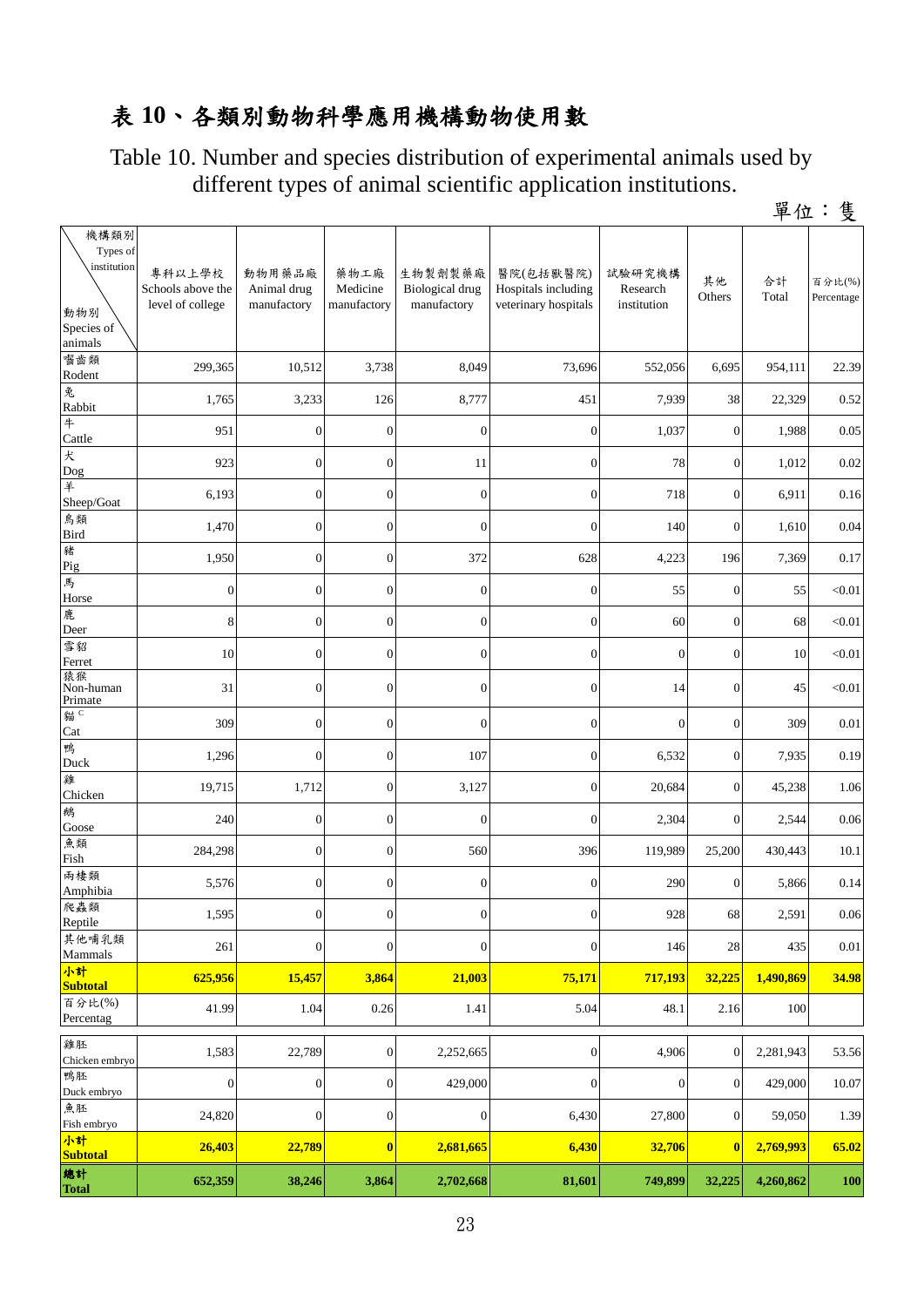

- 圖 **8**、各動物科學應用機構使用實驗動物數量及分布**(**不含胚胎**)**
- Figure 8. Number and distribution of laboratory animals used by different types of animal scientific applications institutions (Exclusive of animal embryo).



# 圖 **9**、各動物科學應用機構使用實驗動物數量及分布**(**含胚胎**)**

Figure 9. Number and distribution of laboratory animals used by different types of animal scientific applications institutions.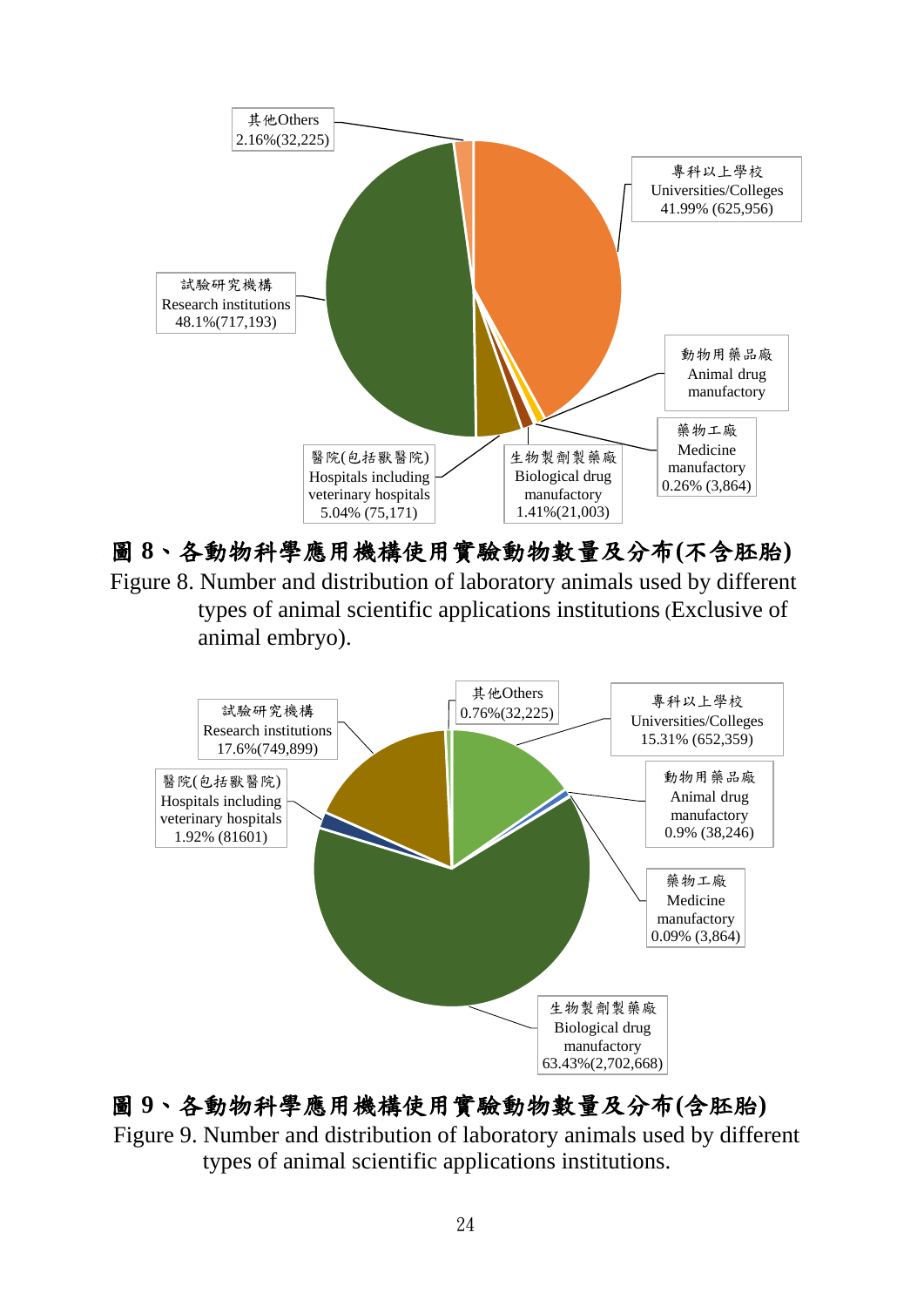# 表 **11**、實驗動物之來源種類

### Table 11. Sources of laboratory animals.

| 動物來源<br>animal<br>source<br>動物別<br>Species of<br>animals | 自行繁殖<br>Lab-breed | 國內繁殖場<br>Domestic<br>breeding<br>ground | 國外進口<br>Imported        | 市面購買(市場或<br>寵物店等少量購<br>買者) Local<br>market | 學術交流<br>Academic<br>events | 再應用<br>Reuse     | 野外捕捉<br>Capture<br>animals<br>from wild | 其他<br>Others     | 合計<br>Total | 百分比(%)<br>Percentage |
|----------------------------------------------------------|-------------------|-----------------------------------------|-------------------------|--------------------------------------------|----------------------------|------------------|-----------------------------------------|------------------|-------------|----------------------|
| 囓齒類<br>Rodent                                            | 454,425           | 464,037                                 | 11,182                  | 11,295                                     | 2,835                      | 2,292            | 306                                     | 7,739            | 954,111     | 22.39                |
| 兔<br>Rabbit                                              | 704               | 21,184                                  | 38                      | 261                                        | $\mathbf{0}$               | 96               | $\mathbf{0}$                            | 46               | 22,329      | 0.52                 |
| 牛<br>Cattle                                              | 1,180             | 599                                     | $\boldsymbol{0}$        | 48                                         | $\boldsymbol{0}$           | $\mathbf{0}$     | $\mathbf{0}$                            | 161              | 1,988       | 0.05                 |
| 天<br>Dog                                                 | $\mathbf{0}$      | 1                                       | 74                      | 6                                          | $\mathbf{0}$               | 47               | 20                                      | 864              | 1,012       | 0.02                 |
| 羊<br>Sheep/Goat                                          | 726               | 6,059                                   | $\boldsymbol{0}$        | $\boldsymbol{0}$                           | $\boldsymbol{0}$           | $\boldsymbol{0}$ | $\mathbf{0}$                            | 126              | 6,911       | 0.16                 |
| 鳥類<br>Bird                                               | 909               | 144                                     | $\overline{0}$          | 97                                         | $\boldsymbol{0}$           | $\overline{0}$   | 231                                     | 229              | 1,610       | 0.04                 |
| 豬<br>Pig                                                 | 2,854             | 4,383                                   | $\overline{0}$          | 35                                         | $\boldsymbol{0}$           | 25               | $\mathbf{0}$                            | 72               | 7,369       | 0.17                 |
| 馬<br>Horse                                               | $\boldsymbol{0}$  | $\overline{0}$                          | $\overline{0}$          | $\boldsymbol{0}$                           | $\overline{c}$             | 53               | $\mathbf{0}$                            | $\boldsymbol{0}$ | 55          | < 0.01               |
| 鹿<br>Deer                                                | 60                | $\boldsymbol{0}$                        | $\boldsymbol{0}$        | $\boldsymbol{0}$                           | $\boldsymbol{0}$           | $\boldsymbol{0}$ | $\boldsymbol{0}$                        | $8\,$            | 68          | < 0.01               |
| 雪貂<br>Ferret                                             | 10                | $\mathbf{0}$                            | $\boldsymbol{0}$        | $\boldsymbol{0}$                           | $\boldsymbol{0}$           | $\mathbf{0}$     | $\boldsymbol{0}$                        | $\overline{0}$   | 10          | < 0.01               |
| 猿猴<br>Non-human<br>Primate                               | $\overline{0}$    | 14                                      | 0                       | $\mathbf{0}$                               | $\boldsymbol{0}$           | $\theta$         | 4                                       | 27               | 45          | < 0.01               |
| 貓<br>Cat                                                 | $\boldsymbol{0}$  | $\mathbf{0}$                            | $\boldsymbol{0}$        | $\boldsymbol{0}$                           | $\mathbf{0}$               | $\boldsymbol{0}$ | 20                                      | 289              | 309         | 0.01                 |
| 鴨<br>Duck                                                | 5,916             | 1,979                                   | $\overline{0}$          | $\boldsymbol{0}$                           | 40                         | $\mathbf{0}$     | $\mathbf{0}$                            | $\overline{0}$   | 7,935       | 0.19                 |
| 雞<br>Chicken                                             | 8,695             | 33,844                                  | $\overline{0}$          | 120                                        | 109                        | $\mathbf{0}$     | $\overline{0}$                          | 2,470            | 45,238      | 1.06                 |
| 鵝<br>Goose                                               | 2,269             | 275                                     | $\overline{0}$          | $\mathbf{0}$                               | $\mathbf{0}$               | $\overline{0}$   | $\overline{0}$                          | $\mathbf{0}$     | 2,544       | $0.06\,$             |
| 魚類<br>Fish                                               | 63,855            | 318,203                                 | 1,771                   | 32,950                                     | 1,143                      | 185              | 695                                     | 11,641           | 430,443     | 10.10                |
| 兩棲類<br>Amphibia                                          | 560               | 889                                     | 350                     | 694                                        | $\boldsymbol{0}$           | $\boldsymbol{0}$ | 3,373                                   | $\mathbf{0}$     | 5,866       | 0.14                 |
| 爬蟲類<br>Reptile                                           | $\overline{0}$    | $\theta$                                | $\overline{0}$          | 1                                          | $\boldsymbol{0}$           | 180              | 1,748                                   | 662              | 2,591       | 0.06                 |
| 哺乳類<br>Mammals                                           | $\boldsymbol{0}$  | 24                                      | $\boldsymbol{0}$        | $\boldsymbol{0}$                           | $\boldsymbol{0}$           | $\boldsymbol{0}$ | 350                                     | 61               | 435         | 0.01                 |
| 小計<br><b>Subtotal</b>                                    | 542,163           | 851,635                                 | 13,415                  | 45,507                                     | 4,129                      | 2,878            | 6,747                                   | 24,395           | 1,490,869   | 34.98                |
| 百分比(%)<br>Percentage                                     | 36.37             | 57.12                                   | 0.9                     | 3.05                                       | 0.28                       | 0.19             | 0.45                                    | 1.64             | 100         |                      |
| 雞胚                                                       |                   |                                         |                         |                                            |                            |                  |                                         |                  |             |                      |
| Chicken embryo<br>鴨胚                                     | $\theta$          | 2,280,995                               | $\overline{0}$          | $\boldsymbol{0}$                           | $\boldsymbol{0}$           | $\boldsymbol{0}$ | $\overline{0}$                          | 948              | 2,281,943   | 53.56                |
| Duck embryo                                              | 0                 | 429,000                                 | $\boldsymbol{0}$        | $\overline{0}$                             | $\boldsymbol{0}$           | $\boldsymbol{0}$ | $\overline{0}$                          | $\overline{0}$   | 429,000     | 10.07                |
| 魚胚(魚卵)<br>Fish embryo                                    | 1,000             | 30,430                                  | $\mathbf{0}$            | $\boldsymbol{0}$                           | 26,800                     | $\boldsymbol{0}$ | $\overline{0}$                          | 820              | 59,050      | 1.39                 |
| 小計<br><b>Subtotal</b>                                    | 1,000             | 2,740,425                               | $\overline{\mathbf{0}}$ | $\bf{0}$                                   | 26,800                     | $\bf{0}$         | $\bf{0}$                                | 1,768            | 2,769,993   | 65.02                |
| 總計 Total                                                 | 543,163           | 3,592,060                               | 13,415                  | 45,507                                     | 30,929                     | 2,878            | 6,747                                   | 26,163           | 4,260,862   | 100                  |

**有註:其他/Others 包括飼主飼養、動物醫院臨床病例、國家實驗動物中心、收容等。**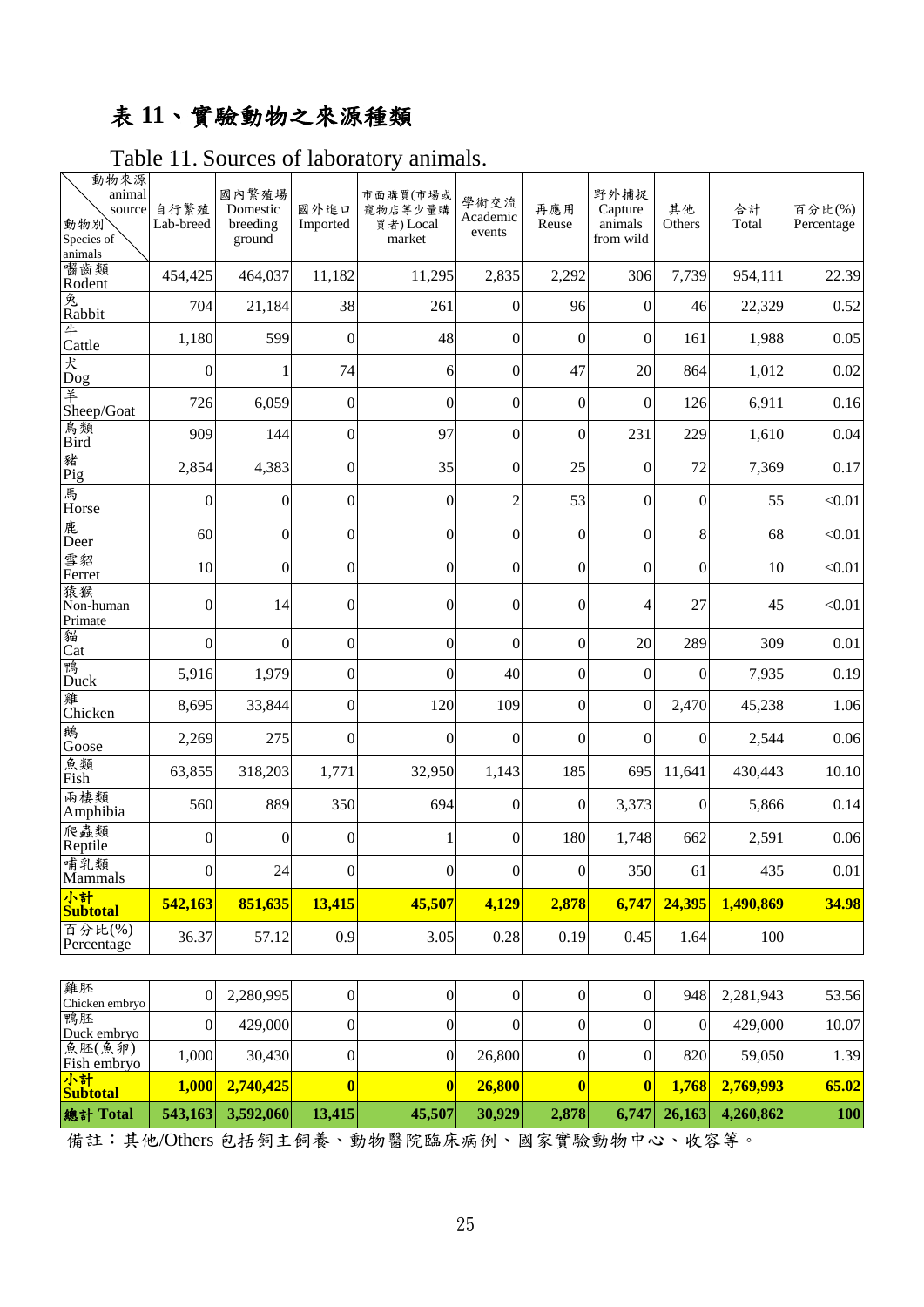

# 圖 **10**、實驗動物之來源種類分布**(**不含胚胎**)**

Figure 10. Distribution of source species of laboratory animals (Exclusive of animal embryo).



# 圖 **11**、實驗動物之來源種類分布**(**含胚胎**)**

Figure 11. Distribution of source species of laboratory animals.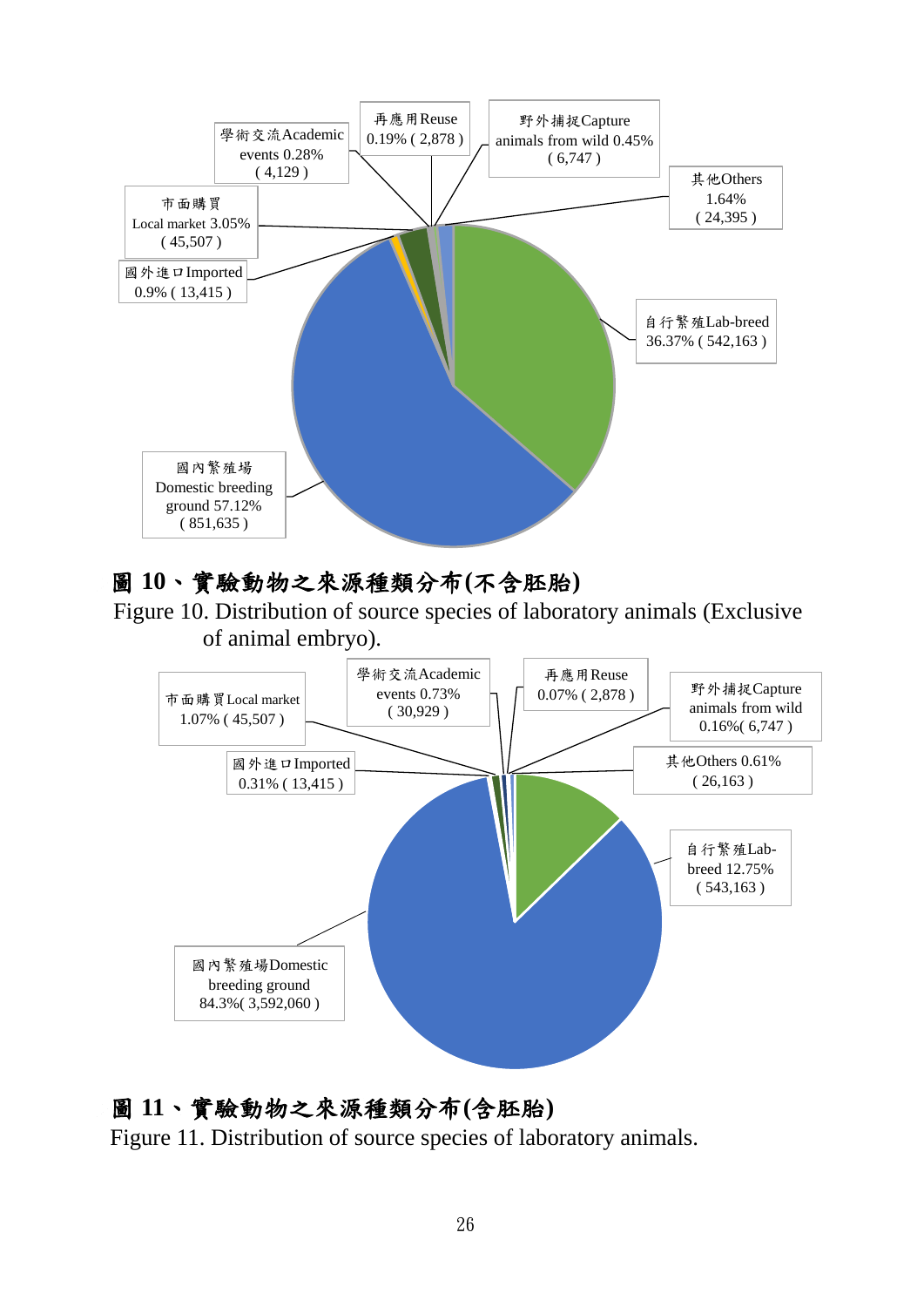# 表 **12**、各研究計畫類型實驗動物使用數

Table 12. Number and species of laboratory animals used by different category of experimental animal research programs.

|                                                                 |                                  |                             |                                      |                                  |                                                      |                  |             | 單位:隻                 |
|-----------------------------------------------------------------|----------------------------------|-----------------------------|--------------------------------------|----------------------------------|------------------------------------------------------|------------------|-------------|----------------------|
| 計畫類型<br>Category of<br>protocol<br>動物別<br>Species of<br>animals | 基礎研究<br><b>Basic</b><br>Research | 應用研究<br>Applied<br>Research | 產品上市前<br>測試<br>Pre-market<br>Testing | 教育訓練<br>Teaching<br>and Training | 製造生物製劑<br>Manufacture of<br><b>Biological Agents</b> | 其他<br>Others     | 合計<br>Total | 百分比(%)<br>Percentage |
| 囓齒類<br>Rodent                                                   | 687,454                          | 146,327                     | 81,396                               | 7,002                            | 29,506                                               | 2,426            | 954,111     | 22.39                |
| 兔<br>Rabbit                                                     | 1,457                            | 4,237                       | 2,708                                | 100                              | 13,827                                               | $\mathbf{0}$     | 22,329      | 0.52                 |
| $+$<br>Cattle                                                   | 1,081                            | 394                         | 4                                    | 495                              | 14                                                   | $\boldsymbol{0}$ | 1,988       | 0.05                 |
| 犬<br>Dog                                                        | 587                              | 267                         | 54                                   | 91                               | $\theta$                                             | 13               | 1,012       | 0.02                 |
| 羊<br>Sheep/Goat                                                 | 541                              | 267                         | $\theta$                             | 6,094                            | 9                                                    | $\boldsymbol{0}$ | 6,911       | 0.16                 |
| 鳥類<br>Bird                                                      | 682                              | 310                         | $\overline{0}$                       | 618                              | $\overline{0}$                                       | $\boldsymbol{0}$ | 1,610       | 0.04                 |
| 豬<br>Pig                                                        | 2,619                            | 2,915                       | 308                                  | 638                              | 889                                                  | $\overline{0}$   | 7,369       | 0.17                 |
| 馬<br>Horse                                                      | $\boldsymbol{0}$                 | $\overline{c}$              | 0                                    | $\boldsymbol{0}$                 | 53                                                   | $\boldsymbol{0}$ | 55          | < 0.01               |
| 鹿<br>Deer                                                       | $\mathbf{0}$                     | 60                          | $\overline{0}$                       | $\overline{0}$                   | $\mathbf{0}$                                         | 8                | 68          | < 0.01               |
| 雪貂<br>Ferret                                                    | 4                                | $\overline{0}$              | 0                                    | $\boldsymbol{0}$                 | 6                                                    | $\boldsymbol{0}$ | 10          | < 0.01               |
| 猿猴<br>Non-human<br>Primate                                      | 16                               | 25                          | $\theta$                             | 4                                | $\theta$                                             | $\boldsymbol{0}$ | 45          | < 0.01               |
| 貓<br>Cat                                                        | 162                              | 133                         | 14                                   | $\boldsymbol{0}$                 | $\theta$                                             | $\mathbf{0}$     | 309         | 0.01                 |
| 鴨<br>Duck                                                       | 770                              | 6,506                       | 107                                  | 20                               | 532                                                  | $\overline{0}$   | 7,935       | 0.19                 |
| 雞<br>Chicken                                                    | 13,718                           | 20,951                      | 3,961                                | 1,276                            | 5,332                                                | $\boldsymbol{0}$ | 45,238      | 1.06                 |
| 鵝<br>Goose                                                      | 15                               | 2,529                       | $\overline{0}$                       | 0                                | $\theta$                                             | $\boldsymbol{0}$ | 2,544       | 0.06                 |
| 魚類<br>Fish                                                      | 129,449                          | 291,573                     | 660                                  | 1,408                            | 2,350                                                | 5,003            | 430,443     | 10.1                 |
| 兩棲類<br>Amphibia                                                 | 4,098                            | 450                         | 0                                    | 1,290                            | $\Omega$                                             | 28               | 5,866       | 0.14                 |
| 爬蟲類<br>Reptile                                                  | 1,706                            | 697                         | $\boldsymbol{0}$                     | $8\,$                            | 180                                                  | $\boldsymbol{0}$ | 2,591       | 0.06                 |
| 其他哺乳類<br>Mammals                                                | 381                              | 30                          | $\overline{0}$                       | $\boldsymbol{0}$                 | 24                                                   | $\boldsymbol{0}$ | 435         | 0.01                 |
| 小計<br><b>Subtotal</b>                                           | 844,740                          | 477,673                     | 89,212                               | 19,044                           | 52,722                                               | 7,478            | 1,490,869   | 34.98                |
| 百分比(%)<br>Percentage                                            | 56.7                             | 32                          | 6                                    | 1.3                              | 3.5                                                  | 0.5              | 100         |                      |
|                                                                 |                                  |                             |                                      |                                  |                                                      |                  |             |                      |
| 雞胚<br>Chicken embryo                                            | 590                              | 1,538                       | 6,165                                | 30                               | 2,273,620                                            | $\overline{0}$   | 2,281,943   | 53.56                |
| 鴨胚<br>Duck embryo                                               | 0                                | $\boldsymbol{0}$            | $\boldsymbol{0}$                     | $\boldsymbol{0}$                 | 429,000                                              | $\boldsymbol{0}$ | 429,000     | 10.07                |
| 魚胚(魚卵)<br>Fish embryo                                           | 33,450                           | 25,600                      | $\boldsymbol{0}$                     | $\boldsymbol{0}$                 | $\theta$                                             | $\overline{0}$   | 59,050      | 1.39                 |
| 小計<br><b>Subtotal</b>                                           | 34,040                           | 27,138                      | 6,165                                | 30                               | 2,702,620                                            | $\boldsymbol{0}$ | 2,769,993   | 65.02                |
| 總計<br><b>Total</b>                                              | 878,780                          | 504,811                     | 95,377                               | 19,074                           | 2,755,342                                            | 7,478            | 4,260,862   | <b>100</b>           |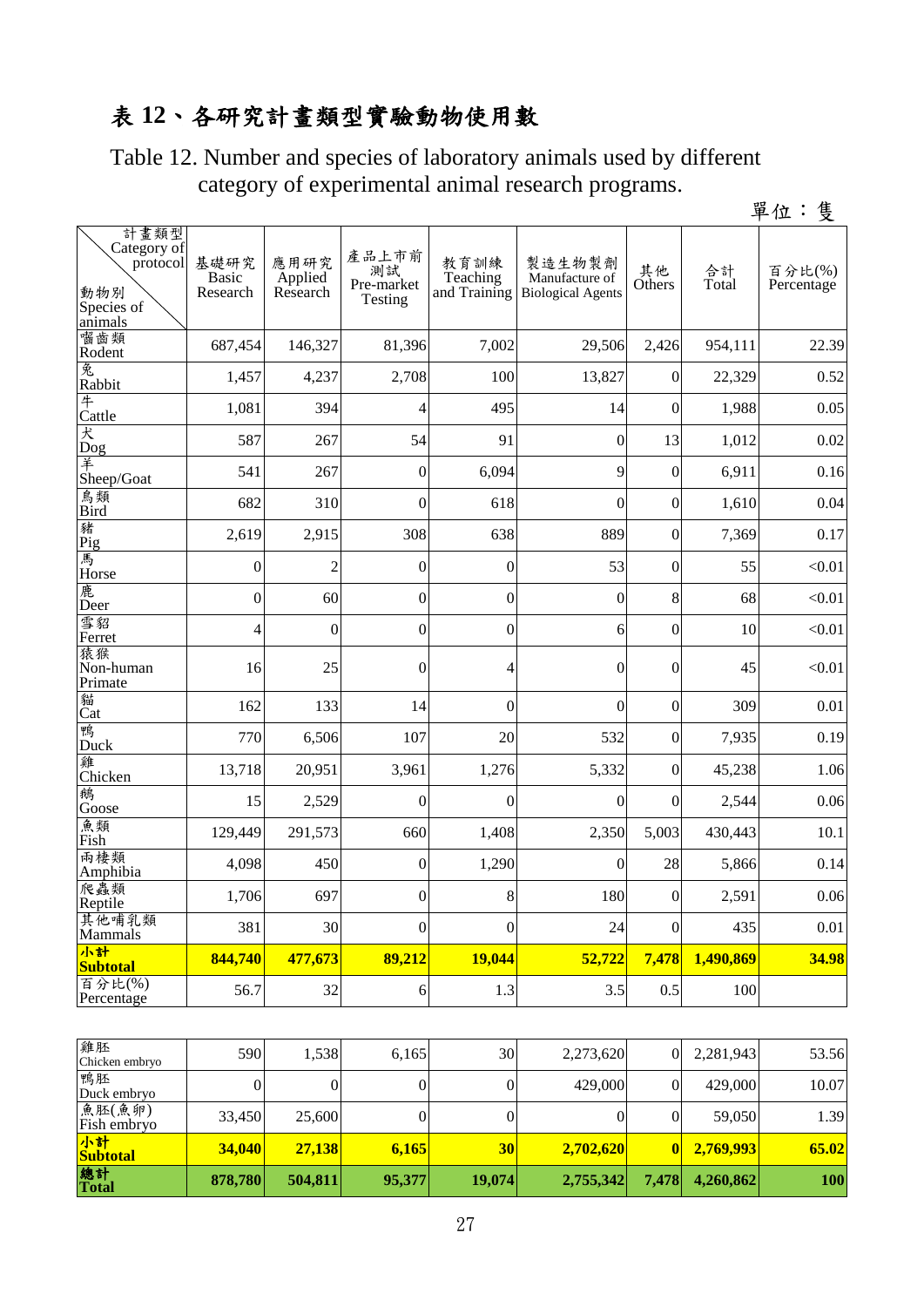

### 圖 **12**、各研究計畫類型實驗動物使用數及分布**(**不含胚胎**)**

Figure 12. Number and distribution of laboratory animals used by different category of (experimental animal research programs) animal scientific applications institutions (Exclusive of animal embryo).



# 圖 **13**、各研究計畫類型實驗動物使用數及分布**(**含胚胎**)**

Figure 13. Number and distribution of laboratory animals used by different category of (experimental animal research programs) animal scientific applications institutions.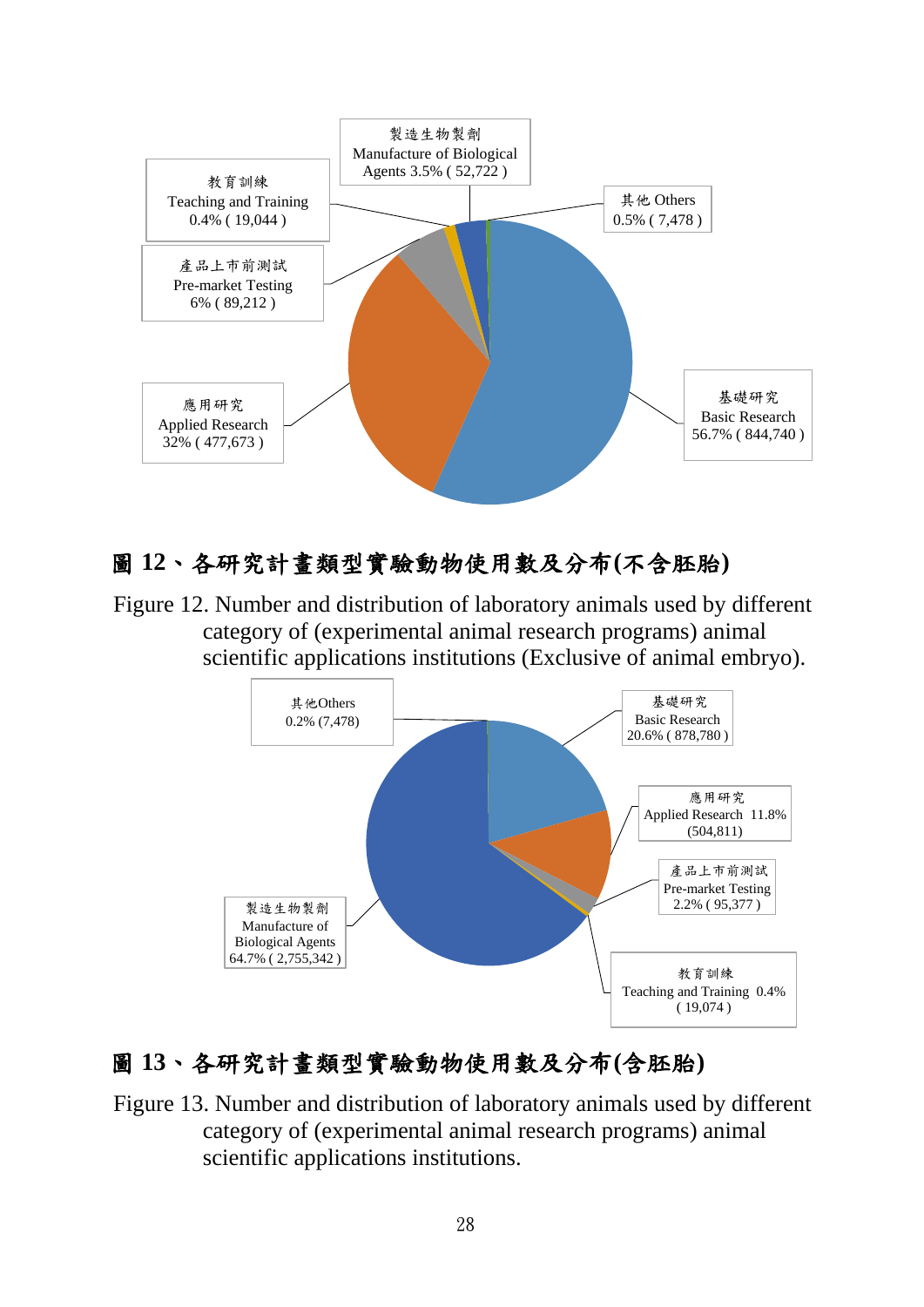### 表**13**、各研究計畫種類實驗動物使用數

Table 13. Number and species of laboratory animalsused by different fields of experimental animal research programs.

|                                                              |                             |                                  |                          |                         |                |                                               |                    |                         |                                           |                                                                 |                          |                |                   | 單位:隻                 |
|--------------------------------------------------------------|-----------------------------|----------------------------------|--------------------------|-------------------------|----------------|-----------------------------------------------|--------------------|-------------------------|-------------------------------------------|-----------------------------------------------------------------|--------------------------|----------------|-------------------|----------------------|
| 計畫種類<br>field of<br>protocol<br>動物別<br>Species of<br>animals | 醫學研究<br>Medical<br>Research | 農業研究<br>Agricultural<br>Research | 藥物(含中<br>草藥)<br>Medicine | 健康食品<br>Healthy<br>Food | 食品<br>Food     | 毒、化學<br>品<br>Toxic<br>Substance.<br>Chemicals | 醫療器<br>材<br>Device | 農藥<br>Medical Pesticide | 動物用藥<br>及疫苗<br>Animal drug<br>and Vaccine | 動物保健品、<br>飼料添加物<br>Animal Health<br>Products, Feed<br>Additives | (含藥)<br>化粧品<br>Cosmetics | 其他<br>Others   | 合計<br>Total       | 百分比(%)<br>Percentage |
| 囓齒類<br>Rodent                                                | 751,658                     | 7,157                            | 114,452                  | 22,549                  | 1,403          | 979                                           | 12,268             | 1,037                   | 29,796                                    | 1,277                                                           | $\overline{\mathbf{3}}$  | 11,532         | 954,111           | 22.39                |
| 兔<br>Rabbit                                                  | 3,524                       | 769                              | 1,543                    | 56                      | $\mathbf{0}$   | 51                                            | 2,000              | 24                      | 14,196                                    | $\boldsymbol{0}$                                                | 4                        | 162            | 22,329            | 0.52                 |
| $\overline{\overline{a}}$<br>Cattle                          | 87                          | 1,835                            | $\mathbf{0}$             | $\mathbf{0}$            | $\mathbf{0}$   | $\theta$                                      | $\mathbf{0}$       | $\boldsymbol{0}$        | 36                                        | 10                                                              | $\boldsymbol{0}$         | 20             | 1,988             | 0.05                 |
| 犬 <sup>A</sup><br>Dog                                        | 448                         | 34                               | 80                       | 20                      | $\mathbf{0}$   | $\overline{0}$                                | 42                 | $\boldsymbol{0}$        | 225                                       | 10                                                              | $\overline{0}$           | 153            | 1,012             | 0.02                 |
| 羊<br>Sheep/Goat                                              | 76                          | 6,787                            | $\boldsymbol{0}$         | 12                      | $\mathbf{0}$   | $\overline{0}$                                | 6                  | $\boldsymbol{0}$        | 15                                        | $\boldsymbol{0}$                                                | $\mathbf{0}$             | 15             | 6,911             | 0.16                 |
| 鳥類<br><b>Bird</b>                                            | 10                          | 599                              | $\boldsymbol{0}$         | $\overline{0}$          | $\mathbf{0}$   | $\mathbf{0}$                                  | $\boldsymbol{0}$   | $\boldsymbol{0}$        | $\overline{0}$                            | 80                                                              | $\overline{0}$           | 921            | 1,610             | 0.04                 |
| 豬<br>Pig                                                     | 1,516                       | 3,635                            | 82                       | 126                     | $\mathbf{0}$   | $\overline{0}$                                | 195                | $\mathbf{0}$            | 1,133                                     | 578                                                             | $\overline{0}$           | 104            | 7,369             | 0.17                 |
| 馬<br>Horse                                                   | $\overline{c}$              | $\mathbf{0}$                     | 53                       | $\Omega$                | $\mathbf{0}$   | $\theta$                                      | $\overline{0}$     | $\mathbf{0}$            | $\overline{0}$                            | $\mathbf{0}$                                                    | $\overline{0}$           | $\Omega$       | 55                | < 0.01               |
| 鹿<br>Deer                                                    | $\boldsymbol{0}$            | 60                               | $\boldsymbol{0}$         | $\boldsymbol{0}$        | $\theta$       | $\overline{0}$                                | $\boldsymbol{0}$   | $\boldsymbol{0}$        | $\mathbf{0}$                              | $\boldsymbol{0}$                                                | $\overline{0}$           | 8              | 68                | < 0.01               |
| 雪貂<br>Ferret                                                 | 4                           | $\boldsymbol{0}$                 | $\boldsymbol{0}$         | $\overline{0}$          | $\mathbf{0}$   | $\overline{0}$                                | $\overline{0}$     | $\boldsymbol{0}$        | 6                                         | $\mathbf{0}$                                                    | $\overline{0}$           | $\mathbf{0}$   | 10                | < 0.01               |
| 猿猴<br>Non-human<br>Primate                                   | 20                          | 4                                | 15                       | $\overline{0}$          | $\overline{0}$ | $\overline{0}$                                | 0                  | $\boldsymbol{0}$        | $\mathbf{0}$                              | $\boldsymbol{0}$                                                | $\overline{0}$           | 6              | 45                | < 0.01               |
| 貓 <sup>C</sup><br>Cat                                        | 62                          | $\mathbf{0}$                     | 14                       | $\overline{0}$          | $\overline{0}$ | $\theta$                                      | $\overline{0}$     | $\boldsymbol{0}$        | 70                                        | 93                                                              | $\boldsymbol{0}$         | 70             | 309               | 0.01                 |
| 鴨<br>Duck                                                    | 3                           | 7,273                            | 20                       | $\overline{0}$          | $\mathbf{0}$   | $\overline{0}$                                | $\boldsymbol{0}$   | $\boldsymbol{0}$        | 639                                       | $\mathbf{0}$                                                    | $\overline{0}$           | $\mathbf{0}$   | 7,935             | 0.19                 |
| 雞<br>Chicken                                                 | 157                         | 29,041                           | 548                      | 150                     | $\mathbf{0}$   | $\overline{0}$                                | $\boldsymbol{0}$   | $\mathbf{0}$            | 10,995                                    | 2,971                                                           | $\mathbf{0}$             | 1,376          | 45,238            | 1.06                 |
| 鵝<br>Goose                                                   | $\mathbf{0}$                | 2,524                            | $\boldsymbol{0}$         | $\overline{0}$          | $\theta$       | $\theta$                                      | $\boldsymbol{0}$   | $\mathbf{0}$            | 20                                        | $\mathbf{0}$                                                    | $\overline{0}$           | $\Omega$       | 2,544             | 0.06                 |
| 魚類<br>Fish                                                   | 38,754                      | 282,988                          | 2,340                    | 1,130                   | 107            | 515                                           | $\boldsymbol{0}$   | 340                     | 2,066                                     | 99                                                              | $\overline{0}$           | 102,104        | 430,443           | 10.1                 |
| 兩棲類<br>Amphibia                                              | 965                         | 406                              | $\mathbf{0}$             | $\Omega$                | $\theta$       | 36                                            | $\boldsymbol{0}$   | $\boldsymbol{0}$        | $\overline{0}$                            | $\mathbf{0}$                                                    | $\overline{0}$           | 4,459          | 5,866             | 0.14                 |
| 爬蟲類<br>Reptile                                               | 230                         | 668                              | 180                      | $\overline{0}$          | $\mathbf{0}$   | $\overline{0}$                                | $\overline{0}$     | $\mathbf{0}$            | $\overline{0}$                            | $\mathbf{0}$                                                    | $\overline{0}$           | 1,513          | 2,591             | 0.06                 |
| 其他哺乳類<br>Mammals                                             | 182                         | 17                               | $\boldsymbol{0}$         | $\overline{0}$          | $\mathbf{0}$   | $\overline{0}$                                | $\overline{0}$     | $\boldsymbol{0}$        | 37                                        | $\boldsymbol{0}$                                                | $\overline{0}$           | 199            | 435               | 0.01                 |
| 小計<br><b>Subtotal</b>                                        | 797,698                     | 343,797                          | 119,327                  | 24,043                  | 1,510          | 1,581                                         | 14,511             | 1,401                   | 59,234                                    | 5,118                                                           | 7 <sup>1</sup>           |                | 122.642 1.490.869 | 34.98                |
| 百分比(%)<br>Percentage                                         | 53.51                       | 23.06                            | 8                        | 1.61                    | 0.1            | 0.11                                          | 0.97               | 0.09                    | 3.97                                      | 0.34                                                            | 0.01                     | 8.23           | 100               |                      |
|                                                              |                             |                                  |                          |                         |                |                                               |                    |                         |                                           |                                                                 |                          |                |                   |                      |
| 雞胚<br>Chicken<br>embryo                                      | 320                         | 898                              | 2,410                    | $\mathbf{0}$            | $\mathbf{0}$   | $\mathbf{0}$                                  | $\boldsymbol{0}$   |                         | 0 2,277,810                               | $\boldsymbol{0}$                                                | $\overline{0}$           |                | 505 2,281,943     | 53.56                |
| 鴨胚<br>Duck embryo<br>魚胚                                      | $\boldsymbol{0}$            | $\boldsymbol{0}$                 | $\boldsymbol{0}$         | $\boldsymbol{0}$        | $\mathbf{0}$   | $\mathbf{0}$                                  | $\overline{0}$     | $\mathbf{0}$            | 429,000                                   | $\boldsymbol{0}$                                                | $\overline{0}$           | $\overline{0}$ | 429,000           | 10.07                |
| Fish embryo<br>小計                                            | 34,130                      | 24,000                           | $\boldsymbol{0}$         | $\overline{0}$          | $\mathbf{0}$   | 720                                           | $\overline{0}$     | $\mathbf{0}$            | $\mathbf{0}$                              | $\boldsymbol{0}$                                                | $\overline{0}$           | 200            | 59,050            | 1.39                 |
| <b>Subtotal</b>                                              | 34,450                      | 24,898                           | 2,410                    | $\bf{0}$                | $\bf{0}$       | 720                                           | $\bf{0}$           |                         | 0 2,706,810                               | $\bf{0}$                                                        | $\bf{0}$                 |                | 705 2,769,993     | 65.02                |
| 總計<br><b>Total</b>                                           | 832,148                     | 368,695                          | 121,737                  | 24,043                  | 1,510          | 2,301                                         | 14,511             |                         | 1,401 2,766,044                           | 5,118                                                           | $\overline{7}$           |                | 123,347 4,260,862 | 100                  |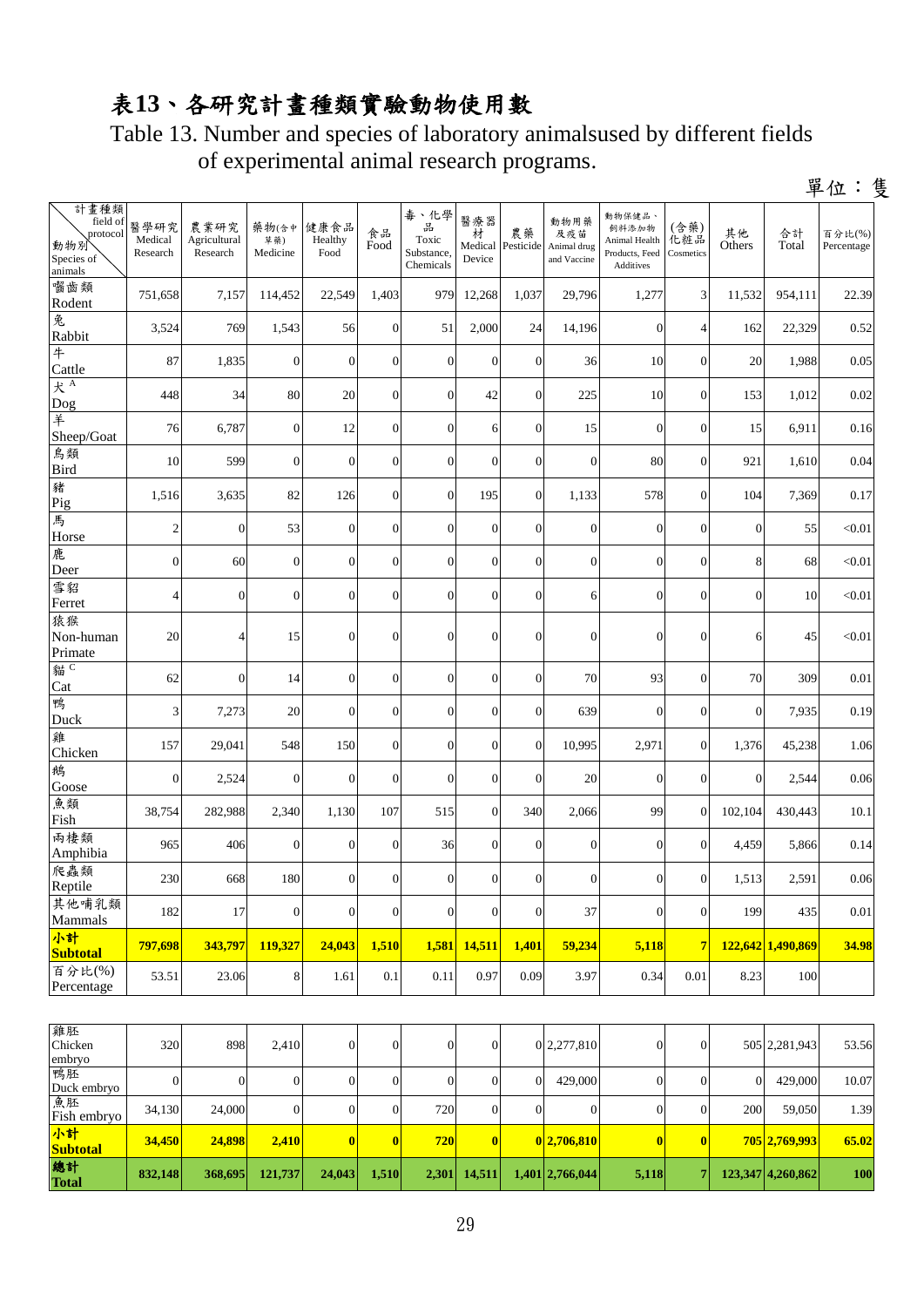

# 圖 **14**、各研究計畫種類實驗動物使用數及分布**(**不含胚胎**)**

Figure 14. Number distribution of the laboratory animal used by different fields of experimental animal research programs (Exclusive of animal embryo).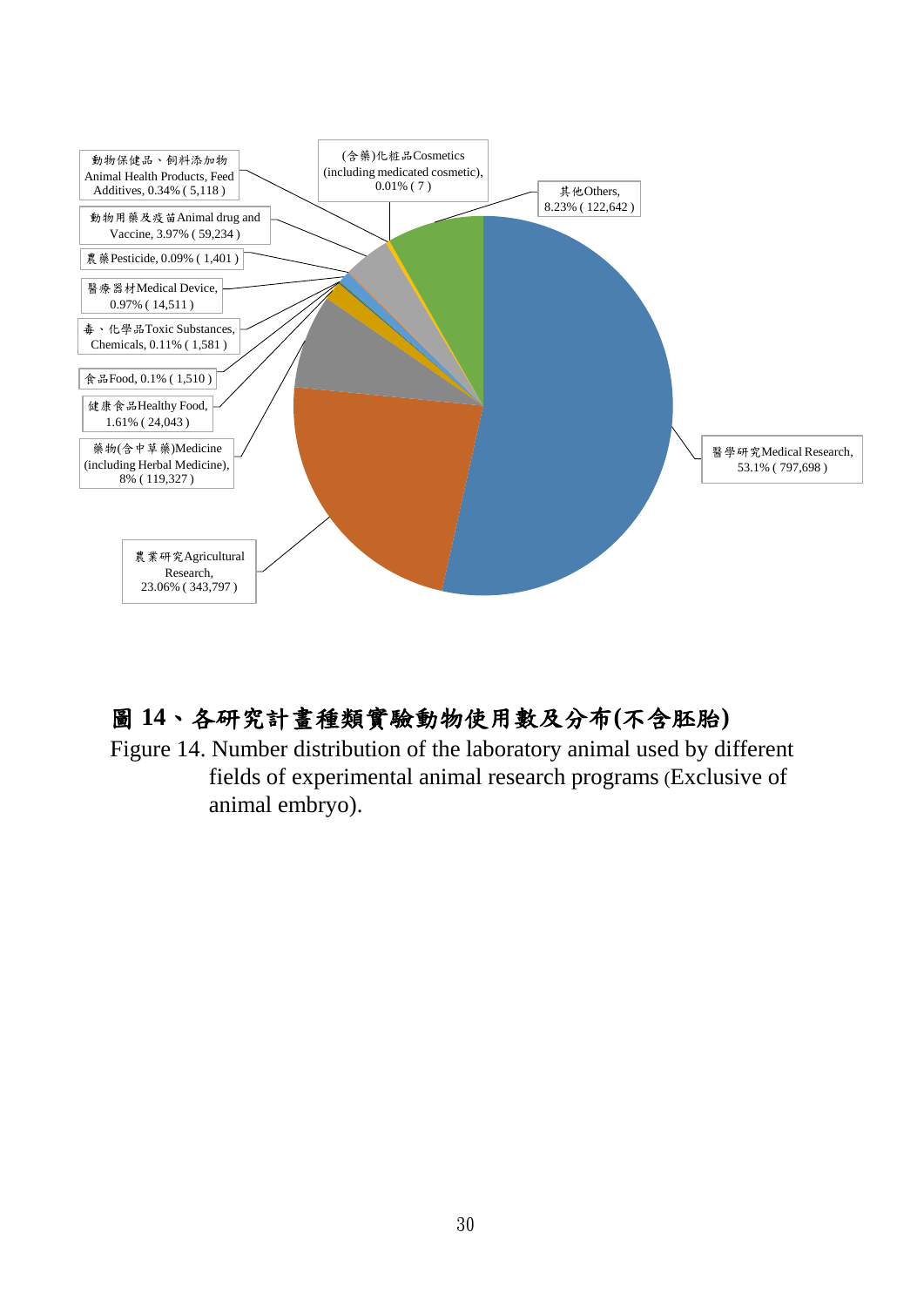

### 圖 **15**、各研究計畫種類實驗動物使用數及分布**(**含胚胎**)**

Figure 15. Number distribution of the laboratory animal used by different fields of experimental animal research programs.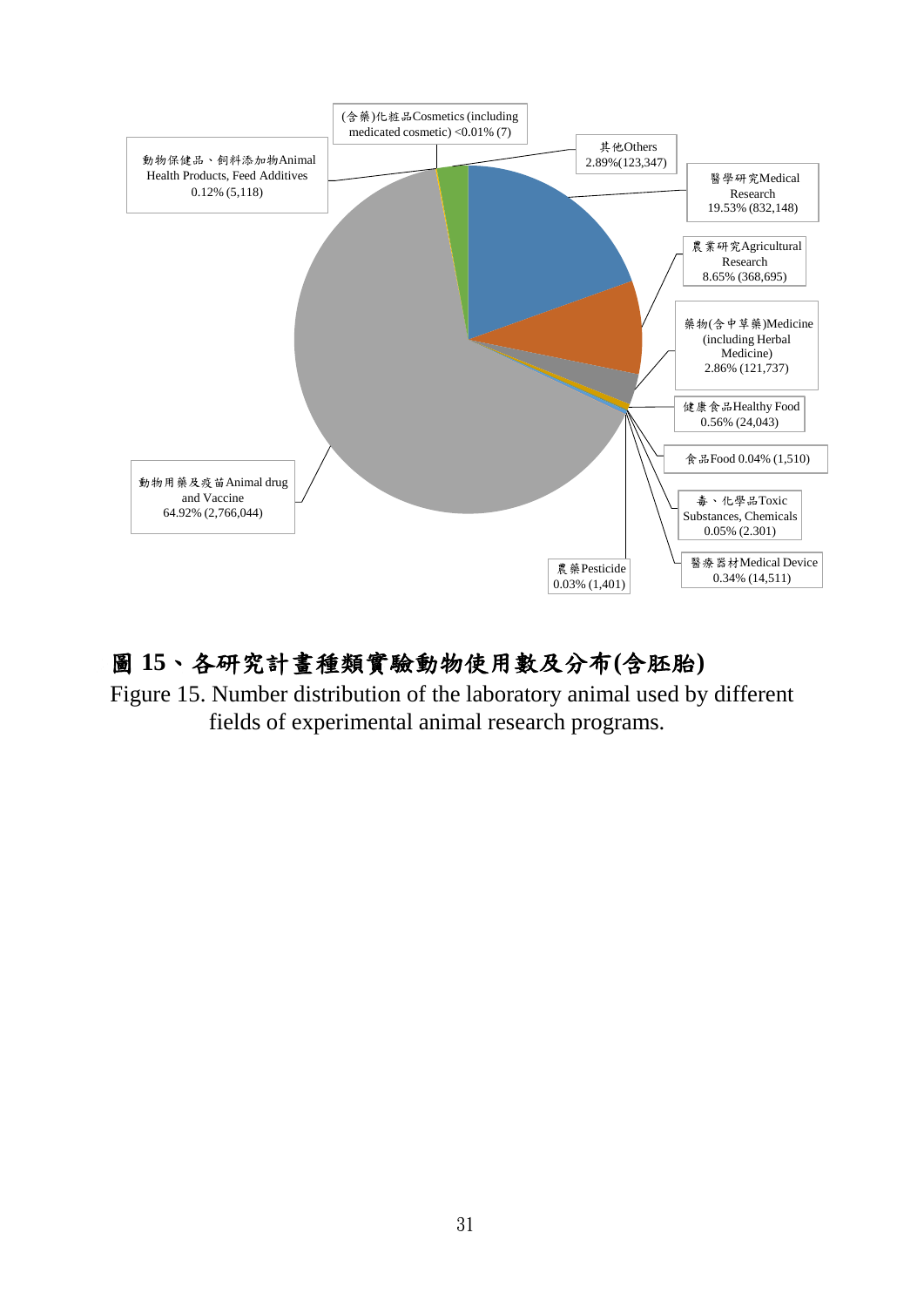# 表 **14**、各種實驗動物使用、存活與死亡數

### Table 14. Utilization, survival and mortality numbers of laboratory animals.

|                              | 動物別                  | Utilization <sup>a</sup> | 使用數 <sup>。</sup>                    |                     | 存活數<br><b>Survival</b> <sup>b</sup> | 死亡數。<br>Mortality <sup>c</sup> |                                     |
|------------------------------|----------------------|--------------------------|-------------------------------------|---------------------|-------------------------------------|--------------------------------|-------------------------------------|
|                              | Species of animals   | 隻<br>Numbers             | 百分比(%)<br>Percentage <sup>a/t</sup> | 隻<br><b>Numbers</b> | 百分比(%)<br>Percentage <sup>b/a</sup> | 隻<br>Numbers                   | 百分比(%)<br>Percentage <sup>c/a</sup> |
|                              | 小鼠<br>Mouse          | 844,766                  | 56.66                               | 201,583             | 23.86                               | 643,183                        | 76.14                               |
| 囓齒類<br>Rodent                | 大鼠<br>Rat            | 93,467                   | 6.27                                | 13,838              | 14.81                               | 79,629                         | 85.19                               |
|                              | 其他鼠類<br>Other rodent | 15,878                   | 1.07                                | 1,184               | 7.46                                | 14,694                         | 92.54                               |
| 小計<br><b>Subtotal</b>        |                      | 954,111                  | 64                                  | 216,605             | 22.7                                | 737,506                        | 77.3                                |
| 兔<br>Rabbit                  |                      | 22,329                   | 1.5                                 | 3,138               | 14.05                               | 19,191                         | 86.95                               |
| 牛<br>Cattle                  |                      | 1,988                    | 0.13                                | 1,963               | 98.74                               | 25                             | 1.26                                |
| $K$ Dog <sup>A</sup>         |                      | 1,012                    | 0.07                                | 999                 | 98.72                               | 13                             | 1.28                                |
| 羊<br>Sheep/Goat              |                      | 6,911                    | 0.46                                | 6,892               | 99.73                               | 19                             | 0.27                                |
| 鳥類<br><b>Bird</b>            |                      | 1,610                    | 0.11                                | 863                 | 53.6                                | 747                            | 46.4                                |
| 豬<br>Pig                     |                      | 7,369                    | 0.49                                | 4,621               | 62.71                               | 2,748                          | 37.29                               |
| 馬<br>Horse                   |                      | 55                       | 0.01                                | 55                  | 100                                 | $\boldsymbol{0}$               | $\overline{0}$                      |
| 鹿<br>Deer                    |                      | 68                       | 0.01                                | 67                  | 98.53                               | $\mathbf{1}$                   | 1.47                                |
| 雪貂<br>Ferret                 |                      | 10                       | < 0.01                              | $\boldsymbol{0}$    | $\mathbf{0}$                        | 10                             | 100                                 |
| 猿猴                           | Non-human primate    | 45                       | 0.01                                | 43                  | 95.56                               | $\overline{c}$                 | 4.44                                |
| 貓<br>Cat                     |                      | 309                      | 0.02                                | 309                 | 100                                 | $\boldsymbol{0}$               | $\overline{0}$                      |
| 鴨<br>Duck                    |                      | 7,935                    | 0.53                                | 6,935               | 87.4                                | 1,000                          | 12.6                                |
| 雞<br>Chicken                 |                      | 45,238                   | 3.03                                | 22,873              | 50.56                               | 22,365                         | 49.44                               |
| 鵝<br>Goose                   |                      | 2,544                    | 0.17                                | 2,276               | 89.47                               | 268                            | 10.53                               |
| 魚類<br>Fish                   |                      | 430,443                  | 28.87                               | 245,403             | 57.01                               | 185,040                        | 42.99                               |
| 兩棲類<br>Amphibia              |                      | 5,866                    | 0.39                                | 1,660               | 28.3                                | 4,206                          | 71.7                                |
| 爬蟲類<br>Reptile               |                      | 2,591                    | 0.17                                | 2,325               | 89.73                               | 266                            | 10.27                               |
| 其他哺乳類<br>Mammals             |                      | 435                      | 0.03                                | 427                 | 98.16                               | 8                              | 1.84                                |
| 小計<br><b>Subtotal</b>        |                      | 536,758                  | 36                                  | 300,849             | 56.05                               | 235,909                        | 43.95                               |
| 總計<br><b>Total</b>           |                      | 1,490,869                | <b>100</b>                          | 517,454             | 34.71                               | 973,415                        | 65.29                               |
| 雞胚                           |                      | 2,281,943                | 82.38                               | 1,987               | 0.09                                | 2,279,956                      | 99.91                               |
| Chicken embryo<br>鴨胚         |                      | 429,000                  | 15.49                               | $\boldsymbol{0}$    | $\boldsymbol{0}$                    | 429,000                        | 100                                 |
| Duck embryo<br>魚胚            |                      | 59,050                   | 2.13                                | 11,570              | 19.59                               | 47,480                         | 80.41                               |
| Fish embryo<br>小計            |                      | 2,769,993                | <b>100</b>                          | 13,557              | 0.49                                | 2,756,436                      | 99.51                               |
| <b>Subtotal</b><br>總計 'Total |                      | 4,260,862                | <b>100</b>                          | 531,011             | 12.46                               | 3,729,851                      | 87.54                               |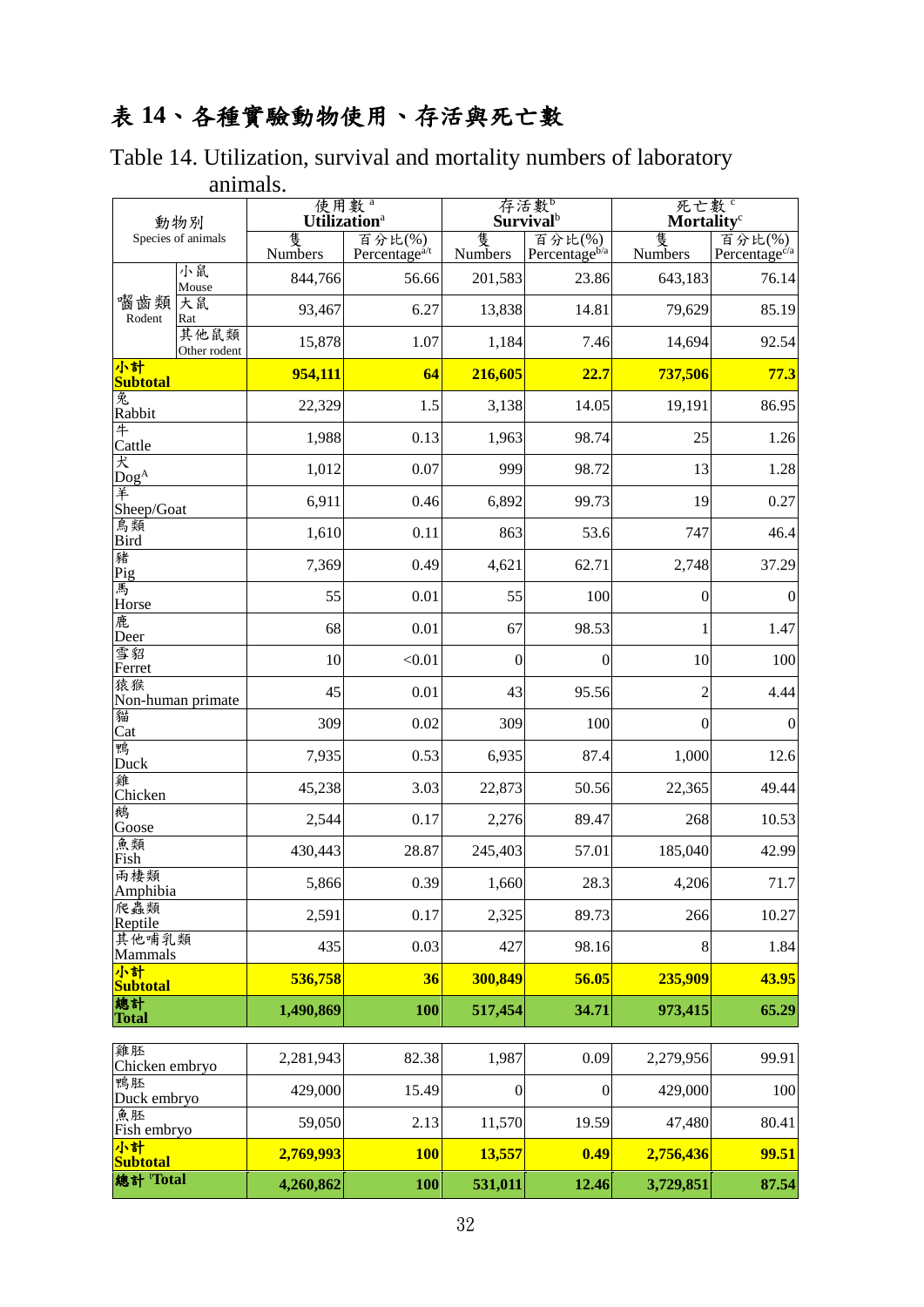#### 備註:

使用數百分比(%):各動物使用數 3/所有動物使用數合計<sup>t。</sup> 存活數百分比(%):動物存活數 <sup>b</sup>/該類動物使用數 a。 死亡數百分比(%):動物死亡數 的該類動物使用數<sup>a。</sup>



### 圖 **16**、動物科學應用機構使用實驗動物類別分布**(**不含胚胎**)**

Figure 16. Distribution of laboratory animal species in animal science applications institutions (Exclusive of animal embryo).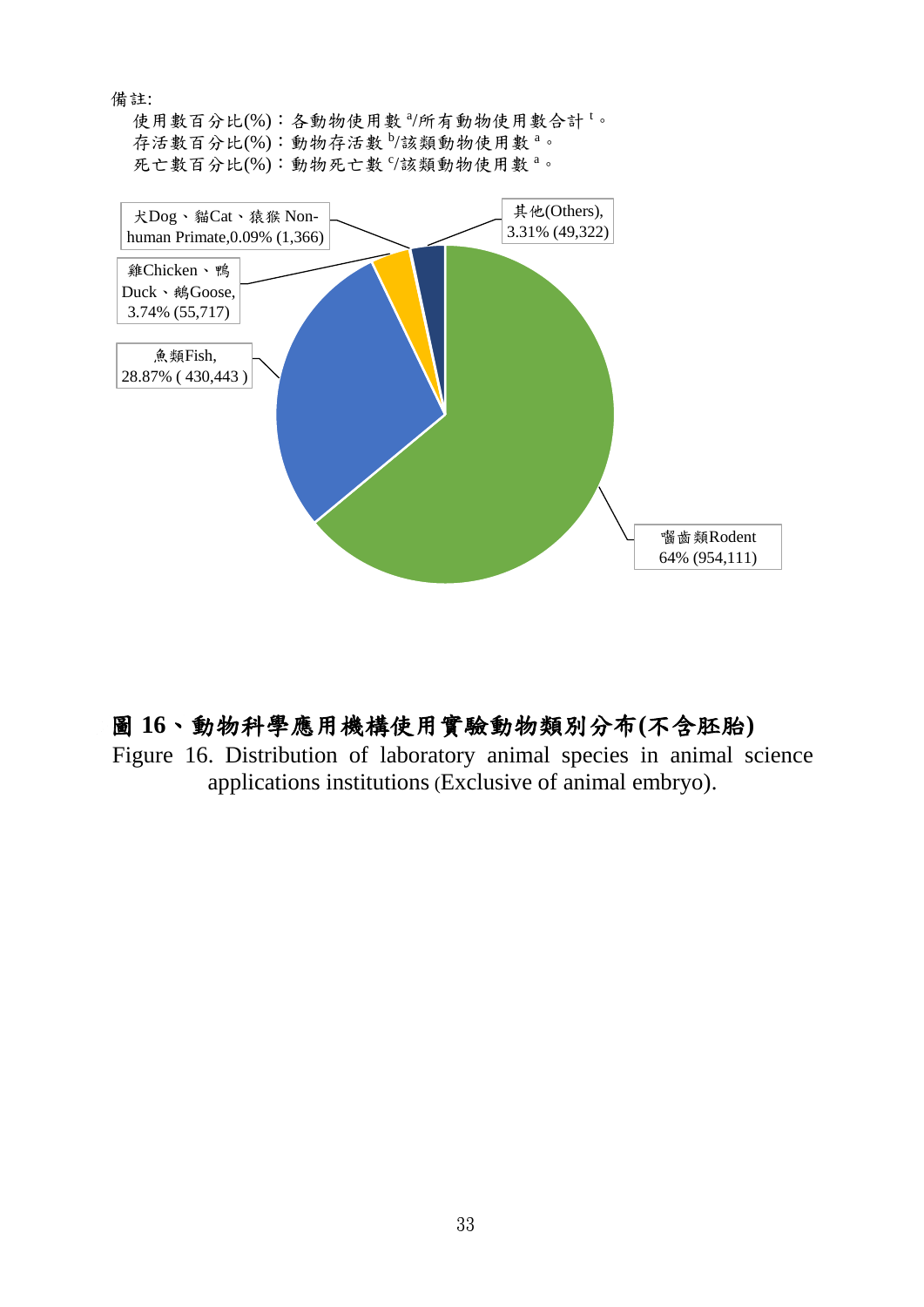# 表 **15**、魚類使用、存活與死亡數

| 動物別/魚種                      | 使用數 <sup>a</sup>    | Utilization <sup>a</sup>            | 存活數b                | Survival <sup>b</sup>               | 死亡數 <sup>。</sup><br>Mortality <sup>c</sup> |                            |  |
|-----------------------------|---------------------|-------------------------------------|---------------------|-------------------------------------|--------------------------------------------|----------------------------|--|
| Species of fish             | 隻<br><b>Numbers</b> | 百分比(%)<br>Percentage <sup>a/t</sup> | 隻<br><b>Numbers</b> | 百分比(%)<br>Percentage <sup>b/a</sup> | 隻<br><b>Numbers</b>                        | 百分比(%)<br>Percentage $c/a$ |  |
| 斑馬魚<br>Zebra fish           | 58,668              | 12                                  | 20,567              | 35                                  | 38,101                                     | 65                         |  |
| 羅漢魚<br>Stone moroko         | 42,291              | 9                                   | 11,302              | 27                                  | 30,989                                     | 73                         |  |
| 其他d<br>Others <sup>d</sup>  | 329,484             | 67                                  | 213,534             | 94                                  | 115,950                                    | 35                         |  |
| 小計<br>Subtotal <sup>t</sup> | 430,443             | 88                                  | 245,403             | 57                                  | 185,040                                    | 43                         |  |

Table 15. Utilization, survival and mortality numbers of laboratory fishes.

| 魚胚<br>Fish embryo   | 59,050  | 12  | 11,570  | 20 | 47,480  | 80 |
|---------------------|---------|-----|---------|----|---------|----|
| 總計!<br><b>Total</b> | 489,493 | 100 | 256,973 | 52 | 232,520 | 48 |

備註:

1. 其他<sup>d</sup>包括石斑魚、吳郭魚、鯉魚、青鱂魚、龍門山魚、烏魚、午仔魚、恒河稻 田魚、黑鯛、鱸魚、鰻魚等。

2. 使用數百分比(%):各魚種使用數 3/所有魚種使用數合計<sup>t。</sup>

3. 存活數百分比(%):各魚種存活數 <sup>b</sup>/各魚種使用數 a。

4. 死亡數百分比(%):各魚種死亡數 5各魚種使用數 a。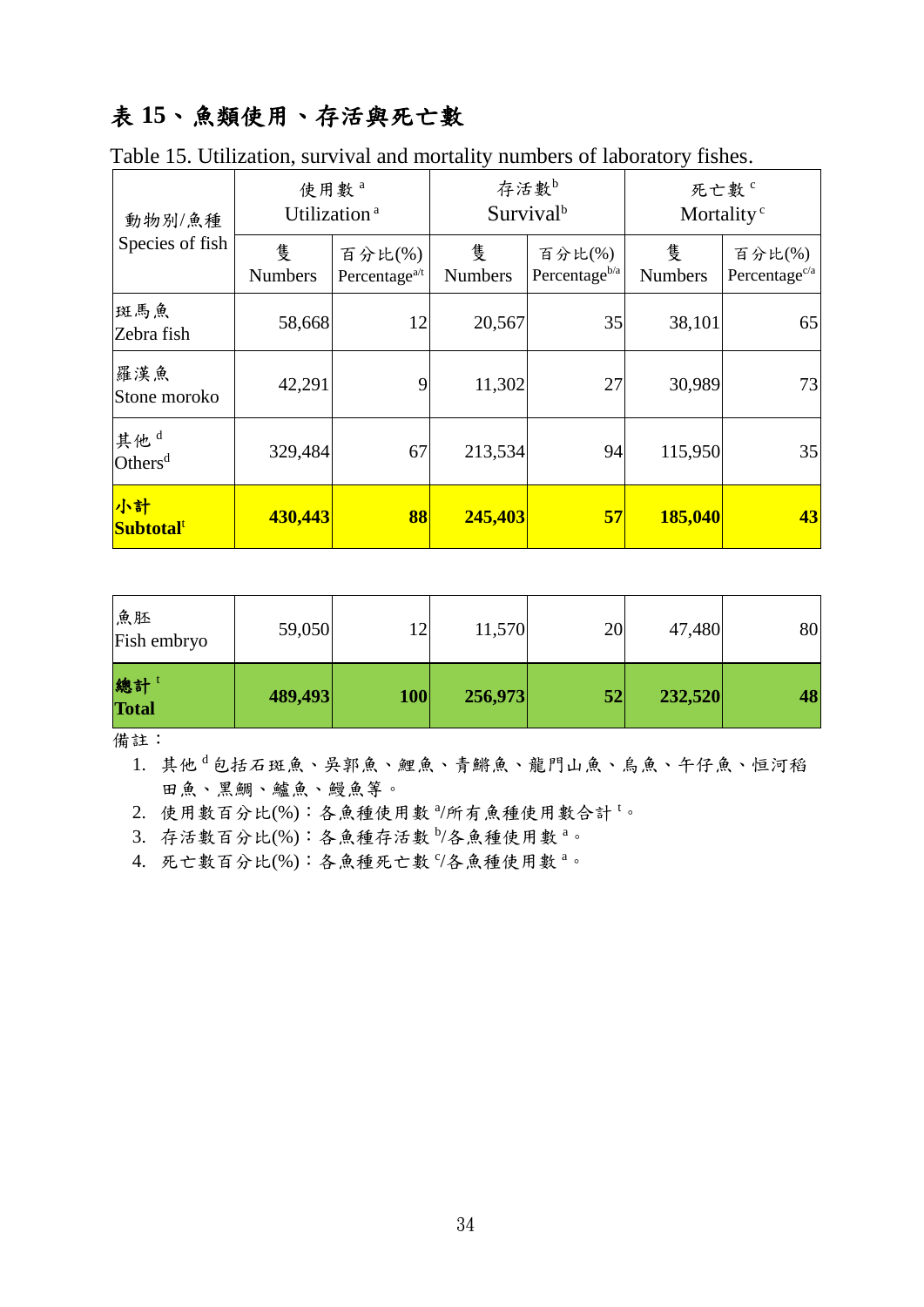### 表 **16**、實驗動物安樂死方式及數量**(**比率**)**統計

Table16. Methods and number (ratio) of euthanasia in different species of laboratory animals.

| 動物別 Species of animals | 物理性安樂死 <sup>。</sup><br>Physical method <sup>c</sup> |                        | 化學性安樂死<br>Chemical method <sup>d</sup> |                        | 合計 f<br>Totalf |                        |  |
|------------------------|-----------------------------------------------------|------------------------|----------------------------------------|------------------------|----------------|------------------------|--|
|                        | 隻 Numbers                                           | 百分比(%)<br>Percent-ages | 隻 Numbers                              | 百分比(%)<br>Percent-ages | 隻 Numbers      | 百分比(%)<br>Percent-ages |  |
| 囓齒類 Rodent             | 104,852                                             | 14                     | 632,654                                | 86                     | 737,506        | 75.76                  |  |
| 兔 Rabbit               | 352                                                 | 1                      | 18,839                                 | 99                     | 19,191         | 1.97                   |  |
| 牛 Cattle               | 23                                                  | 92                     | 2                                      | 8                      | 25             | 0.01                   |  |
| 犬 Dog                  | 9                                                   | 69                     | 4                                      | 31                     | 13             | < 0.01                 |  |
| 羊 Sheep/Goat           | 12                                                  | 63                     | 7                                      | 37                     | 19             | < 0.01                 |  |
| 鳥類 Bird                | 298                                                 | 40                     | 449                                    | 60                     | 747            | 0.08                   |  |
| 豬 Pig                  | 1,661                                               | 60                     | 1,087                                  | 40                     | 2,748          | 0.28                   |  |
| 馬 Horse                | $\boldsymbol{0}$                                    |                        | $\overline{0}$                         |                        | $\Omega$       | $\boldsymbol{0}$       |  |
| 鹿 Deer                 |                                                     | 100                    | $\overline{0}$                         | 0                      |                | < 0.01                 |  |
| 雪貂 Ferret              | $\boldsymbol{0}$                                    | $\boldsymbol{0}$       | 10                                     | 100                    | 10             | < 0.01                 |  |
| 猿猴 Non-human Primate   | $\boldsymbol{0}$                                    | $\overline{0}$         | $\overline{2}$                         | 100                    | $\overline{2}$ | < 0.01                 |  |
| 貓 Cat                  | $\theta$                                            |                        | $\theta$                               |                        | $\Omega$       | $\mathbf{0}$           |  |
| 鴨 Duck                 | 697                                                 | 70                     | 303                                    | 30                     | 1,000          | 0.1                    |  |
| 雞 Chicken              | 14,595                                              | 65                     | 7,770                                  | 35                     | 22,365         | 2.3                    |  |
| 鵝 Goose                | 252                                                 | 94                     | 16                                     | 6                      | 268            | 0.03                   |  |
| 魚類 Fish                | 51,870                                              | 28                     | 133,170                                | 72                     | 185,040        | 19.01                  |  |
| 兩棲類 Amphibia           | 1,786                                               | 42                     | 2,420                                  | 58                     | 4,206          | 0.43                   |  |
| 爬蟲類 Reptile            | 265                                                 | 100                    | 1                                      | $\overline{0}$         | 266            | 0.03                   |  |
| 其他哺乳類 Mammals          | 7                                                   | 88                     |                                        | 12                     | 8              | < 0.01                 |  |
| 小計 Subtotal            | 176,680                                             | <b>18</b>              | 796,735                                | 82                     | 973,415        | <b>100</b>             |  |

| <b>雞胚 Chicken embryo</b> | 2,279,806 | 100 | 150           |     | 2,279,956 | 82.71      |
|--------------------------|-----------|-----|---------------|-----|-----------|------------|
| 鴨胚 Duck embryo           | 429,000   | 100 |               |     | 429,000   | 15.56      |
| 魚胚(魚卵) Fish embryo       | 680       |     | 46,800        | 99  | 47.480    | 1.72       |
| <mark>小計 Subtotal</mark> | 2,709,486 | 98  | <b>46.950</b> |     | 2,756,436 | <b>100</b> |
| 總計 Total                 | 2,886,166 | 77  | 843,685       | 23I | 3,729,851 | <b>100</b> |

備註:

1.物理性安樂死百分比(%): 物理性安樂死數量 5各類動物死亡數合計  $2.$ 化學性安樂死百分比 $(%)$ : 化學性安樂死數量  $\!/\!\!\!8$ 類動物死亡數合計 3.合計百分比(%):各類動物死亡數/所有動物死亡總數。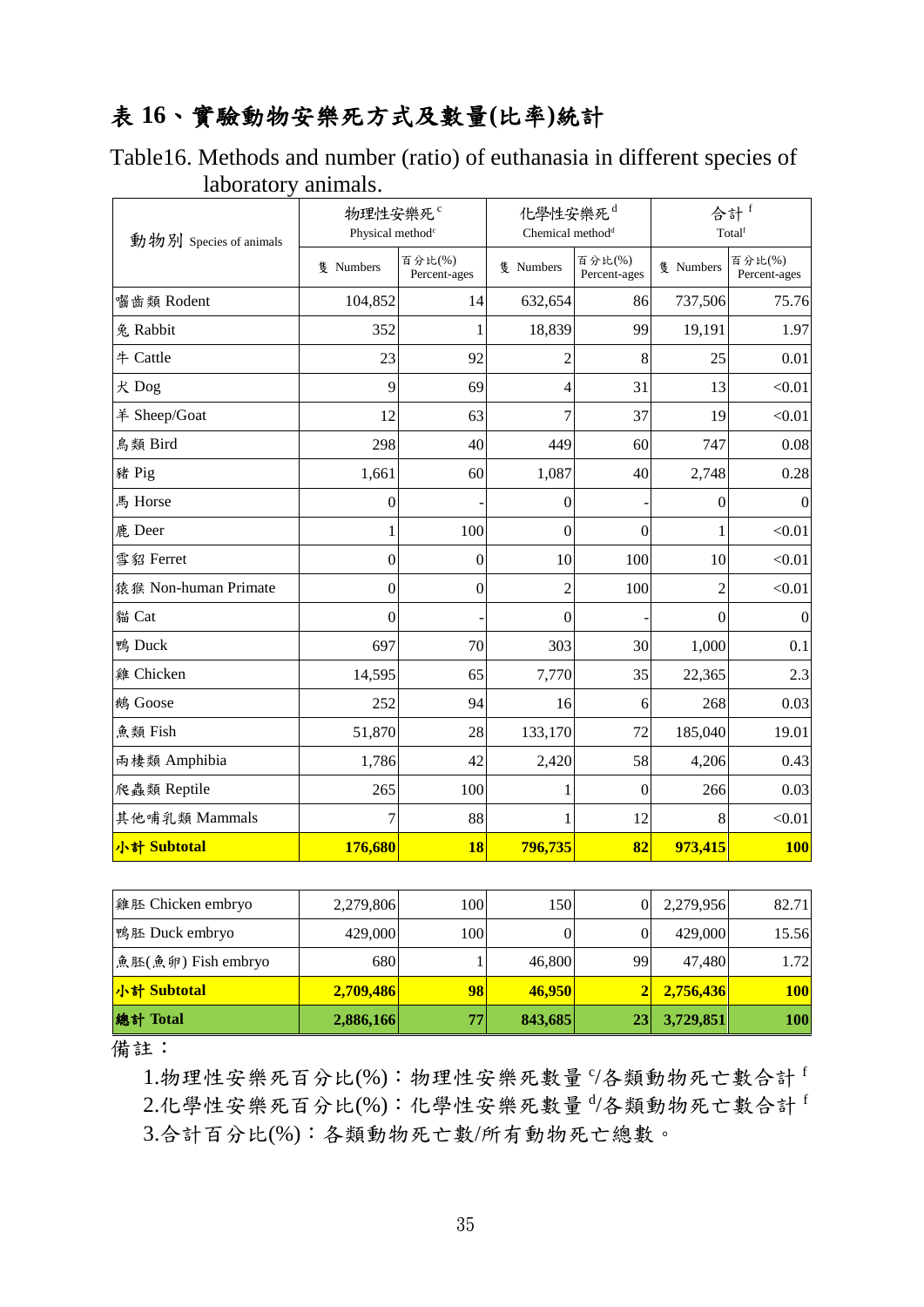### 表 **17**、化學性安樂死方式及數量統計**-**吸入性

Table 17. Methods and number of chemical euthanasia (inhalation) in different species of laboratory animals. 單位:隻

| 動物別                | CO <sub>2</sub>  | 麻醉藥              | 早仙・殳<br>總計   |
|--------------------|------------------|------------------|--------------|
| Species of animals | Carbon dioxide   | Anesthetic       | Total        |
| 囓齒類 Rodent         | 602,014          | 8,354            | 610,368      |
| 兔 Rabbit           | 16,572           | 16               | 16,588       |
| 鳥類 Bird            | 449              | $\overline{0}$   | 449          |
| 豬 Pig              | 64               | 13               | 77           |
| 鴨 Duck             | 303              | $\overline{0}$   | 303          |
| 雞 Chicken          | 7,690            | 80               | 7,770        |
| 鵝 Goose            | 16               | $\boldsymbol{0}$ | 16           |
| 兩棲類 Amphibia       | 62               | $\boldsymbol{0}$ | 62           |
| 爬蟲類 Reptile        | $\mathbf{1}$     | $\boldsymbol{0}$ | 1            |
| 其他哺乳類 Mammals      | $\boldsymbol{0}$ |                  | $\mathbf{1}$ |
| 總計 Total           | 627,171          | 8,464            | 635,635      |

備註:牛/Cattle、犬/Dog、羊 Sheep/Goat、馬/Horse、鹿/Deer、雪貂 /Ferret 、 猿猴/Non-human Primate、貓/Cat、魚/Fish 未使用化學性-吸入法安樂死。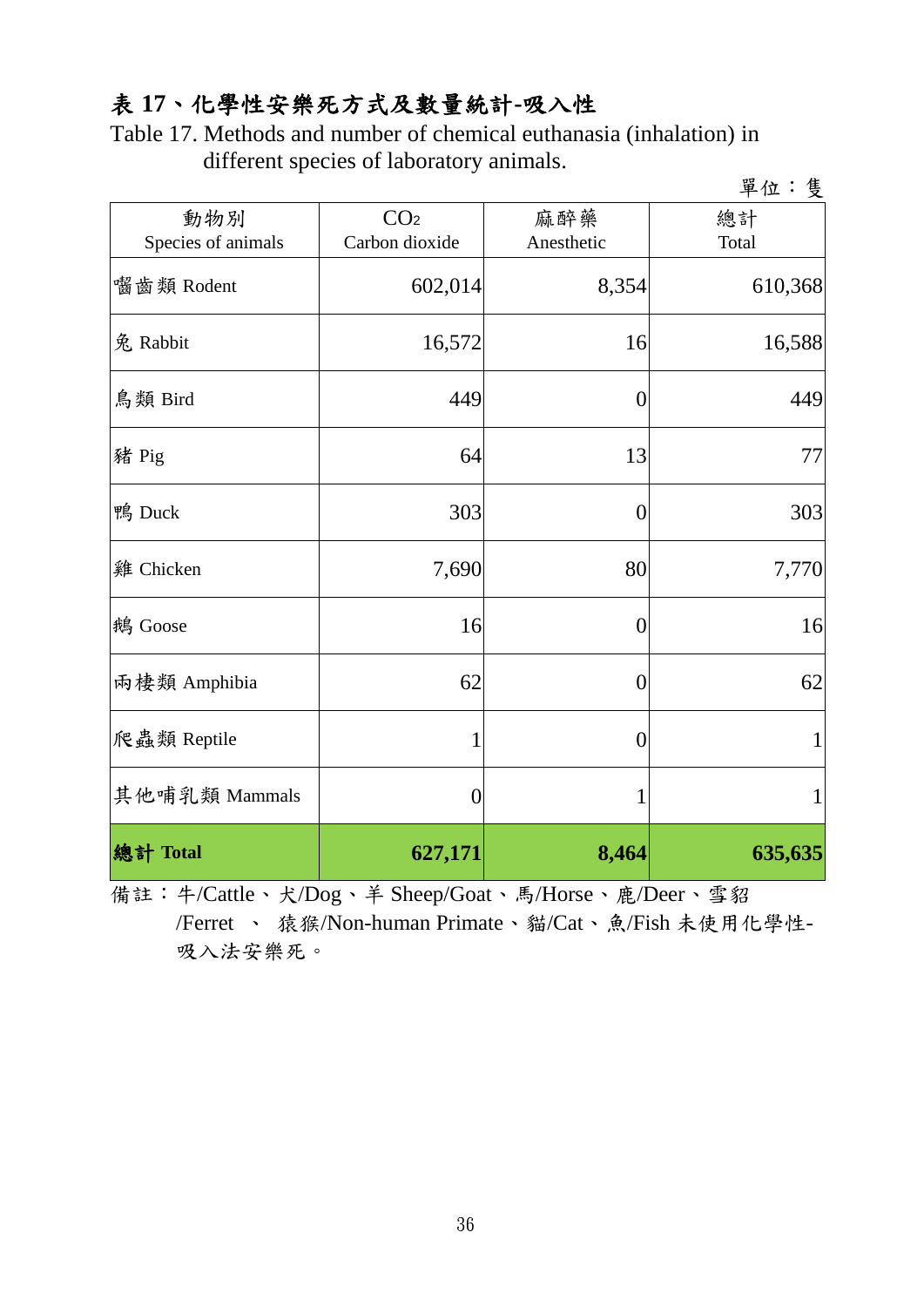### 表 **18**、化學性安樂死方式及數量統計**-**注射性

Table 18. Methods and number of chemical euthanasia (injection) in different species of laboratory animals.

|                              |                                                                           |                                                                               |                                                                                                        |                                                                                      |                                                                                      |                              | 單位:隻           |
|------------------------------|---------------------------------------------------------------------------|-------------------------------------------------------------------------------|--------------------------------------------------------------------------------------------------------|--------------------------------------------------------------------------------------|--------------------------------------------------------------------------------------|------------------------------|----------------|
| 動物別<br>Species of<br>animals | 靜脈注射<br>Barbiturate 注<br>射液<br>(Intravenous<br>injection<br>/Barbiturate) | 腹腔注射<br>Barbiturate 注<br>射液<br>(Intraperitoneal<br>injection/<br>Barbiturate) | 麻醉後靜脈注<br>射 Chloral<br>hydrate<br>(Intravenous<br>injection<br>Chloral<br>hydrate after<br>anesthesia) | 麻醉後靜脈<br>注射過量<br><b>KCl</b><br>(Intravenous<br>injection<br>KCl after<br>anesthesia) | 注射過量<br>Ketamine+<br>Xylazine<br>(Overdose<br>injection of<br>Ketamine+<br>Xylazine) | 其他<br>(Other<br>anesthetics) | 總計<br>(Total)  |
| 囓齒類<br>Rodent                | 963                                                                       | 10,824                                                                        | $\overline{0}$                                                                                         | 2,199                                                                                | 1,064                                                                                | 7,236                        | 22,286         |
| 兔<br>Rabbit                  | 1,302                                                                     | $\boldsymbol{0}$                                                              | 21                                                                                                     | 785                                                                                  | 19                                                                                   | 124                          | 2,251          |
| 犬<br>Dog                     | $\mathbf{1}$                                                              | $\boldsymbol{0}$                                                              | $\boldsymbol{0}$                                                                                       | $\boldsymbol{0}$                                                                     | $\boldsymbol{0}$                                                                     | 3                            | 4              |
| 羊<br>Sheep/Goat              | $\boldsymbol{0}$                                                          | $\boldsymbol{0}$                                                              | $\boldsymbol{0}$                                                                                       | 7                                                                                    | $\boldsymbol{0}$                                                                     | $\boldsymbol{0}$             | 7              |
| 豬<br>Pig                     | 138                                                                       | $\boldsymbol{0}$                                                              | 10                                                                                                     | 859                                                                                  | 3                                                                                    | $\boldsymbol{0}$             | 1,010          |
| 牛<br>Cattle                  | $\boldsymbol{0}$                                                          | $\boldsymbol{0}$                                                              | $\boldsymbol{0}$                                                                                       | $\overline{c}$                                                                       | $\boldsymbol{0}$                                                                     | $\boldsymbol{0}$             | $\overline{c}$ |
| 猿猴<br>Non-human<br>Primate   | $\overline{c}$                                                            | $\boldsymbol{0}$                                                              | $\boldsymbol{0}$                                                                                       | $\boldsymbol{0}$                                                                     | $\boldsymbol{0}$                                                                     | $\boldsymbol{0}$             | 2              |
| 雪貂<br>Ferret                 | $\boldsymbol{0}$                                                          | $\boldsymbol{0}$                                                              | $\boldsymbol{0}$                                                                                       | $\boldsymbol{0}$                                                                     | $\boldsymbol{0}$                                                                     | 10                           | 10             |
| 總計<br><b>Total</b>           | 2,406                                                                     | 10,824                                                                        | 31                                                                                                     | 3,852                                                                                | 1,086                                                                                | 7,373                        | 25,572         |

備註:鳥類/Bird、貓/Cat、馬/Horse、鹿/Deer、雞/Chicken、鴨/Duck、鵝/Goose、

魚類/Fish、兩棲類/Amphibia、爬蟲類/Reptile、哺乳類/ Mammals、胚胎 /Embryo 未使用化學性-注射性安樂死。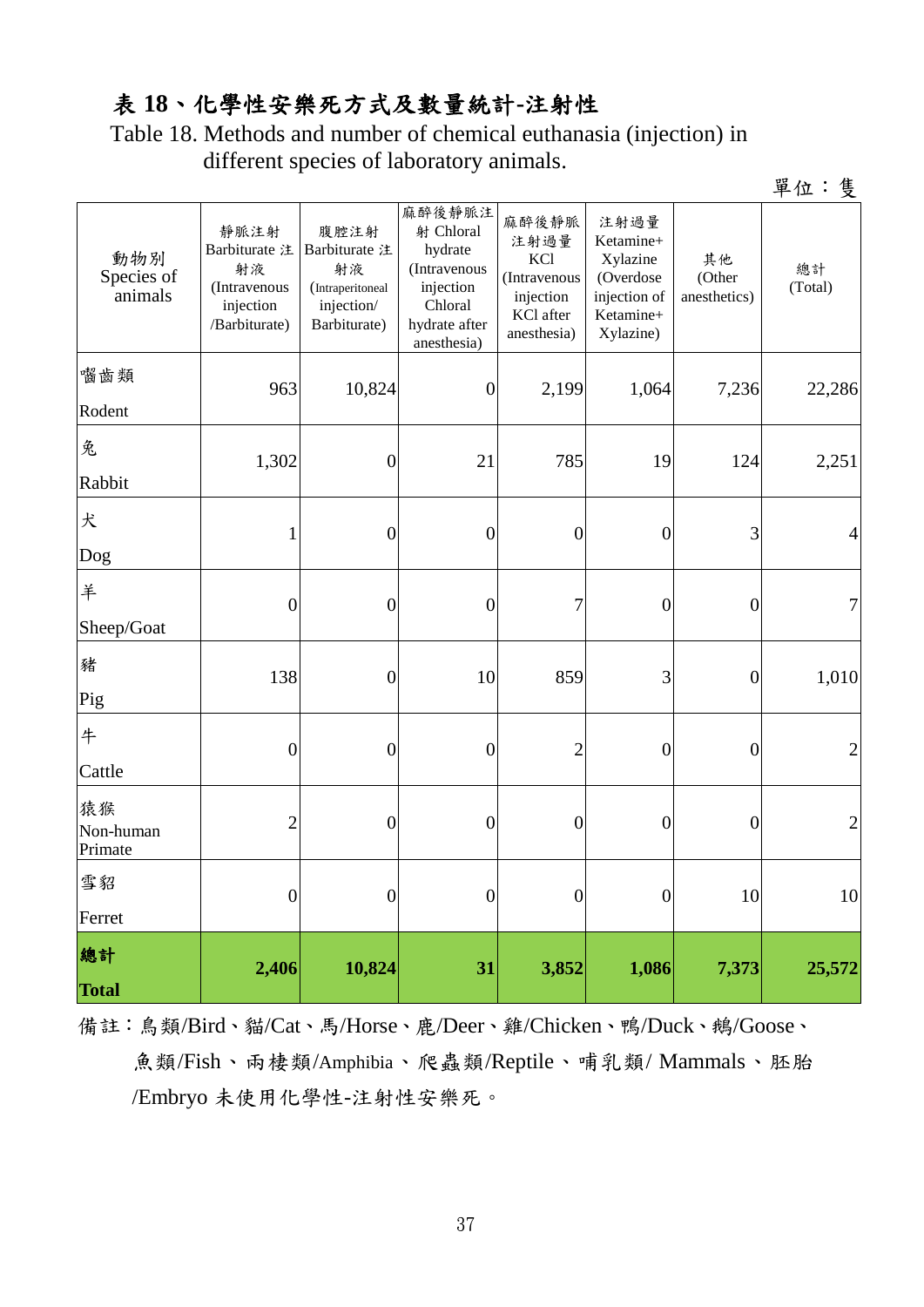# 表 **19**、化學性安樂死方式及數量統計**-**浸浴性

Table 19. Methods and number of chemical euthanasia (immersion) in different species of laboratory animals.

| 動物別<br>Species of animals | Tricaine<br>methanesulfonate<br>$(MS-222, TMS)$ | <b>Benzocaine HCI</b><br>(Benzocaine<br>Hydrochloride) | 其他(Others) | 總計(Total) |
|---------------------------|-------------------------------------------------|--------------------------------------------------------|------------|-----------|
| 魚類<br>Fish                | 127,106                                         | 3,798                                                  | 2,266      | 133,170   |
| 兩棲類<br>Amphibia           | 2,072                                           | 172                                                    | 114        | 2,358     |
| 小計<br><b>Subtotal</b>     | 129,178                                         | 3,970                                                  | 2,380      | 135,528   |

| 雞胚<br>Chicken embryo  |         | $\boldsymbol{0}$        | 30     | 30      |
|-----------------------|---------|-------------------------|--------|---------|
| 魚胚(魚卵)<br>Fish embryo | 28,160  | $\overline{0}$          | 18,640 | 46,800  |
| 小計<br><b>Subtotal</b> | 28,160  | $\overline{\mathbf{0}}$ | 18,670 | 46,830  |
| 總計<br><b>Total</b>    | 157,338 | 3,970                   | 21,050 | 182,358 |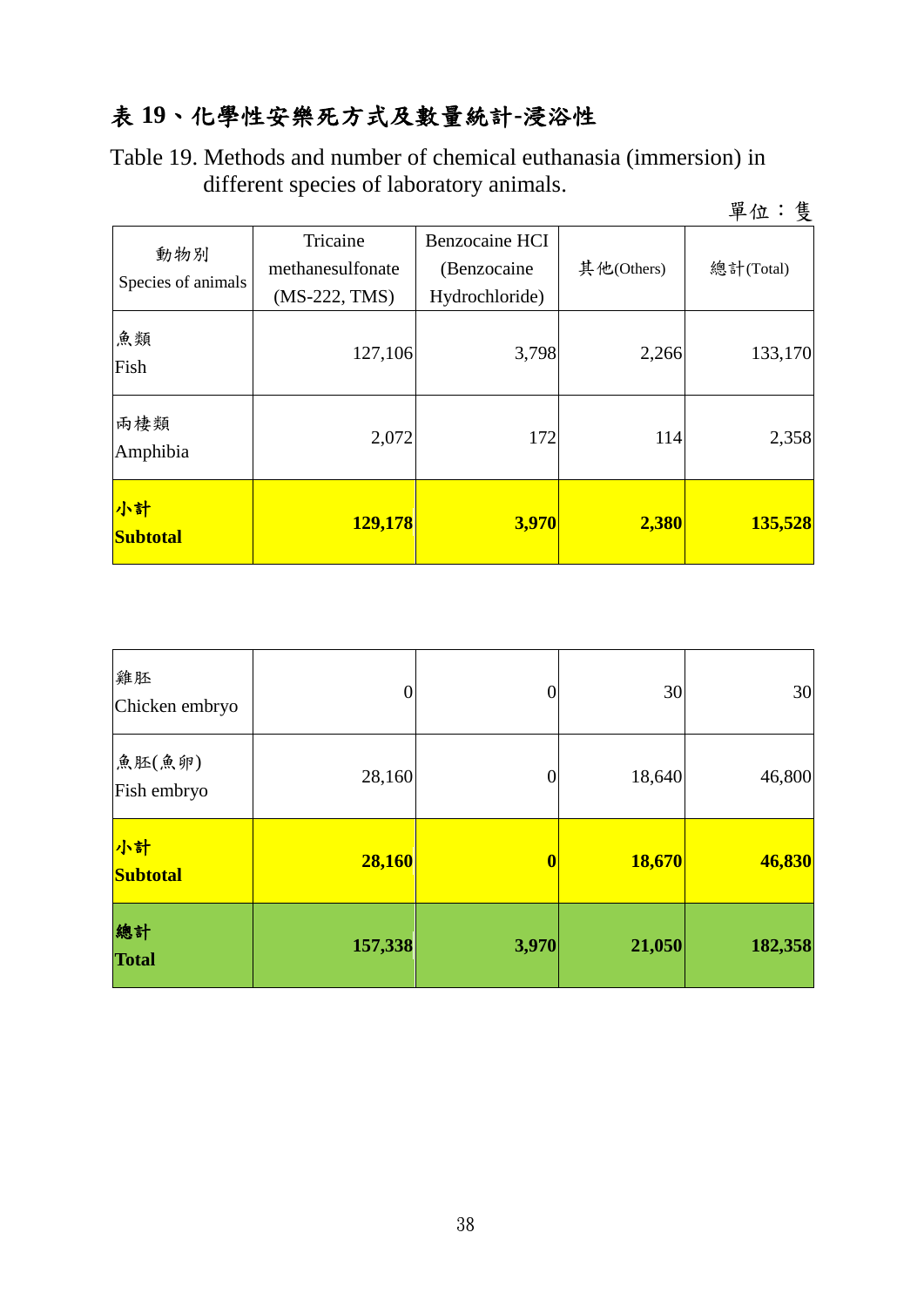### 表 **20**、物理性安樂死方式及數量統計

Table 20. Methods and number of physical euthanasia in different species of laboratory animals.

|                              |             |           |          |       |       |            |       |                     |        |            |       |        | 單位:隻            |
|------------------------------|-------------|-----------|----------|-------|-------|------------|-------|---------------------|--------|------------|-------|--------|-----------------|
| 動物別<br>Species of<br>animals | 麻醉後頸<br>椎脱臼 | 麻醉後<br>斷頭 | 頸椎<br>脫臼 | 斷頭    | 脊椎    | 頭部<br>敲擊   | 放血    | 電昏後 腦部近距 麻醉後<br>離射擊 | 放血     | 冰水急<br>速致死 | 冰凍    | 其它     | 總計              |
| 囓齒類<br>Rodent                | 39,080      | 11,078    | 4,650    | 7,598 | 340   |            |       |                     | 26,718 |            | 200   | 15,188 | 104,852         |
| 兔<br>Rabbit                  |             |           |          |       |       |            |       |                     | 203    |            |       | 149    | 352             |
| 牛<br>Cattle                  |             |           |          |       |       |            |       | 18                  |        |            |       | 5      | 23              |
| 犬<br>Dog                     |             |           |          |       |       |            |       |                     |        |            |       | 9      | 9               |
| 羊<br>Sheep/Goat              |             |           |          |       |       |            | 4     |                     |        |            |       | 8      | 12              |
|                              |             |           |          | 140   |       |            |       |                     |        |            |       | 158    | 298             |
| 5. 鳥 Bir 猪 Pig Leer          |             |           |          |       |       |            | 624   |                     | 788    |            |       | 249    | 1,661           |
|                              |             |           |          |       |       |            |       |                     |        |            |       | 1      | $\mathbf{1}$    |
| 鴨<br>Duck                    | 3           |           |          |       |       |            | 512   |                     |        |            |       | 182    | 697             |
| <b>雞</b><br>Chicken          | 73          |           | 30       |       |       |            | 677   |                     | 185    |            |       | 13,630 | 14,595          |
| 鵝<br>Goose                   |             |           |          |       |       |            |       |                     |        |            |       | 252    | 252             |
| 魚類<br>Fish                   |             | 3,002     |          |       | 140   | 100        |       |                     |        | 6,554      | 1,069 | 41,005 | 51,870          |
| 兩棲類<br>Amphibia              |             |           |          |       | 1,074 |            |       |                     |        |            | 240   | 472    | 1,786           |
| 爬蟲類<br>Reptile               |             |           |          |       |       |            |       |                     |        |            | 129   | 136    | 265             |
| 其他哺乳類<br>Mammals             |             |           |          |       |       |            |       |                     |        |            |       | 7      | $7\overline{ }$ |
| 小計<br><b>Subtotal</b>        | 39,156      | 14,080    | 4,680    | 7,738 | 1,554 | <b>100</b> | 1,817 | <b>18</b>           | 27,894 | 6,554      | 1,638 | 71,451 | 176,680         |

| 雞胚<br>Chicken embryo |        |        |       |       |       |     |       |    |        |     | $-2,279,187$   | 619        | 2,279,806 |
|----------------------|--------|--------|-------|-------|-------|-----|-------|----|--------|-----|----------------|------------|-----------|
| 鴨胚<br>Duck embryo    |        |        |       |       |       |     |       |    |        |     | 429,000        |            | 429,000   |
| 魚胚<br>Fish embryo    |        |        |       |       |       |     |       |    |        | 480 |                | 200        | 680       |
| 小計<br>Subtotal       |        |        |       |       |       |     |       |    |        |     | 480 2,708,187  | <b>819</b> | 2,709,486 |
| 總計<br>Total          | 39,156 | 14,080 | 4,680 | 7,738 | 1,554 | 100 | 1,817 | 18 | 27,894 |     | 7034 2,709,825 | 72,270     | 2,886,166 |

備註:

1. 本年度馬/Horse、猿猴/Non-human primate、貓/Cat 及雪貂/Ferret 動物未使用物理性方法安 樂死。

2. 其他/Others 包括照護管理中死亡、自然死亡、實驗中死亡等。

3. 物理性死亡方式中英文對照:麻醉後頸椎脫臼 Cervical dislocation after anesthesia、麻醉後斷 頭 Decapitation after anesthesia、頸椎脫臼 Cervical dislocation、斷頭 Decapitation、頭部敲擊 Head percussion、脊椎穿刺 Pithing of the spinal cord、電昏後放血 Exsanguination after electrocution、腦部近距離射擊 Gunshot、麻醉後放血 Bleeding after anesthesia、冰水急速致 死 Rapid Chilling、冰凍 Freeze、其它 Others、總計 Total。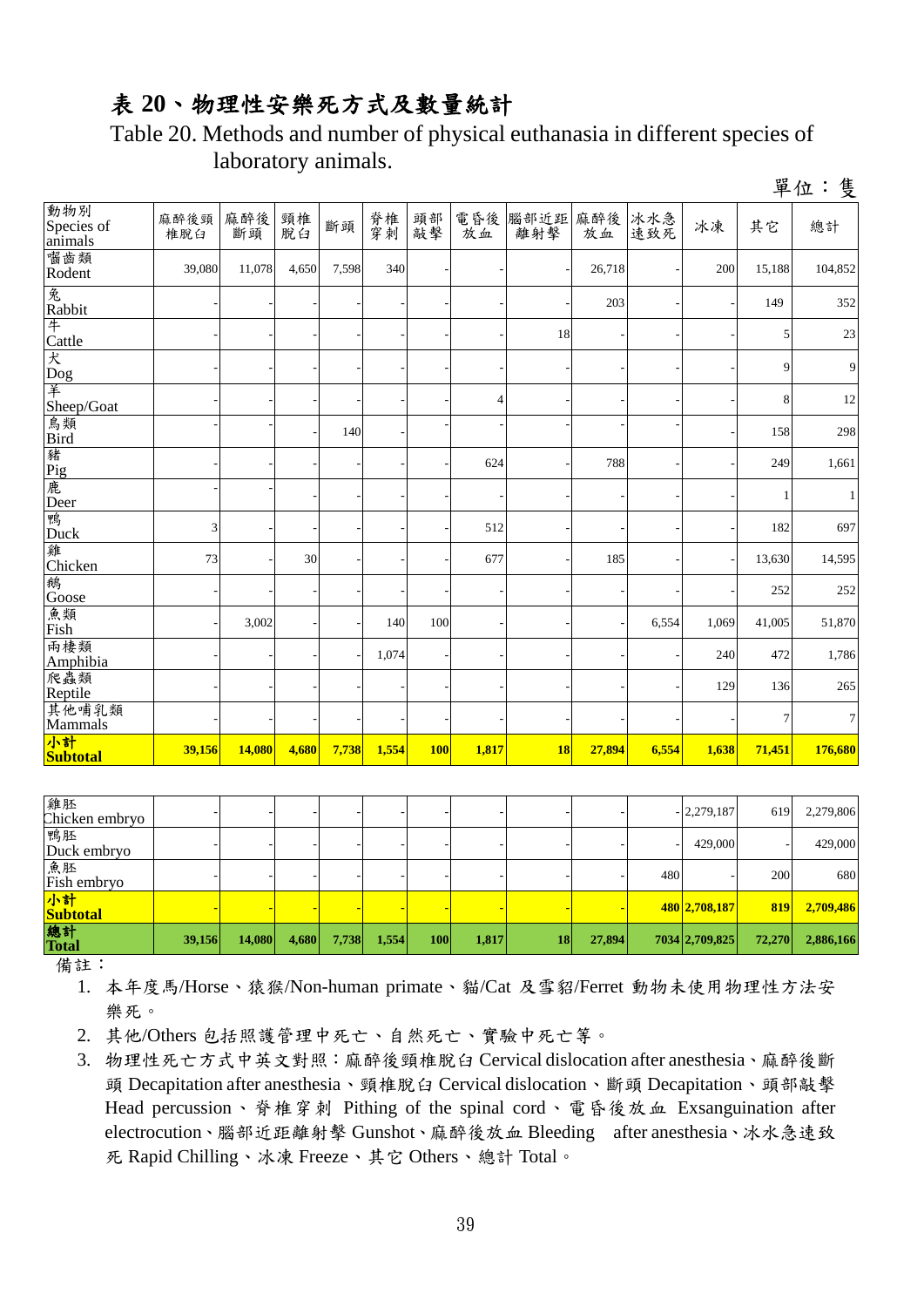# 表 **21**、各類別存活動物後續處理統計

Table 21. Number of subsequent treatments in different species of survived

| 百分比(%) Percentage                                                                      | 31.76               | 2.25             | 3.67                       | 0.28             | 62.04            | 100              |                        |
|----------------------------------------------------------------------------------------|---------------------|------------------|----------------------------|------------------|------------------|------------------|------------------------|
| 總計<br><b>Total</b>                                                                     | 168,636             | 11,965           | 19,497                     | 1,480            | 329,433          | 531,011          | <b>100</b>             |
| 小計<br><b>Subtotal</b>                                                                  | 8,180               | $\bf{0}$         | 3,100                      | 131              | 2,146            | 13,557           | 2.55                   |
| Fish embryo                                                                            | 8,180               | $\boldsymbol{0}$ | 3,000                      | $\boldsymbol{0}$ | 390              | 11,570           | 2.18                   |
| Duck embryo<br>魚胚(魚卵)                                                                  | $\boldsymbol{0}$    | $\boldsymbol{0}$ | $\boldsymbol{0}$           | $\boldsymbol{0}$ | $\boldsymbol{0}$ | $\boldsymbol{0}$ | $\boldsymbol{0}$       |
| Chicken embryo<br>鴨胚                                                                   |                     |                  |                            |                  |                  |                  |                        |
| 雞胚                                                                                     | $\boldsymbol{0}$    | $\boldsymbol{0}$ | 100                        | 131              | 1,756            | 1,987            | 0.37                   |
| 小計<br><b>Subtotal</b>                                                                  | 160,456             | 11,965           | 16,397                     | 1,349            | 327,287          | 517,454          | 97.45                  |
| Mammals                                                                                | 37                  | $\boldsymbol{0}$ | $\boldsymbol{0}$           | $\overline{0}$   | 390              | 427              | 0.08                   |
| Reptile<br>哺乳類                                                                         |                     |                  |                            |                  |                  |                  |                        |
| Amphibia<br>爬蟲類                                                                        | 163                 | $\boldsymbol{0}$ | 42                         | $\boldsymbol{0}$ | 2,120            | 2,325            | 0.44                   |
| 兩棲類                                                                                    | 310                 | $\boldsymbol{0}$ | 0                          | $\boldsymbol{0}$ | 1,350            | 1,660            | 0.31                   |
| 魚類<br>Fish                                                                             | 62,067              | 2,387            | 7,760                      | 6                | 173,183          | 245,403          | 46.21                  |
| 鵝<br>Goose                                                                             | 474                 | $\boldsymbol{0}$ | 764                        | $\boldsymbol{0}$ | 1,038            | 2,276            | 0.43                   |
| 雞<br>Chicken                                                                           | 11,051              | $\boldsymbol{0}$ | 2,644                      | 1,279            | 7,899            | 22,873           | 4.31                   |
| Duck                                                                                   | 23                  | 40               | $\overline{0}$             | $\overline{0}$   | 6,872            | 6,935            | 1.31                   |
| Cat<br>鴨                                                                               | 30                  | $\boldsymbol{0}$ | $\overline{c}$             | $\boldsymbol{0}$ | 277              | 309              | 0.06                   |
| Non-human Primate<br>貓                                                                 |                     |                  |                            |                  |                  |                  |                        |
| Ferret<br>猿猴                                                                           | $\mathbf{0}$        | $\boldsymbol{0}$ | 12                         | $\boldsymbol{0}$ | 31               | 43               | 0.01                   |
| 雪貂                                                                                     | $\boldsymbol{0}$    | $\boldsymbol{0}$ | $\boldsymbol{0}$           | $\boldsymbol{0}$ | $\boldsymbol{0}$ | $\overline{0}$   | $\theta$               |
| 鹿<br>Deer                                                                              | $\overline{0}$      | $\boldsymbol{0}$ | $\overline{0}$             | $\boldsymbol{0}$ | 67               | 67               | 0.01                   |
| Horse                                                                                  | 53                  | $\boldsymbol{0}$ | $\boldsymbol{0}$           | $\overline{c}$   | 0                | 55               | 0.01                   |
| 豬<br>Pig<br>馬                                                                          | 292                 | 35               | 1,949                      | 16               | 2,329            | 4,621            | 0.87                   |
| <b>Bird</b>                                                                            | 40                  | $\boldsymbol{0}$ | 11                         | $\boldsymbol{0}$ | 812              | 863              | 0.16                   |
| Sheep/Goat<br>鳥類                                                                       | 31                  | $\boldsymbol{0}$ | 682                        | $\boldsymbol{0}$ | 6,179            | 6,892            | 1.30                   |
| Dog<br>羊                                                                               | 112                 | 53               | 18                         | 12               | 804              |                  | 0.19                   |
| Cattle<br>大                                                                            |                     |                  |                            |                  |                  | 999              |                        |
| Rabbit<br>牛                                                                            | 680                 | $\boldsymbol{0}$ | 501                        | $\boldsymbol{0}$ | 782              | 1,963            | 0.37                   |
| 兔                                                                                      | 1,293               | 1,152            | 542                        | 12               | 139              | 3,138            | 0.59                   |
| 囓齒類<br>Rodent                                                                          | 83,800              | 8,298            | 1,470                      | 22               | 123,015          | 216,605          | 40.79                  |
| Subsequent treatments of<br>survivedlaboratory<br>animals<br>動物別<br>Species of animals | 跨年度原計<br>畫繼續使用      | 轉讓供其他<br>實驗使用    | 安養於該機構之<br>實驗室內及尚未<br>進行實驗 | 動物已辦<br>理認養      | 其他<br>Others     | 合計<br>Total      | 百分比(%)<br>Percent-ages |
| 存活動物後續處理                                                                               | laboratory animals. |                  |                            |                  |                  |                  | 單位:隻                   |
|                                                                                        |                     |                  |                            |                  |                  |                  |                        |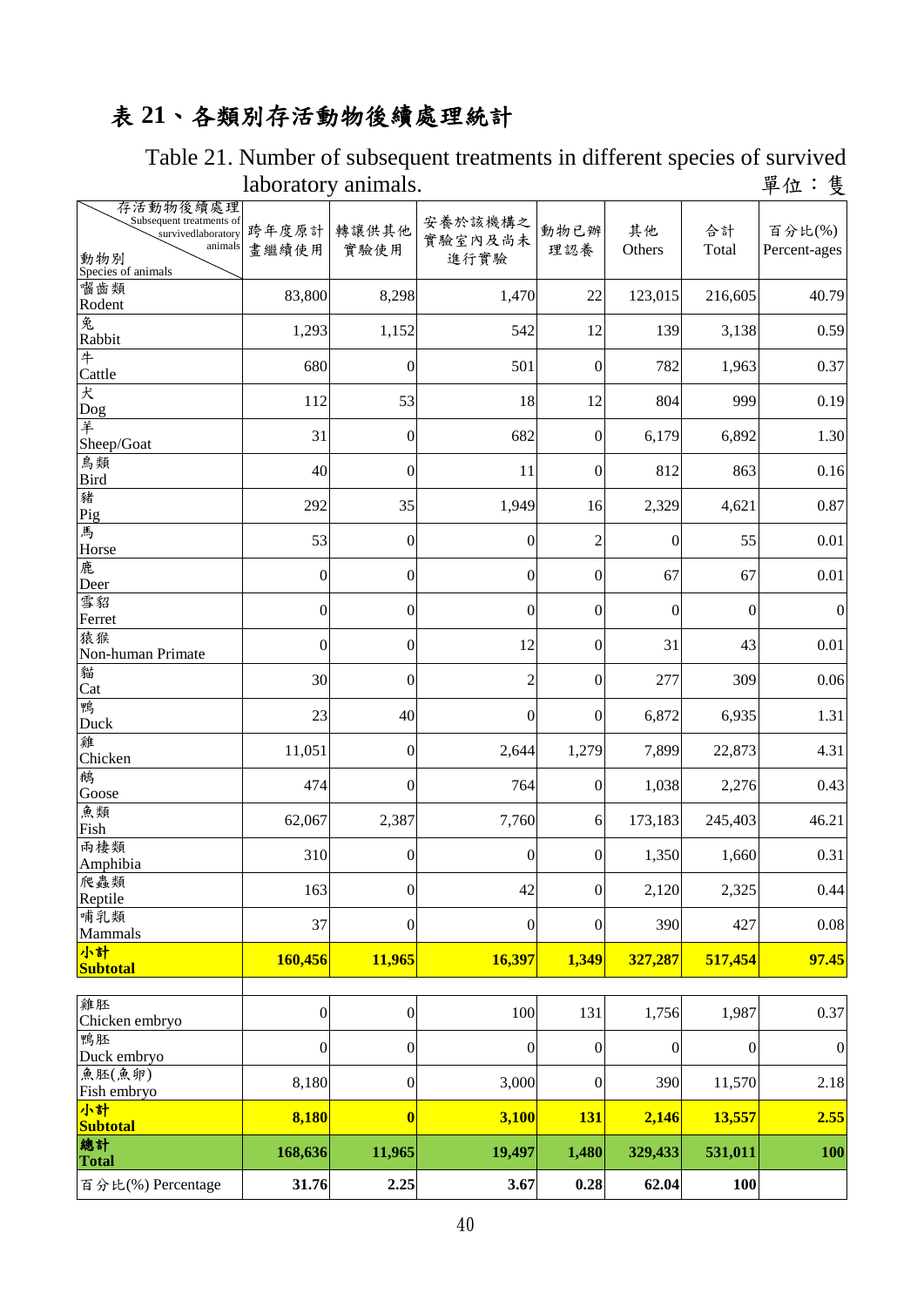備註:

1. 中英文對照:跨年度原計畫繼續使用 Animals will continue to be used in next year under the same cross-year protocol、轉讓供其他實驗使用 Animals will be transferred to other study、 動物安養於該機構之實驗室內及尚未進行實驗 Animals are housed in animal facility and have not been subjected to experiment、動物已辦理認養 Animals have been adopted。





# 圖 **17**、各類別存活動物後續處理分布**(**含胚胎**)**

Figure 17. Distribution of subsequent treatments in different species of survived laboratory animals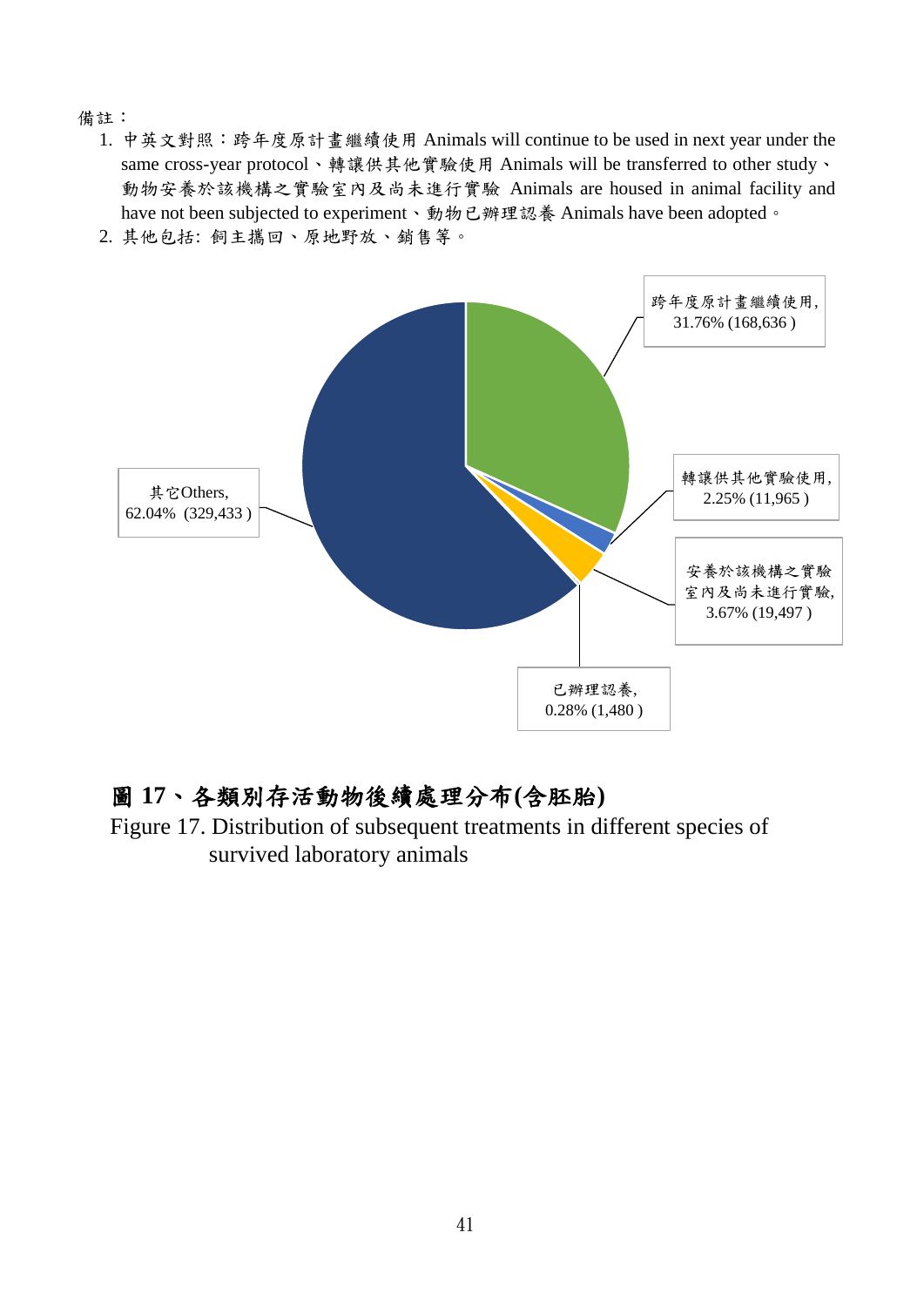# 貳、2007~2019 年實驗動物使用 情形統計分析

Statistics analysis of laboratory animal utilization from 2007 to 2018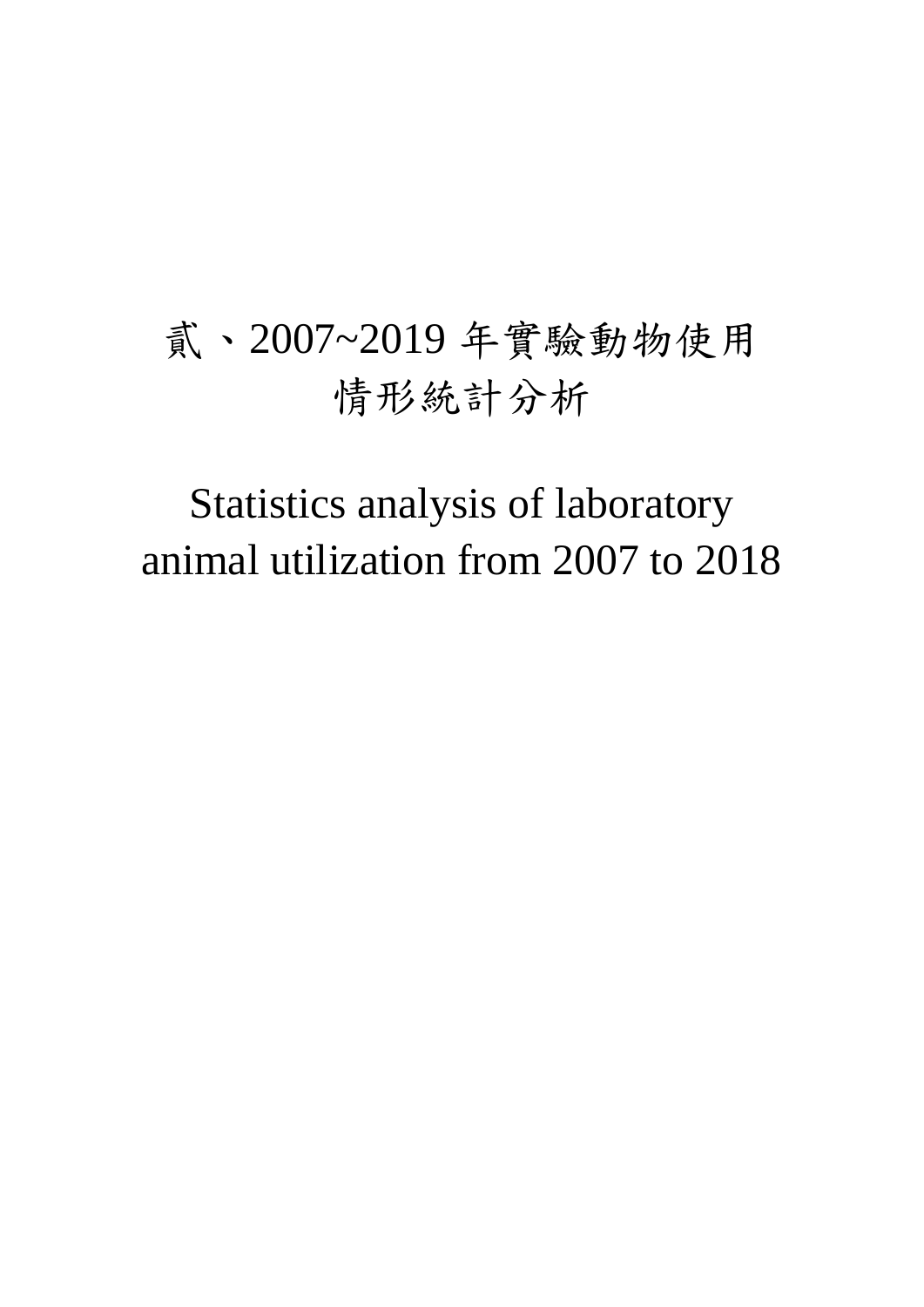### 表 **22**、**2007 ~ 2019** 年實驗動物使用數與死亡數

Table 22. Utilization and mortality numbers of laboratory animals from 2007 to 2019.

| 年<br>Year | 使用數(隻)<br>Utilization | 死亡數(隻)<br>Mortality | 死亡率<br>Ratio of mortality (%) |
|-----------|-----------------------|---------------------|-------------------------------|
| 2007      | 976,605               | 825,221             | 84                            |
| 2008      | 840,543               | 680,841             | 81                            |
| 2009      | 1,526,725             | 772,248             | 51                            |
| 2010      | 1,300,042             | 997,800             | 77                            |
| 2011      | 1,009,786             | 663,391             | 66                            |
| 2012      | 1,082,627             | 893,264             | 83                            |
| 2013      | 1,314,723             | 1,093,374           | 83                            |
| 2014      | 1,266,382             | 889,536             | 70                            |
| 2015      | 1,589,310             | 847,717             | 53                            |
| 2016      | 3,926,711             | 3,481,997           | 89                            |
| 2017      | 3,783,651             | 2,828,260           | 75                            |
| 2018      | 3,578,335             | 3,168,574           | 89                            |
| 2019      | 4,260,862             | 3,729,851           | 88                            |



### 圖 **18**、**2007 ~2019** 年實驗動物使用數與死亡數分布

Figure 18. Distribution of utilization and mortality numbers of laboratory animals from 2007 to 2019.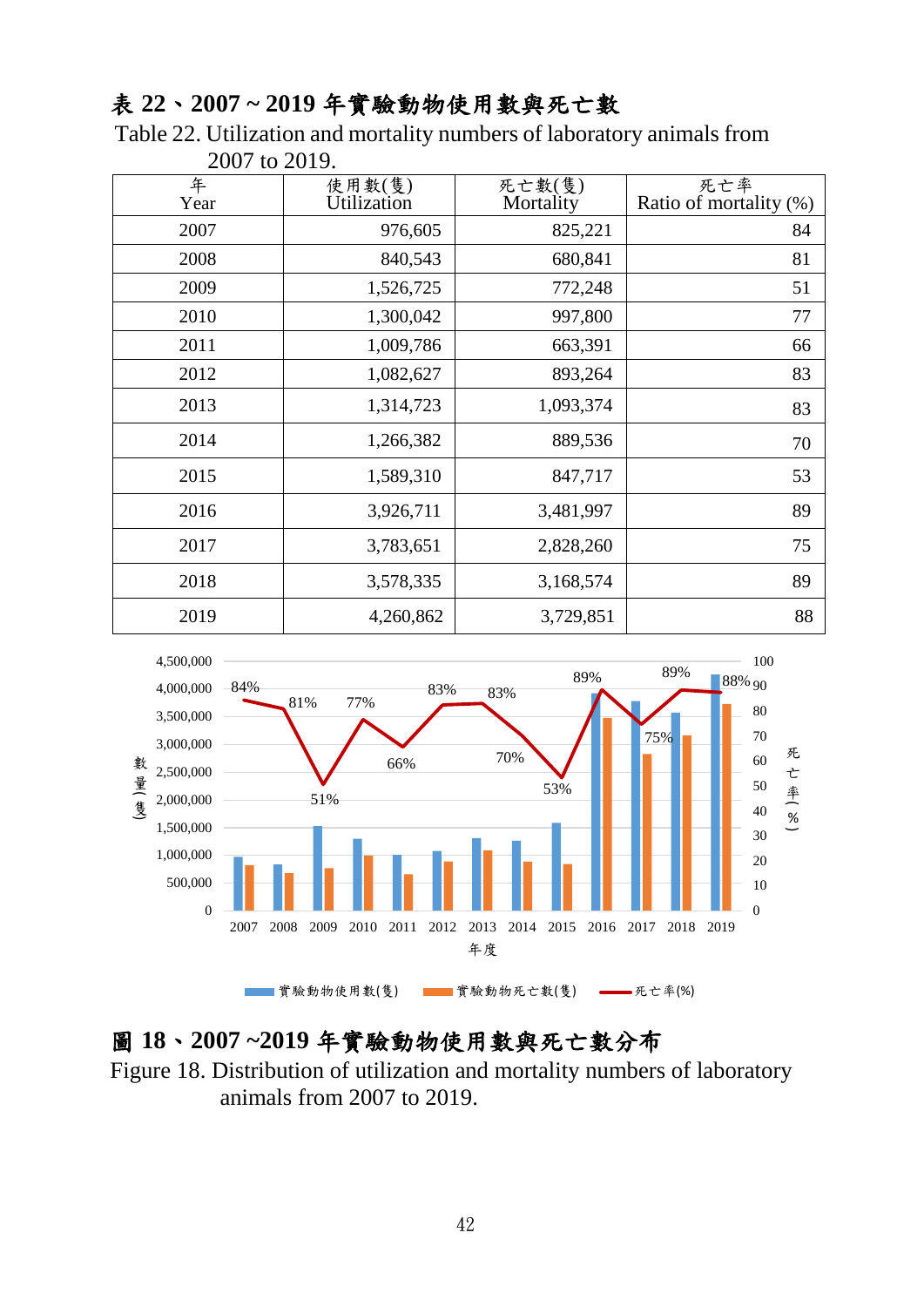### 表 **23**、**2010 ~ 2019** 年實驗動物使用數與死亡數**(**不含胚胎**)**

Table 23. Utilization and mortality numbers of laboratory animals from 2010 to 2019 (Exclusive of animal embryo).

|           | $-1$ , $\cdot$        |                     |                               |  |  |
|-----------|-----------------------|---------------------|-------------------------------|--|--|
| 年<br>Year | 使用數(隻)<br>Utilization | 死亡數(隻)<br>Mortality | 死亡率<br>Ratio of mortality (%) |  |  |
| 2010      | 1,298,692             | 996,570             | 77                            |  |  |
| 2011      | 1,009,431             | 663,036             | 66                            |  |  |
| 2012      | 1,078,507             | 889,449             | 82                            |  |  |
| 2013      | 1,310,967             | 1,089,660           | 83                            |  |  |
| 2014      | 1,140,452             | 766,153             | 67                            |  |  |
| 2015      | 1,515,973             | 776,464             | 51                            |  |  |
| 2016      | 1,071,112             | 796,341             | 74                            |  |  |
| 2017      | 1,672,824             | 719,804             | 43                            |  |  |
| 2018      | 1,232,887             | 828,126             | 67                            |  |  |
| 2019      | 1,490,869             | 973,415             | 65                            |  |  |

備註:自 2010 年起動物使用量將胚胎分開統計。



### 圖 **19**、**2010 ~ 2019** 年實驗動物使用數與死亡數分布**(**不含胚胎**)**

Figure 19. Distribution of utilization and mortality numbers of laboratory animals from 2010 to 2019 (Exclusive of animal embryo).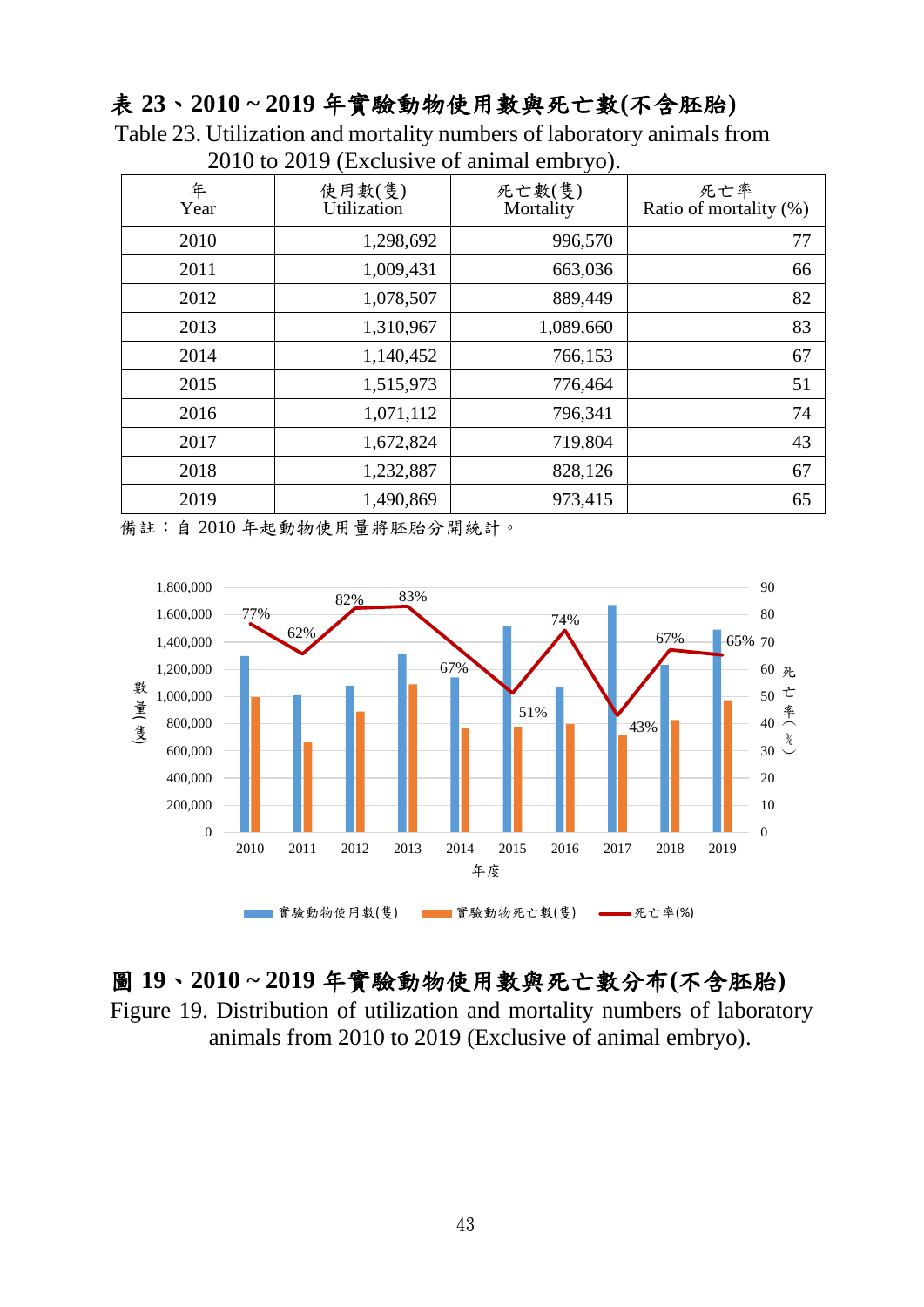### 表 **24**、**2007 ~2019** 年囓齒類動物使用數與死亡數

| $\mu_{\text{O}}$ $\mu_{\text{O}}$ $\sigma_{\text{unl}}$ and $\mu_{\text{O}}$ and $\mu_{\text{O}}$<br>$\frac{1}{2}$ |             |           |                        |  |
|--------------------------------------------------------------------------------------------------------------------|-------------|-----------|------------------------|--|
| 年                                                                                                                  | 使用數(隻)      | 死亡數(隻)    | 死亡率                    |  |
| Year                                                                                                               | Utilization | Mortality | Ratio of mortality (%) |  |
| 2007                                                                                                               | 750,451     | 683,531   | 91                     |  |
| 2008                                                                                                               | 663,338     | 583,360   | 88                     |  |
| 2009                                                                                                               | 1,266,555   | 583,542   | 46                     |  |
| 2010                                                                                                               | 860,425     | 731,161   | 85                     |  |
| 2011                                                                                                               | 620,953     | 454,720   | 73                     |  |
| 2012                                                                                                               | 696,092     | 647,344   | 93                     |  |
| 2013                                                                                                               | 906,335     | 808,931   | 89                     |  |
| 2014                                                                                                               | 667,132     | 522,741   | 78                     |  |
| 2015                                                                                                               | 678,520     | 552,523   | 81                     |  |
| 2016                                                                                                               | 699,733     | 571,205   | 82                     |  |
| 2017                                                                                                               | 724,248     | 576,740   | 80                     |  |
| 2018                                                                                                               | 944,779     | 669,822   | 71                     |  |
| 2019                                                                                                               | 954,111     | 737,506   | 77                     |  |

Table 24. Utilization and mortality numbers of rodent from 2007 to 2019.



### 圖 **20**、**2007 ~2019** 年囓齒類動物使用數與死亡數分布

Figure20. Distribution of utilization and mortality numbers of rodent from 2007 to 2019.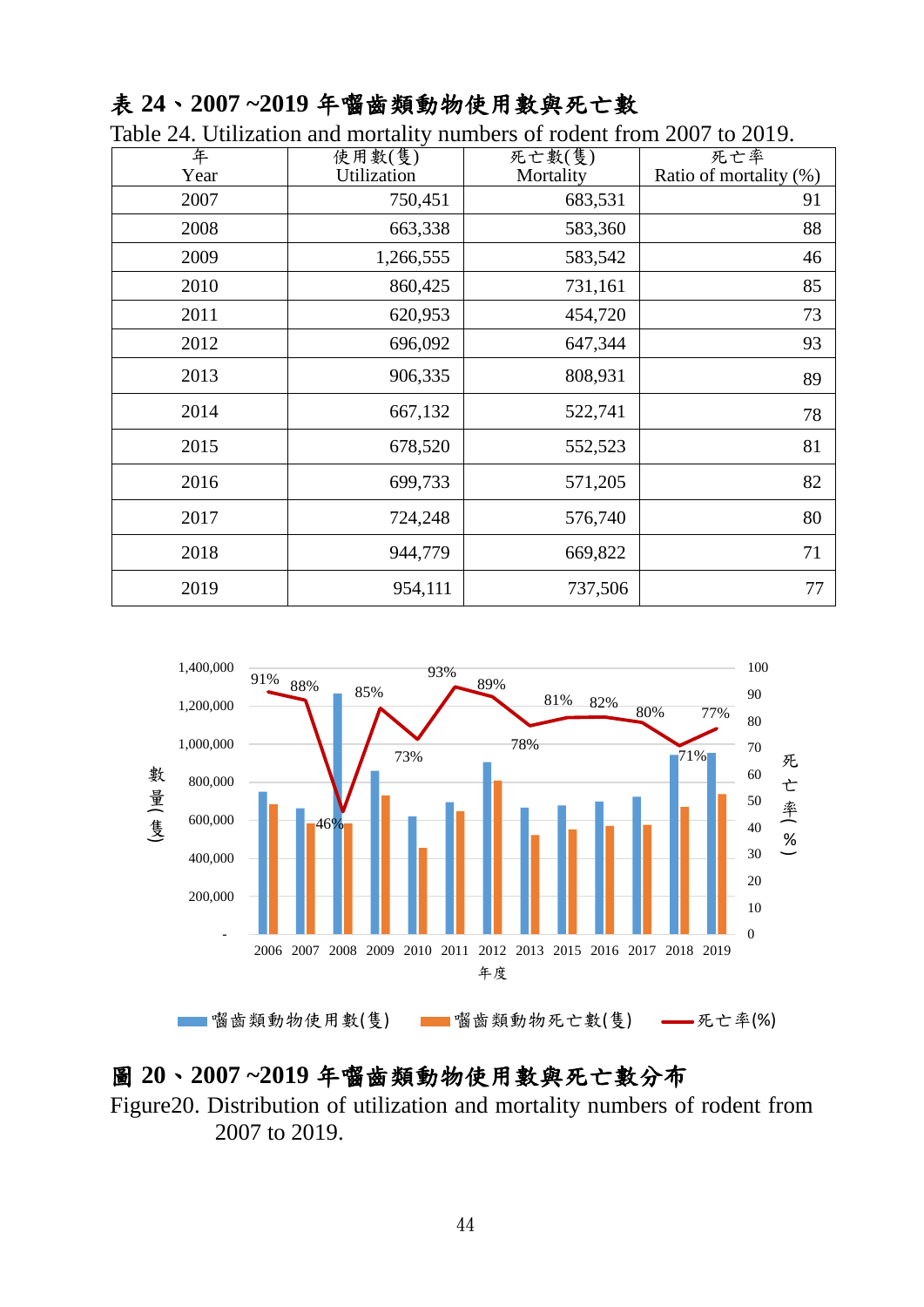### 表 **25**、**2007 ~2019** 年兔使用數與死亡數

| raore $\equiv v$ . Cambaaron and mortant;<br>$\frac{1}{2}$ |             |           |                        |  |
|------------------------------------------------------------|-------------|-----------|------------------------|--|
| 年                                                          | 使用數(隻)      | 死亡數(隻)    | 死亡率                    |  |
| Year                                                       | Utilization | Mortality | Ratio of mortality (%) |  |
| 2007                                                       | 14,659      | 13,188    | 90                     |  |
| 2008                                                       | 16,041      | 13,368    | 83                     |  |
| 2009                                                       | 23,794      | 22,211    | 93                     |  |
| 2010                                                       | 17,744      | 16,624    | 94                     |  |
| 2011                                                       | 15,660      | 12,155    | 78                     |  |
| 2012                                                       | 14,335      | 12,308    | 86                     |  |
| 2013                                                       | 16,613      | 14,088    | 85                     |  |
| 2014                                                       | 19,821      | 17,442    | 88                     |  |
| 2015                                                       | 20,911      | 18,307    | 88                     |  |
| 2016                                                       | 20,837      | 18,418    | 88                     |  |
| 2017                                                       | 20,869      | 18,128    | 87                     |  |
| 2018                                                       | 21,267      | 19,636    | 92                     |  |
| 2019                                                       | 22,329      | 19,191    | 86                     |  |

Table 25. Utilization and mortality numbers of rabbits from 2007 to 2019.



### 圖 **21**、**2007 ~2019** 年兔使用數與死亡數分布

Figure 21. Distribution of utilization and mortality numbers of rabbits from 2007 to 2019.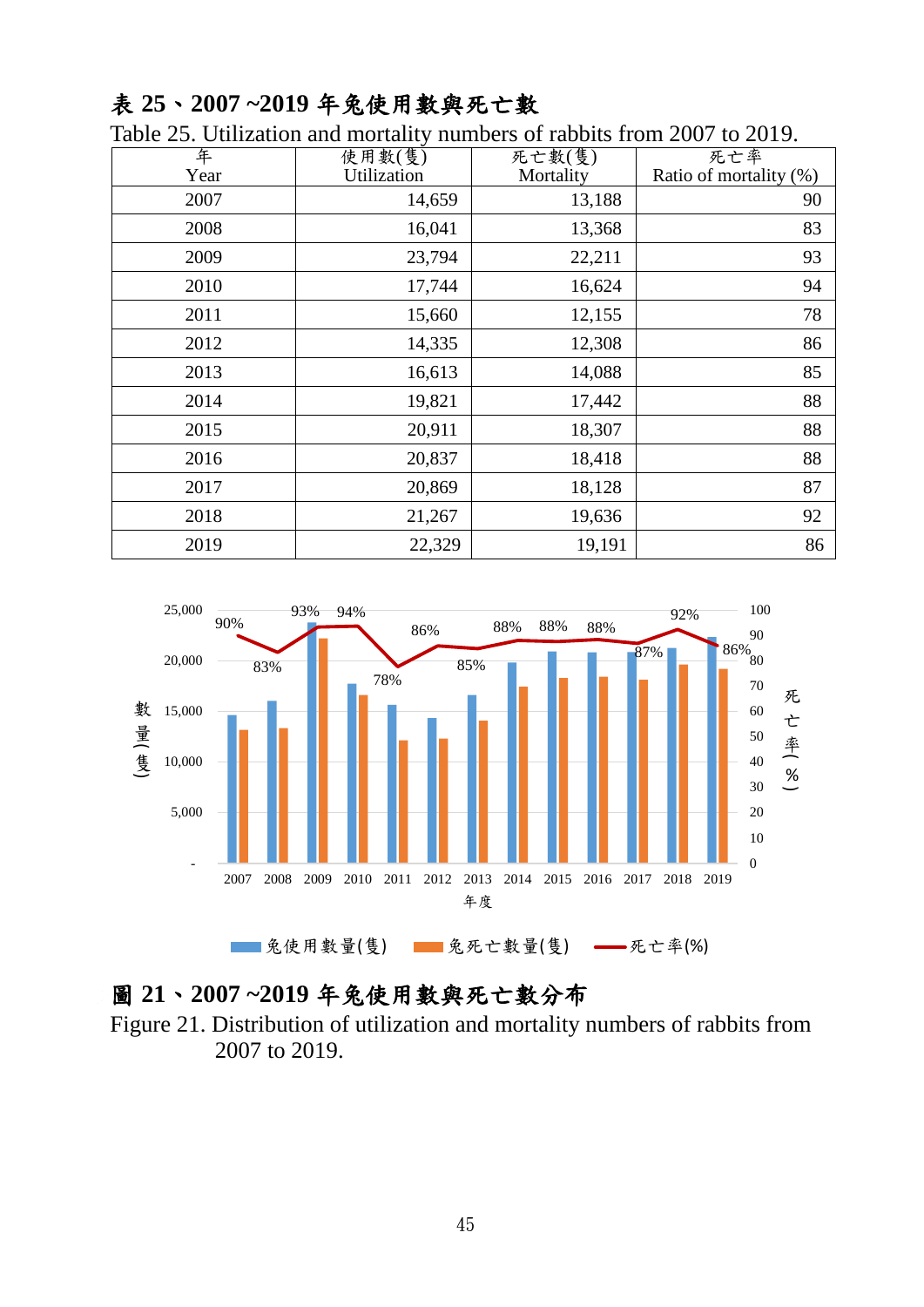### 表 **26**、**2007 ~2019** 年犬使用數與死亡數

| 年    | ັ<br>使用數(隻) | $\mathbf{\mathcal{C}}$<br>死亡數(隻) | 死亡率                    |
|------|-------------|----------------------------------|------------------------|
| Year | Utilization | Mortality                        | Ratio of mortality (%) |
| 2007 | 309         | 99                               | 32                     |
| 2008 | 247         | 126                              | 51                     |
| 2009 | 291         | 152                              | 52                     |
| 2010 | 247         | 117                              | 47                     |
| 2011 | 349         | 147                              | 42                     |
| 2012 | 453         | 202                              | 45                     |
| 2013 | 660         | 149                              | 23                     |
| 2014 | 1,364       | 133                              | 10                     |
| 2015 | 1,084       | 163                              | 15                     |
| 2016 | 1,848       | 291                              | 16                     |
| 2017 | 1,146       | 135                              | 12                     |
| 2018 | 896         | 266                              | 30                     |
| 2019 | 1,012       | 13                               | $\mathbf{1}$           |

Table 26. Utilization and mortality numbers of dogs from 2007 to 2019.

備註:2019 年度死亡 13 隻犬皆來自收容所需治療之流浪犬,主因多重器官衰竭而死亡。





### 圖 **22**、**2007 ~2019** 年犬使用數與死亡數分布

Figure 22. Distribution of utilization and mortality numbers of dogs from 2007 to 2019.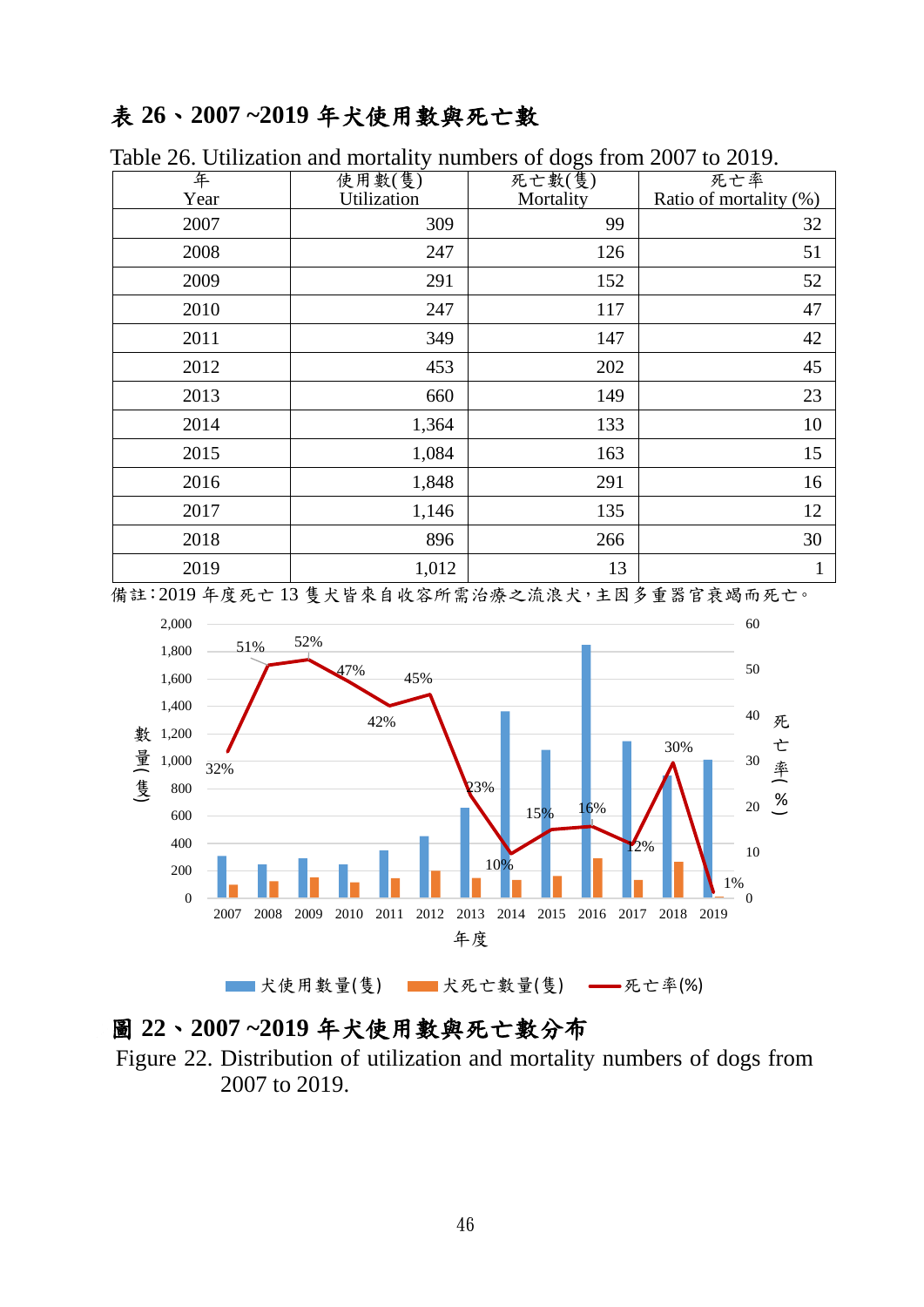### 表 **27**、**2007 ~2019** 年貓使用數與死亡數

| 年    | 使用數(隻)         | ✔<br>死亡數(隻)      | 死亡率                    |
|------|----------------|------------------|------------------------|
| Year | Utilization    | Mortality        | Ratio of mortality (%) |
| 2007 | $\overline{4}$ | $\mathbf{1}$     | 25                     |
| 2008 | 30             | 30               | 100                    |
| 2009 | 39             | 34               | 87.18                  |
| 2010 | 130            | 30               | 23.08                  |
| 2011 | 188            | 96               | 51.06                  |
| 2012 | 176            | 92               | 52.27                  |
| 2013 | 93             | $\boldsymbol{0}$ | $\boldsymbol{0}$       |
| 2014 | 135            | $\overline{2}$   | 1.48                   |
| 2015 | 425            | $\overline{0}$   | $\overline{0}$         |
| 2016 | 550            | $\overline{0}$   | $\overline{0}$         |
| 2017 | 941            | 3                | 0.32                   |
| 2018 | 199            | 3                | 1.51                   |
| 2019 | 309            | $\boldsymbol{0}$ | $\boldsymbol{0}$       |

Table 27. Utilization and mortality numbers of cats from 2007 to 2019.



# 圖 **23**、**2007 ~2019** 年貓使用數與死亡數分布

Figure 23. Distribution of utilization and mortality numbers of cats from 2007 to 2019.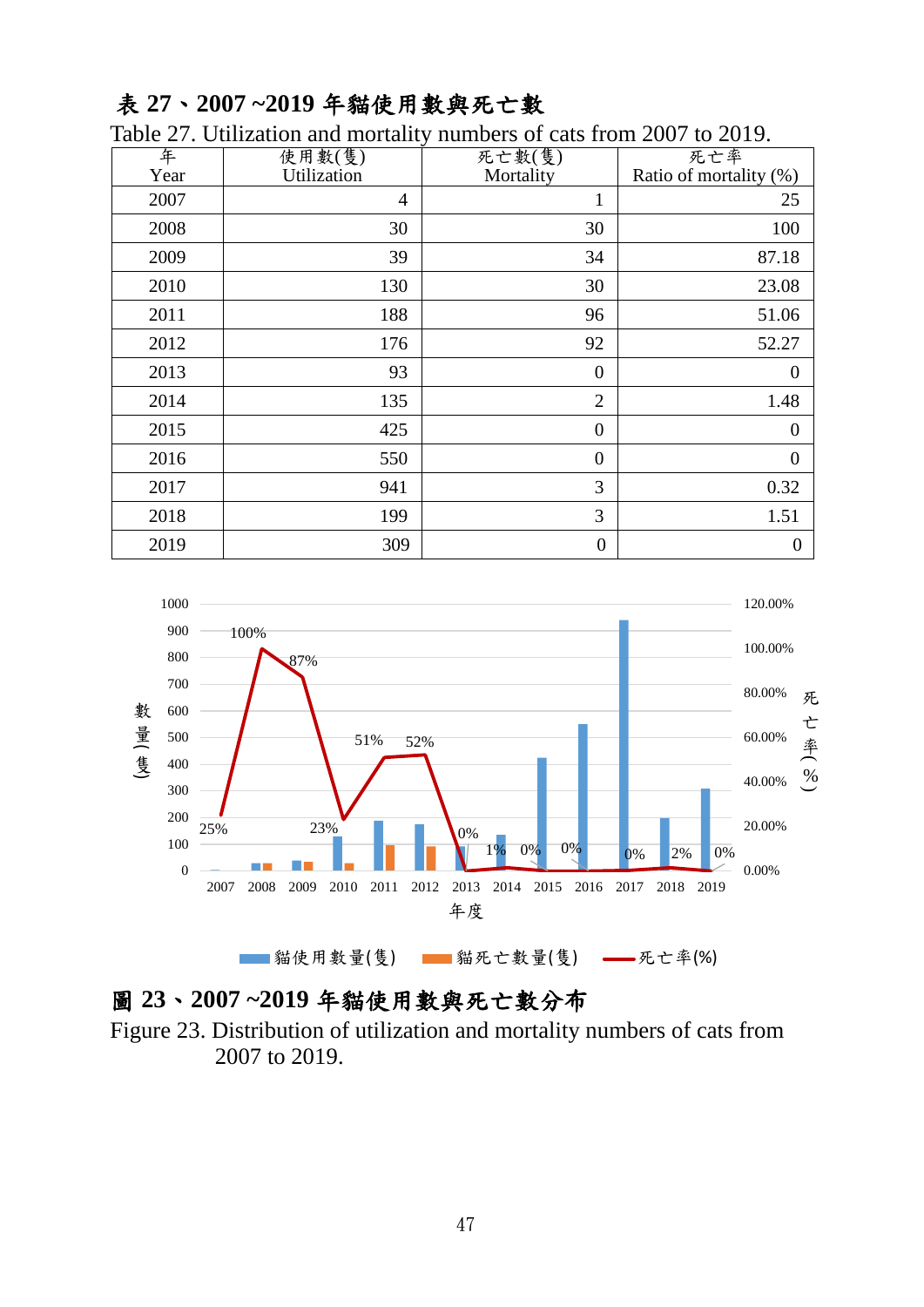### 表 **28**、**2007 ~2019** 年猿猴使用數與死亡數

Table 28. Utilization and mortality numbers of non-human primates from 2007 to 2019.

| 年    | 使用數(隻)      | 死亡數(隻)           | 死亡率                    |
|------|-------------|------------------|------------------------|
| Year | Utilization | Mortality        | Ratio of mortality (%) |
| 2007 | 94          | $\overline{4}$   | $\overline{4}$         |
| 2008 | 51          | 19               | 37                     |
| 2009 | 71          | 19               | 27                     |
| 2010 | 28          | 6                | 21                     |
| 2011 | 78          | $\overline{2}$   | 3                      |
| 2012 | 89          | $\mathbf{1}$     | $\mathbf{1}$           |
| 2013 | 55          | $\mathbf{1}$     | $\overline{2}$         |
| 2014 | 96          | 6                | 6                      |
| 2015 | 45          | $\overline{4}$   | 9                      |
| 2016 | 40          | $\overline{7}$   | 18                     |
| 2017 | 44          | $\overline{4}$   | 9                      |
| 2018 | 45          | $\boldsymbol{0}$ | $\boldsymbol{0}$       |
| 2019 | 45          | $\overline{2}$   | 4                      |





### 圖 **24**、**2007 ~2019** 年猿猴使用數與死亡數分布

Figure 24. Distribution of utilization and mortality numbers of non-human primates from 2007 to 2019.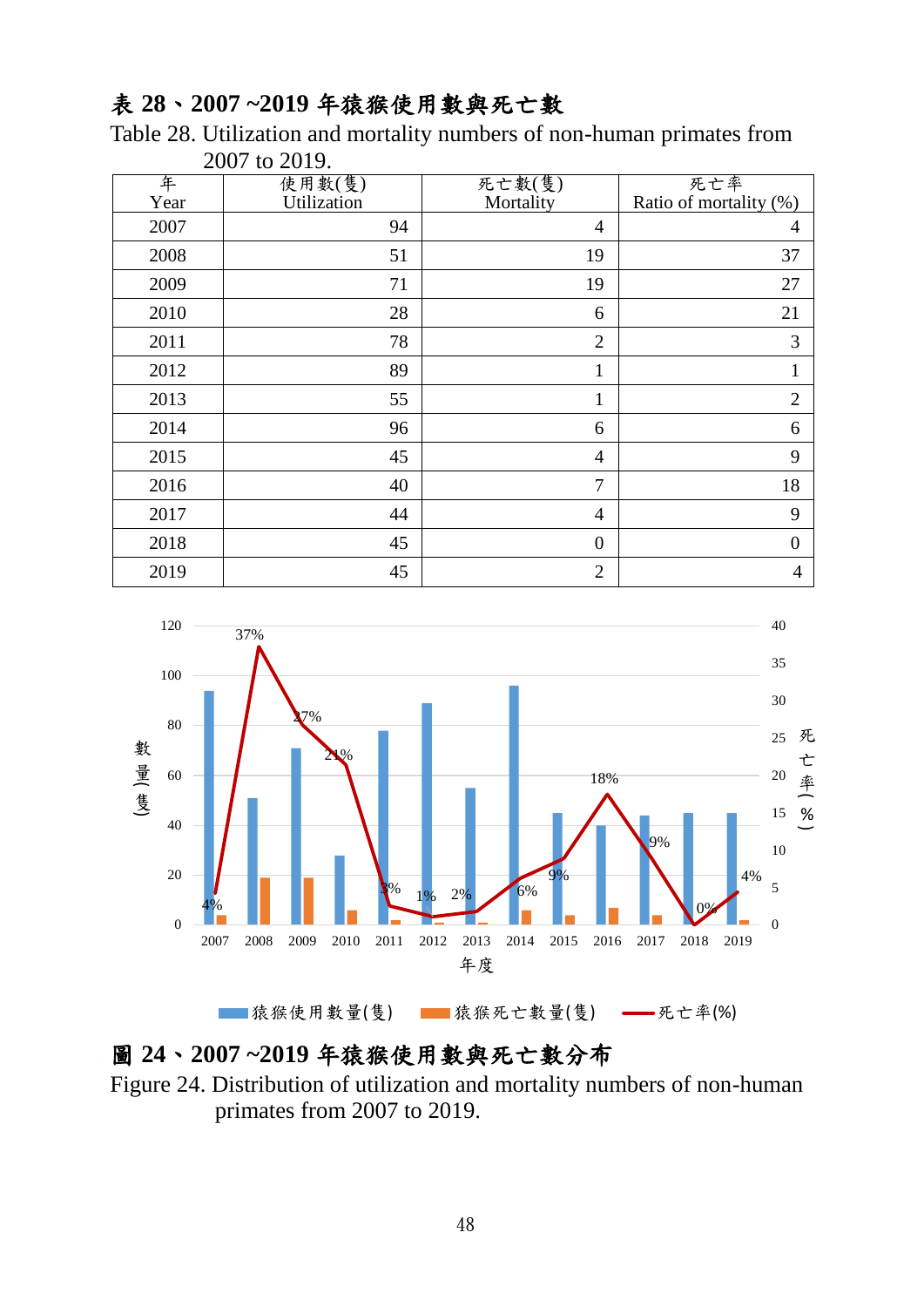|           | $\sim$ characters and the matrix | numers of mon-        |                     |                               |
|-----------|----------------------------------|-----------------------|---------------------|-------------------------------|
| 年<br>Year | 動物類別<br>Fish and fish embryo     | 使用數(隻)<br>Utilization | 死亡數(隻)<br>Mortality | 死亡率<br>Ratio of mortality (%) |
| 2007      | 魚類(含魚胚)                          | 162,853               | 108,644             | 67                            |
| 2008      | 魚類(含魚胚)                          | 118,739               | 57,174              | 48                            |
| 2009      | 魚類(含魚胚)                          | 179,877               | 38,659              | 21                            |
| 2010      | 魚類(含魚胚)                          | 350,195               | 218,862             | 63                            |
| 2011      | 魚類(含魚胚)                          | 304,448               | 173,344             | 57                            |
| 2012      | 魚類(含魚胚)                          | 299,413               | 202,818             | 68                            |
| 2013      | 魚類(含魚胚)                          | 304,965               | 236,791             | 78                            |
| 2014      | 魚類                               | 367,422               | 181,130             | 49                            |
| 2015      | 魚類                               | 729,186               | 159,311             | 22                            |
| 2016      | 魚類                               | 243,605               | 141,512             | 58                            |
| 2017      | 魚類                               | 742,570               | 98,516              | 13                            |
| 2018      | 魚類                               | 177,141               | 104,405             | 59                            |
| 2019      | 魚類                               | 430,443               | 185,040             | 43                            |

表 **29**、**2007~2019** 年魚類使用數與死亡數

Table 29. Utilization and mortality numbers of fishes from 2007 to 2019.

備註:自 2014 年起魚類使用量將魚胚分開統計。



### 圖 **25**、**2014~2019** 年魚類使用數與死亡數分布